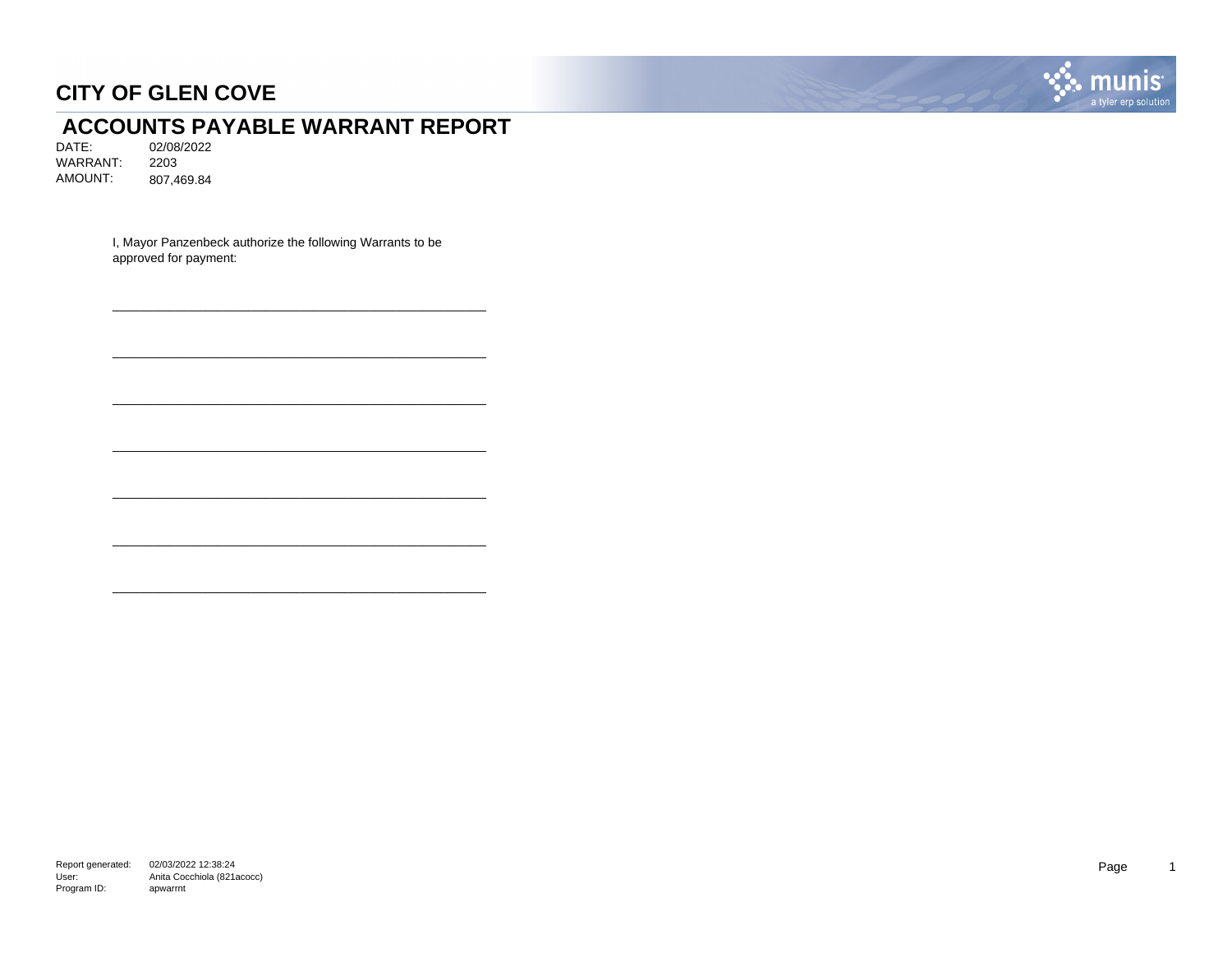

# **ACCOUNTS PAYABLE WARRANT REPORT**

# **Detail Invoice List**<br>WARRANT: 2203

|               | <b>CASH ACCOUNT: Z</b> | 12000 |              | <b>CASH OPERATING</b> |                           |                 |                    |        |                 |                |              |
|---------------|------------------------|-------|--------------|-----------------------|---------------------------|-----------------|--------------------|--------|-----------------|----------------|--------------|
| <b>VENDOR</b> |                        |       | <b>REMIT</b> | <b>PO</b>             | <b>TYPE</b>               | <b>DUE DATE</b> | <b>INVOICE</b>     |        | AMOUNT DOCUMENT | <b>VOUCHER</b> | <b>CHECK</b> |
| 10456         | A+ GRAPHICS & SIGNS.   |       | 0000         |                       | <b>INV</b>                | 02/08/2022      | 8670               |        | 117577          | 115874         |              |
|               | <b>ACCOUNT DETAIL</b>  |       |              |                       |                           |                 | <b>LINE AMOUNT</b> |        |                 |                |              |
|               | 1 A4540                | 55437 |              | <b>EMS</b>            | <b>CHIEF EXP</b>          |                 | 52.00              |        |                 |                |              |
|               |                        |       |              |                       |                           |                 |                    | 52.00  |                 |                |              |
| 10456         | A+ GRAPHICS & SIGNS.   |       | 0000         |                       | <b>INV</b>                | 02/08/2022      | 8671               |        | 117589          | 115886         |              |
|               | <b>ACCOUNT DETAIL</b>  |       |              |                       |                           |                 | <b>LINE AMOUNT</b> |        |                 |                |              |
|               | 1 A3410                | 54324 |              | <b>FIRE</b>           | <b>SUPPLIES</b>           |                 | 28.00              |        |                 |                |              |
|               |                        |       |              |                       |                           |                 |                    | 28.00  |                 |                |              |
| 10456         | A+ GRAPHICS & SIGNS,   |       | 0000         |                       | <b>INV</b>                | 02/08/2022      | 8672               |        | 117590          | 115887         |              |
|               | <b>ACCOUNT DETAIL</b>  |       |              |                       |                           |                 | <b>LINE AMOUNT</b> |        |                 |                |              |
|               | 1 A3410                | 54324 |              | <b>FIRE</b>           | <b>SUPPLIES</b>           |                 | 60.00              |        |                 |                |              |
|               |                        |       |              |                       |                           |                 |                    | 60.00  |                 |                |              |
|               |                        |       |              |                       |                           |                 | <b>CHECK TOTAL</b> | 140.00 |                 |                |              |
| 10103         | <b>ABOFF'S</b>         |       | 0000         |                       | <b>INV</b>                | 02/08/2022      | GC362614           |        | 117575          | 115872         |              |
|               | <b>ACCOUNT DETAIL</b>  |       |              |                       |                           |                 | <b>LINE AMOUNT</b> |        |                 |                |              |
|               | 1 A7180                | 55420 |              | <b>GOLF</b>           | <b>MAINT</b>              |                 | 30.95              |        |                 |                |              |
|               | <b>ABOFF'S</b>         |       | 0000         |                       | <b>INV</b>                | 02/08/2022      | GC36608            | 30.95  | 117576          | 115873         |              |
| 10103         | <b>ACCOUNT DETAIL</b>  |       |              |                       |                           |                 | <b>LINE AMOUNT</b> |        |                 |                |              |
|               | 1 A7180                | 55420 |              | <b>GOLF</b>           | <b>MAINT</b>              |                 | 238.41             |        |                 |                |              |
|               |                        |       |              |                       |                           |                 |                    | 238.41 |                 |                |              |
|               |                        |       |              |                       |                           |                 | <b>CHECK TOTAL</b> | 269.36 |                 |                |              |
|               |                        |       |              |                       |                           |                 |                    |        |                 |                |              |
| 10230         | ACE HARDWARE OF GLEN   |       | 0000         |                       | <b>INV</b>                | 02/08/2022      | 017610             |        | 117593          | 115890         |              |
|               | <b>ACCOUNT DETAIL</b>  |       |              |                       |                           |                 | <b>LINE AMOUNT</b> |        |                 |                |              |
|               | 1 A7180                | 54324 |              | <b>GOLF</b>           | <b>SUPPLIES</b>           |                 | 10.36              |        |                 |                |              |
|               |                        |       |              |                       |                           |                 |                    | 10.36  |                 |                |              |
| 10230         | ACE HARDWARE OF GLEN   |       | 0000         |                       | <b>INV</b>                | 02/08/2022      | 17604              |        | 117613          | 115910         |              |
|               | <b>ACCOUNT DETAIL</b>  |       |              |                       |                           |                 | <b>LINE AMOUNT</b> |        |                 |                |              |
|               | 1 A1490                | 54324 |              |                       | DPW ADMIN SUPPLIES        |                 | 7.96               |        |                 |                |              |
|               |                        |       |              |                       |                           |                 |                    | 7.96   |                 |                |              |
| 10230         | ACE HARDWARE OF GLEN   |       | 0000         |                       | <b>INV</b>                | 02/08/2022      | 017611             |        | 117616          | 115913         |              |
|               | <b>ACCOUNT DETAIL</b>  |       |              |                       |                           |                 | <b>LINE AMOUNT</b> |        |                 |                |              |
|               | 1 A7160                | 54300 |              |                       | <b>DPW-PARKS SUPPLIES</b> |                 | 55.98              |        |                 |                |              |
|               |                        |       |              |                       |                           |                 |                    | 55.98  |                 |                |              |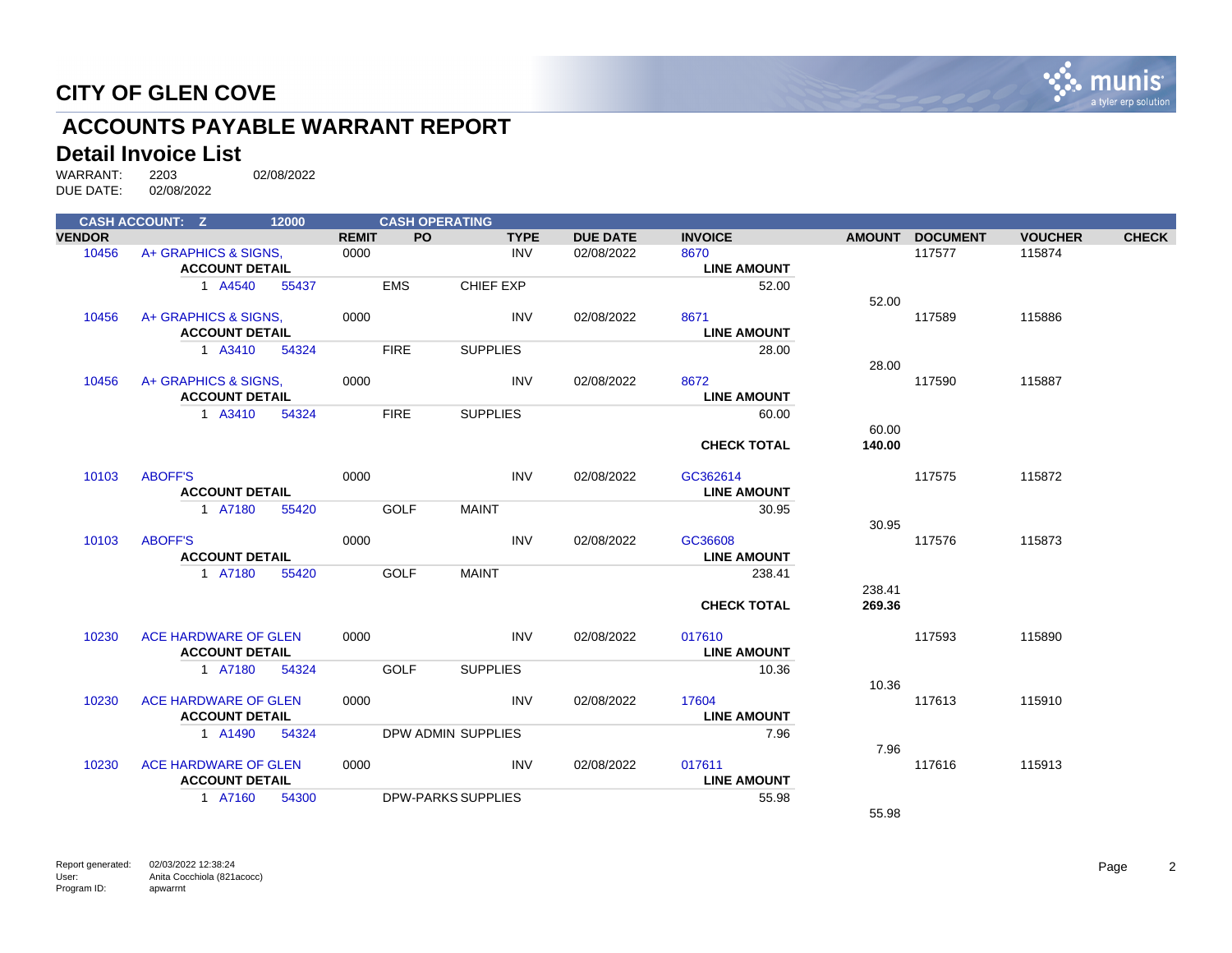

# **ACCOUNTS PAYABLE WARRANT REPORT**

# **Detail Invoice List**<br>WARRANT: 2203

|               | <b>CASH ACCOUNT: Z</b>       | 12000          |              | <b>CASH OPERATING</b> |                          |                 |                    |               |                 |                |              |
|---------------|------------------------------|----------------|--------------|-----------------------|--------------------------|-----------------|--------------------|---------------|-----------------|----------------|--------------|
| <b>VENDOR</b> |                              |                | <b>REMIT</b> | PO.                   | <b>TYPE</b>              | <b>DUE DATE</b> | <b>INVOICE</b>     | <b>AMOUNT</b> | <b>DOCUMENT</b> | <b>VOUCHER</b> | <b>CHECK</b> |
| 10230         | ACE HARDWARE OF GLEN         |                | 0000         |                       | <b>INV</b>               | 02/08/2022      | 17638              |               | 117692          | 115992         |              |
|               | <b>ACCOUNT DETAIL</b>        |                |              |                       |                          |                 | <b>LINE AMOUNT</b> |               |                 |                |              |
|               | 1 A1490                      | 54324          |              |                       | DPW ADMIN SUPPLIES       |                 | 17.17              |               |                 |                |              |
| 10230         | ACE HARDWARE OF GLEN         |                | 0000         |                       | <b>INV</b>               | 02/08/2022      | 017626             | 17.17         | 117705          | 116005         |              |
|               | <b>ACCOUNT DETAIL</b>        |                |              |                       |                          |                 | <b>LINE AMOUNT</b> |               |                 |                |              |
|               | 1 A3410                      | 54324          |              | <b>FIRE</b>           | <b>SUPPLIES</b>          |                 | 7.98               |               |                 |                |              |
|               |                              |                |              |                       |                          |                 |                    | 7.98          |                 |                |              |
|               |                              |                |              |                       |                          |                 | <b>CHECK TOTAL</b> | 99.45         |                 |                |              |
| 10058         | <b>AF KAUFMAN</b>            |                | 0000         |                       | <b>INV</b>               | 02/08/2022      | 94412902           |               | 117611          | 115908         |              |
|               | <b>ACCOUNT DETAIL</b>        |                |              |                       |                          |                 | <b>LINE AMOUNT</b> |               |                 |                |              |
|               | 1 A1490                      | 55420          |              |                       | DPW ADMIN MAINT          |                 | 17.48              |               |                 |                |              |
|               |                              |                |              |                       |                          |                 |                    | 17.48         |                 |                |              |
|               |                              |                |              |                       |                          |                 | <b>CHECK TOTAL</b> | 17.48         |                 |                |              |
| 10166         | <b>AHOLD FINANCIAL SERVI</b> |                | 0000         |                       | <b>INV</b>               | 02/08/2022      | 522835             |               | 117852          | 116152         |              |
|               | <b>ACCOUNT DETAIL</b>        |                |              |                       |                          |                 | <b>LINE AMOUNT</b> |               |                 |                |              |
|               | 1 A7050                      | 55449          |              | YOUTH                 | <b>MENTOR</b>            |                 | 81.79              |               |                 |                |              |
|               |                              |                |              |                       |                          |                 |                    | 81.79         |                 |                |              |
| 10166         | <b>AHOLD FINANCIAL SERVI</b> |                | 0000         |                       | <b>INV</b>               | 02/08/2022      | 522861             |               | 117858          | 116158         |              |
|               | <b>ACCOUNT DETAIL</b>        |                |              |                       |                          |                 | <b>LINE AMOUNT</b> |               |                 |                |              |
|               | 1 A7050                      | 55448          |              | YOUTH                 | <b>COMP YOUTH</b>        |                 | 61.70              |               |                 |                |              |
|               |                              |                |              |                       |                          |                 |                    | 61.70         |                 |                |              |
|               |                              |                |              |                       |                          |                 | <b>CHECK TOTAL</b> | 143.49        |                 |                |              |
| 10043         | <b>AMAZON CAPITAL SERVIC</b> |                | 0000         |                       | <b>INV</b>               | 02/08/2022      | 1TMN-77RV-6PYN     |               | 117581          | 115878         |              |
|               | <b>ACCOUNT DETAIL</b>        |                |              |                       |                          |                 | <b>LINE AMOUNT</b> |               |                 |                |              |
|               | 1 A4540                      | 54324          |              | <b>EMS</b>            | <b>SUPPLIES</b>          |                 | 40.46              |               |                 |                |              |
|               |                              |                |              |                       |                          |                 |                    | 40.46         |                 |                |              |
| 10043         | <b>AMAZON CAPITAL SERVIC</b> |                | 0000         |                       | INV                      | 02/08/2022      | 1TXH-3RRK-RDRP     |               | 117854          | 116154         |              |
|               | <b>ACCOUNT DETAIL</b>        |                |              |                       |                          |                 | <b>LINE AMOUNT</b> |               |                 |                |              |
|               | 1 A7050<br>2 A7050           | 55450<br>55447 |              | YOUTH<br>YOUTH        | AFTER 3 EX<br>YOUTH PROG |                 | 56.37<br>38.98     |               |                 |                |              |
|               |                              |                |              |                       |                          |                 |                    | 95.35         |                 |                |              |
|               |                              |                |              |                       |                          |                 |                    |               |                 |                |              |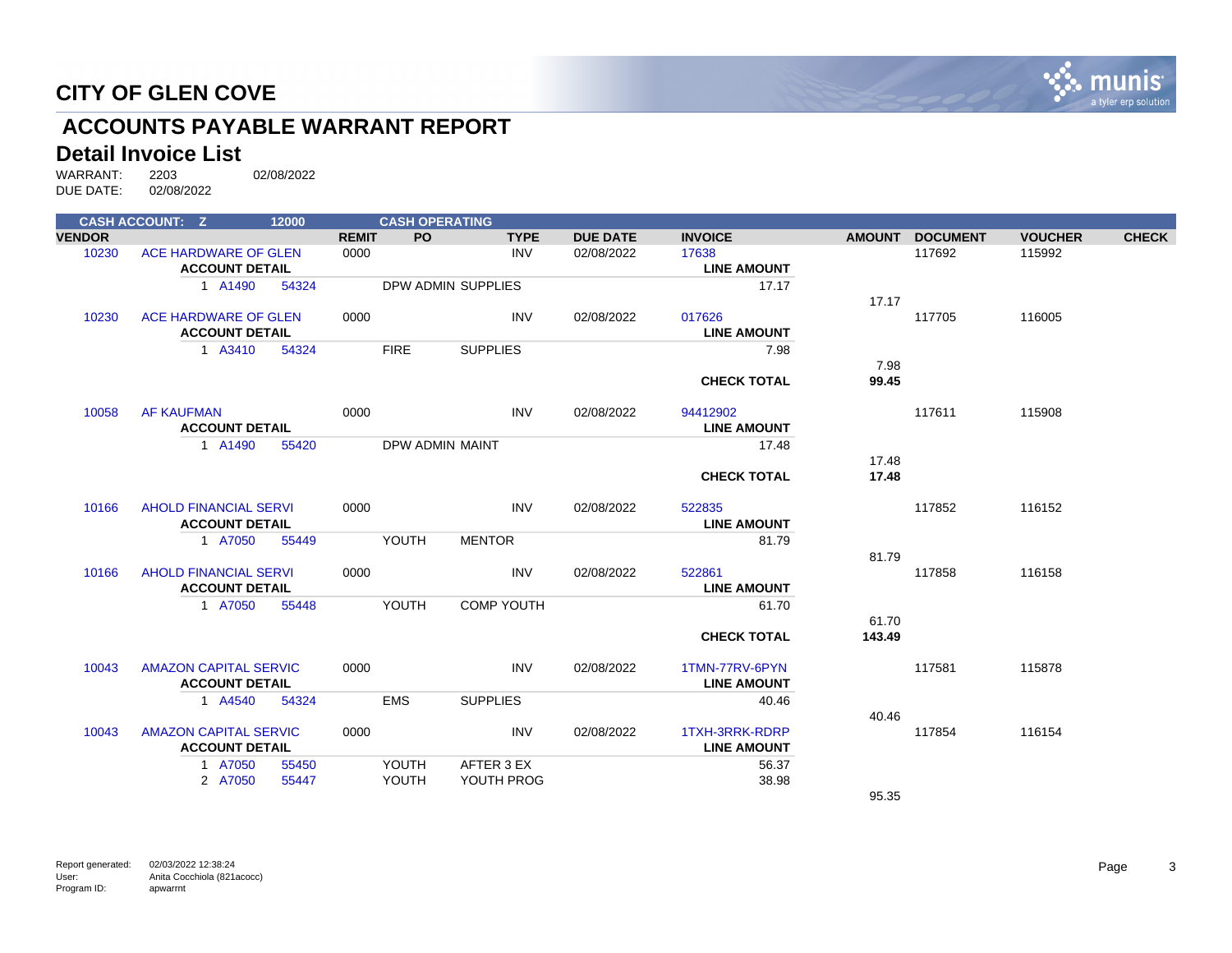

# **ACCOUNTS PAYABLE WARRANT REPORT**

#### **Detail Invoice List**

WARRANT: 2203 02/08/2022<br>DUE DATE: 02/08/2022 DUE DATE:

|                   | <b>CASH ACCOUNT: Z</b>                                | 12000 |              | <b>CASH OPERATING</b> |                     |                 |                                      |                    |                 |                |              |
|-------------------|-------------------------------------------------------|-------|--------------|-----------------------|---------------------|-----------------|--------------------------------------|--------------------|-----------------|----------------|--------------|
| <b>VENDOR</b>     |                                                       |       | <b>REMIT</b> | <b>PO</b>             | <b>TYPE</b>         | <b>DUE DATE</b> | <b>INVOICE</b>                       |                    | AMOUNT DOCUMENT | <b>VOUCHER</b> | <b>CHECK</b> |
| 10043             | <b>AMAZON CAPITAL SERVIC</b><br><b>ACCOUNT DETAIL</b> |       | 0000         |                       | <b>INV</b>          | 02/08/2022      | 1GGY-RV7P-XLXC<br><b>LINE AMOUNT</b> |                    | 117855          | 116155         |              |
|                   | 1 A7050                                               | 55450 |              | YOUTH                 | AFTER 3 EX          |                 | 9.99                                 |                    |                 |                |              |
|                   | 2 A7050                                               | 55448 |              | YOUTH                 | <b>COMP YOUTH</b>   |                 | 26.94                                |                    |                 |                |              |
|                   |                                                       |       |              |                       |                     |                 |                                      | 36.93              |                 |                |              |
|                   |                                                       |       |              |                       |                     |                 | <b>CHECK TOTAL</b>                   | 172.74             |                 |                |              |
| 10276             | <b>AMERICAN WATER WORKS</b>                           |       | 0001         | 220008                | <b>INV</b>          | 02/08/2022      | 7001981818                           |                    | 117665          | 115964         |              |
|                   | <b>ACCOUNT DETAIL</b>                                 |       |              |                       |                     |                 | <b>LINE AMOUNT</b>                   |                    |                 |                |              |
|                   | 1 F8300                                               | 55410 |              | <b>WATER</b>          | <b>MEMBERSHIP</b>   |                 | 2,335.00                             |                    |                 |                |              |
|                   |                                                       |       |              |                       |                     |                 |                                      | 2,335.00           |                 |                |              |
|                   |                                                       |       |              |                       |                     |                 | <b>CHECK TOTAL</b>                   | 2,335.00           |                 |                |              |
| 12587             | <b>ANKER'S ELECTRIC SERV</b>                          |       | 0000         |                       | <b>INV</b>          | 02/08/2022      | 42814                                |                    | 117585          | 115882         |              |
|                   | <b>ACCOUNT DETAIL</b>                                 |       |              |                       |                     |                 | <b>LINE AMOUNT</b>                   |                    |                 |                |              |
|                   | 1 A5110                                               | 55420 |              | DPW ROAD MAINT        |                     |                 | 640.00                               |                    |                 |                |              |
|                   |                                                       |       |              |                       |                     |                 |                                      | 640.00             |                 |                |              |
| 12587             | <b>ANKER'S ELECTRIC SERV</b>                          |       | 0000         |                       | <b>INV</b>          | 02/08/2022      | 42808                                |                    | 117594          | 115891         |              |
|                   | <b>ACCOUNT DETAIL</b>                                 |       |              |                       |                     |                 | <b>LINE AMOUNT</b>                   |                    |                 |                |              |
|                   | 1 A5110                                               | 54381 |              |                       | DPW ROAD LIGHT CONT |                 | 80.00                                |                    |                 |                |              |
|                   |                                                       |       |              |                       |                     |                 |                                      | 80.00              |                 |                |              |
| 12587             | <b>ANKER'S ELECTRIC SERV</b>                          |       | 0000         |                       | <b>INV</b>          | 02/08/2022      | 42822                                |                    | 117619          | 115916         |              |
|                   | <b>ACCOUNT DETAIL</b>                                 |       |              |                       |                     |                 | <b>LINE AMOUNT</b>                   |                    |                 |                |              |
|                   | 1 A5110                                               | 54381 |              |                       | DPW ROAD LIGHT CONT |                 | 120.00                               |                    |                 |                |              |
|                   |                                                       |       |              |                       |                     |                 |                                      | 120.00             |                 |                |              |
| 12587             | <b>ANKER'S ELECTRIC SERV</b>                          |       | 0000         |                       | <b>INV</b>          | 02/08/2022      | 42831                                |                    | 117620          | 115917         |              |
|                   | <b>ACCOUNT DETAIL</b>                                 |       |              |                       |                     |                 | <b>LINE AMOUNT</b>                   |                    |                 |                |              |
|                   | 1 A5110                                               | 54381 |              |                       | DPW ROAD LIGHT CONT |                 | 520.00                               |                    |                 |                |              |
|                   |                                                       |       |              |                       |                     |                 |                                      | 520.00             |                 |                |              |
| 12587             | <b>ANKER'S ELECTRIC SERV</b>                          |       | 0000         |                       | <b>INV</b>          | 02/08/2022      | 42843                                |                    | 117724          | 116024         |              |
|                   | <b>ACCOUNT DETAIL</b>                                 |       |              |                       |                     |                 | <b>LINE AMOUNT</b>                   |                    |                 |                |              |
|                   | 1 A5110                                               | 54381 |              |                       | DPW ROAD LIGHT CONT |                 | 80.00                                |                    |                 |                |              |
|                   |                                                       |       |              |                       |                     |                 |                                      | 80.00              |                 | 116025         |              |
| 12587             | <b>ANKER'S ELECTRIC SERV</b><br><b>ACCOUNT DETAIL</b> |       | 0000         |                       | <b>INV</b>          | 02/08/2022      | 42827<br><b>LINE AMOUNT</b>          |                    | 117725          |                |              |
|                   |                                                       |       |              |                       |                     |                 |                                      |                    |                 |                |              |
|                   | 1 A5110                                               | 54381 |              |                       | DPW ROAD LIGHT CONT |                 | 240.00                               |                    |                 |                |              |
|                   |                                                       |       |              |                       |                     |                 | <b>CHECK TOTAL</b>                   | 240.00<br>1,680.00 |                 |                |              |
|                   |                                                       |       |              |                       |                     |                 |                                      |                    |                 |                |              |
| Report generated: | 02/03/2022 12:38:24                                   |       |              |                       |                     |                 |                                      |                    |                 |                | Page         |

User: Program ID: Anita Cocchiola (821acocc) apwarrnt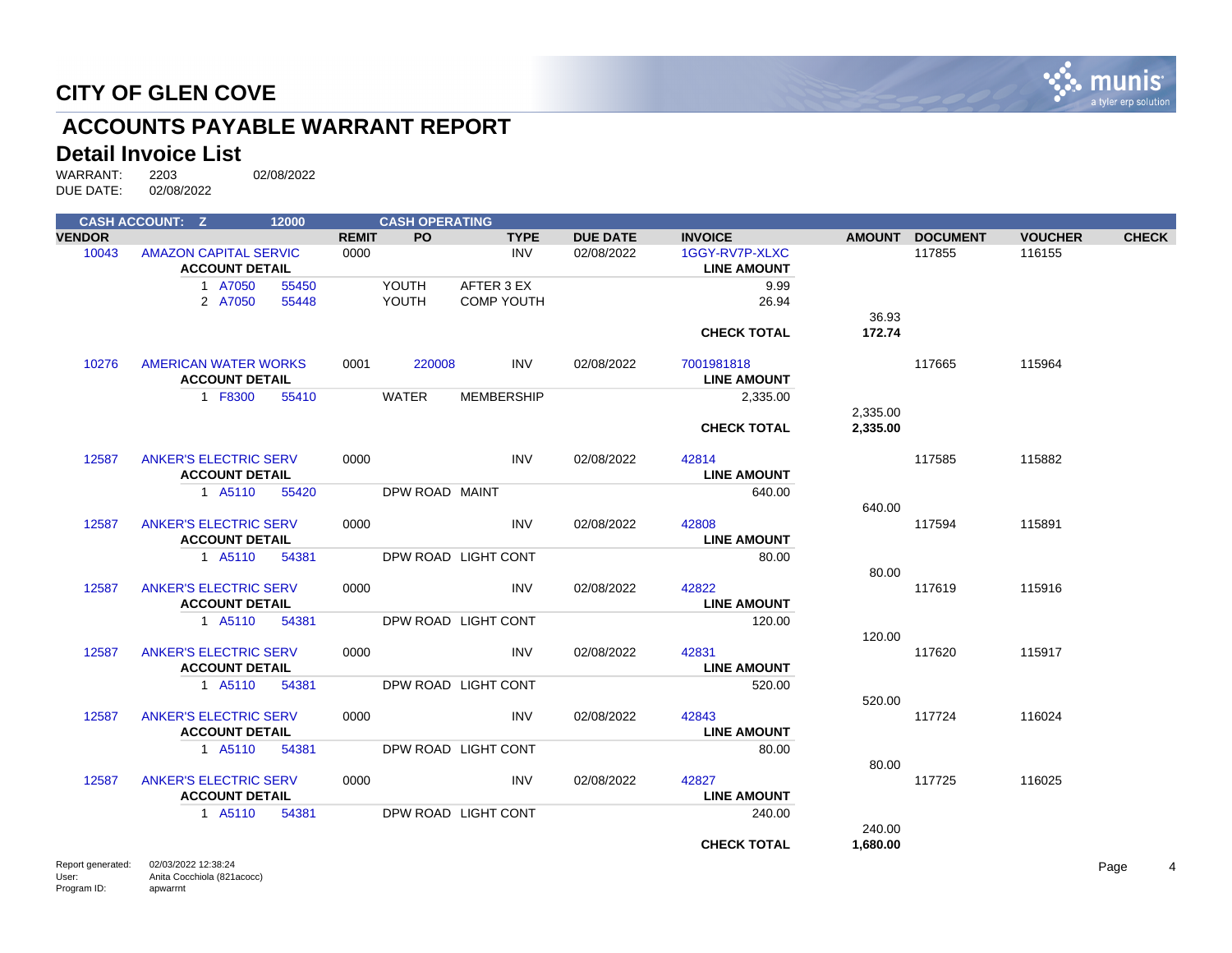

# **ACCOUNTS PAYABLE WARRANT REPORT**

#### **Detail Invoice List**

Program ID:

apwarrnt

|                            | <b>CASH ACCOUNT: Z</b>                                    | 12000 |              | <b>CASH OPERATING</b> |                      |                 |                                        |                        |                 |                |              |
|----------------------------|-----------------------------------------------------------|-------|--------------|-----------------------|----------------------|-----------------|----------------------------------------|------------------------|-----------------|----------------|--------------|
| <b>VENDOR</b>              |                                                           |       | <b>REMIT</b> | PO                    | <b>TYPE</b>          | <b>DUE DATE</b> | <b>INVOICE</b>                         | <b>AMOUNT</b>          | <b>DOCUMENT</b> | <b>VOUCHER</b> | <b>CHECK</b> |
| 10425                      | <b>ATLANTIC SALT</b><br><b>ACCOUNT DETAIL</b>             |       | 0000         | 220000                | <b>INV</b>           | 02/08/2022      | <b>INV087028</b><br><b>LINE AMOUNT</b> |                        | 117677          | 115976         |              |
|                            | 1 A5142                                                   | 54324 |              | SNOW                  | <b>SUPPLIES</b>      |                 | 16,794.55                              |                        |                 |                |              |
|                            |                                                           |       |              |                       |                      |                 | <b>CHECK TOTAL</b>                     | 16,794.55<br>16,794.55 |                 |                |              |
|                            |                                                           |       |              |                       |                      |                 |                                        |                        |                 |                |              |
| 20001                      | <b>B &amp; G PLASTIC BAGS CO</b><br><b>ACCOUNT DETAIL</b> |       | 0000         |                       | <b>INV</b>           | 02/08/2022      | 38980<br><b>LINE AMOUNT</b>            |                        | 117612          | 115909         |              |
|                            | 1 A1490                                                   | 54324 |              | DPW ADMIN SUPPLIES    |                      |                 | 420.00                                 |                        |                 |                |              |
|                            |                                                           |       |              |                       |                      |                 | <b>CHECK TOTAL</b>                     | 420.00<br>420.00       |                 |                |              |
| 21008                      | <b>B &amp; H PHOTO-VIDEO</b><br><b>ACCOUNT DETAIL</b>     |       | 0000         | 220011                | <b>INV</b>           | 02/08/2022      | 198458379<br><b>LINE AMOUNT</b>        |                        | 117688          | 115988         |              |
|                            | 1 A1220                                                   | 54360 |              |                       | CITY HALL OFFICE EXP |                 | 237.98                                 |                        |                 |                |              |
| 21008                      | <b>B &amp; H PHOTO-VIDEO</b><br><b>ACCOUNT DETAIL</b>     |       | 0000         | 220011                | <b>INV</b>           | 02/08/2022      | 198455142<br><b>LINE AMOUNT</b>        | 237.98                 | 117689          | 115989         |              |
|                            | 1 A1220                                                   | 54360 |              |                       | CITY HALL OFFICE EXP |                 | 5.09                                   |                        |                 |                |              |
|                            |                                                           |       |              |                       |                      |                 | <b>CHECK TOTAL</b>                     | 5.09<br>243.07         |                 |                |              |
| 20089                      | <b>BERKA, CHRISTOPHER</b><br><b>ACCOUNT DETAIL</b>        |       | 0000         |                       | <b>INV</b>           | 02/08/2022      | <b>REFUND</b><br><b>LINE AMOUNT</b>    |                        | 117664          | 115963         |              |
|                            | 1 TA                                                      | 26157 |              | AGENCY FD DEF COMP    |                      |                 | 200.00                                 |                        |                 |                |              |
|                            |                                                           |       |              |                       |                      |                 | <b>CHECK TOTAL</b>                     | 200.00<br>200.00       |                 |                |              |
| 28009                      | <b>BETTER MILES INC.</b><br><b>ACCOUNT DETAIL</b>         |       | 0000         |                       | <b>INV</b>           | 02/08/2022      | 11757<br><b>LINE AMOUNT</b>            |                        | 117622          | 115919         |              |
|                            | 1 A8160                                                   | 55420 |              | GARBAGE               | <b>MAINT</b>         |                 | 3,746.26                               |                        |                 |                |              |
|                            |                                                           |       |              |                       |                      |                 | <b>CHECK TOTAL</b>                     | 3,746.26<br>3,746.26   |                 |                |              |
| 20002                      | <b>BK FIRE SUPPRESSION</b><br><b>ACCOUNT DETAIL</b>       |       | 0000         |                       | <b>INV</b>           | 02/08/2022      | 122005<br><b>LINE AMOUNT</b>           |                        | 117584          | 115881         |              |
|                            | 1 A1640                                                   | 55420 |              | <b>DPW GARG MAINT</b> |                      |                 | 200.00                                 |                        |                 |                |              |
| Report generated:<br>User: | 02/03/2022 12:38:24<br>Anita Cocchiola (821acocc)         |       |              |                       |                      |                 |                                        |                        |                 |                | 5<br>Page    |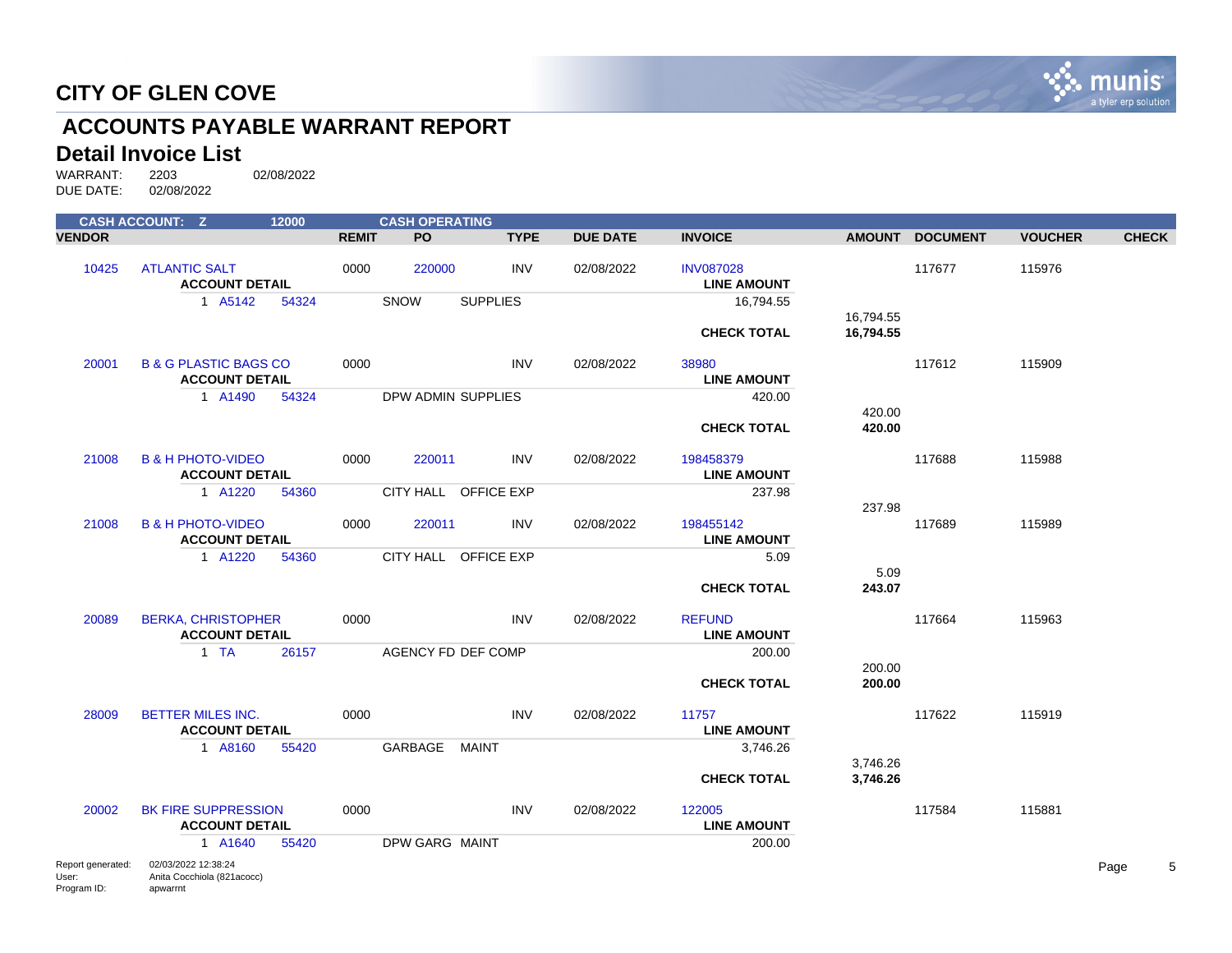

# **ACCOUNTS PAYABLE WARRANT REPORT**

# **Detail Invoice List**<br>WARRANT: 2203

|               | <b>CASH ACCOUNT: Z</b>                                    | 12000 |              | <b>CASH OPERATING</b> |                   |                 |                                             |                  |                 |                |              |
|---------------|-----------------------------------------------------------|-------|--------------|-----------------------|-------------------|-----------------|---------------------------------------------|------------------|-----------------|----------------|--------------|
| <b>VENDOR</b> |                                                           |       | <b>REMIT</b> | PO.                   | <b>TYPE</b>       | <b>DUE DATE</b> | <b>INVOICE</b>                              | <b>AMOUNT</b>    | <b>DOCUMENT</b> | <b>VOUCHER</b> | <b>CHECK</b> |
|               |                                                           |       |              |                       |                   |                 | <b>CHECK TOTAL</b>                          | 200.00<br>200.00 |                 |                |              |
| 30110         | <b>CHIEF FIRE &amp; SAFETY E</b><br><b>ACCOUNT DETAIL</b> |       | 0000         |                       | <b>INV</b>        | 02/08/2022      | 20915<br><b>LINE AMOUNT</b>                 |                  | 117598          | 115895         |              |
|               | 1 A3410                                                   | 54324 |              | <b>FIRE</b>           | <b>SUPPLIES</b>   |                 | 231.93                                      |                  |                 |                |              |
|               |                                                           |       |              |                       |                   |                 | <b>CHECK TOTAL</b>                          | 231.93<br>231.93 |                 |                |              |
| 30124         | <b>CLAYNATION</b><br><b>ACCOUNT DETAIL</b>                |       | 0000         |                       | <b>INV</b>        | 02/08/2022      | $1 - 27 - 22$<br><b>LINE AMOUNT</b>         |                  | 117859          | 116159         |              |
|               | 1 A7050                                                   | 55448 |              | YOUTH                 | <b>COMP YOUTH</b> |                 | 390.00                                      |                  |                 |                |              |
|               |                                                           |       |              |                       |                   |                 | <b>CHECK TOTAL</b>                          | 390.00<br>390.00 |                 |                |              |
| 31100         | <b>COMMUNICATIONS ANALYS</b><br><b>ACCOUNT DETAIL</b>     |       | 0000         |                       | <b>INV</b>        | 02/08/2022      | 53016<br><b>LINE AMOUNT</b>                 |                  | 117711          | 116011         |              |
|               | 1 A1220                                                   | 55416 |              | CITY HALL TELECOM     |                   |                 | 500.00                                      | 500.00           |                 |                |              |
|               |                                                           |       |              |                       |                   |                 | <b>CHECK TOTAL</b>                          | 500.00           |                 |                |              |
| 30213         | COMPS, INC.<br><b>ACCOUNT DETAIL</b>                      |       | 0000         |                       | <b>INV</b>        | 02/08/2022      | 2022<br><b>LINE AMOUNT</b>                  |                  | 117686          | 115986         |              |
|               | 1 A1310                                                   | 55438 |              | <b>FINANCE</b>        | <b>CONTRACTS</b>  |                 | 685.00                                      |                  |                 |                |              |
|               |                                                           |       |              |                       |                   |                 | <b>CHECK TOTAL</b>                          | 685.00<br>685.00 |                 |                |              |
| 30580         | <b>COVE ANIMAL RESCUE CO</b><br><b>ACCOUNT DETAIL</b>     |       | 0000         |                       | <b>INV</b>        | 02/08/2022      | <b>JAN TNR - 2022</b><br><b>LINE AMOUNT</b> |                  | 117847          | 116147         |              |
|               | 1 A3510                                                   | 55438 |              | <b>ANIMAL</b>         | <b>CONTRACTS</b>  |                 | 1,000.00                                    |                  |                 |                |              |
| 30580         | <b>COVE ANIMAL RESCUE CO</b><br><b>ACCOUNT DETAIL</b>     |       | 0000         |                       | INV               | 02/08/2022      | 84<br><b>LINE AMOUNT</b>                    | 1,000.00         | 117848          | 116148         |              |
|               | 1 A3510                                                   | 55438 |              | ANIMAL                | <b>CONTRACTS</b>  |                 | 7,741.85                                    | 7.741.85         |                 |                |              |
|               |                                                           |       |              |                       |                   |                 | <b>CHECK TOTAL</b>                          | 8,741.85         |                 |                |              |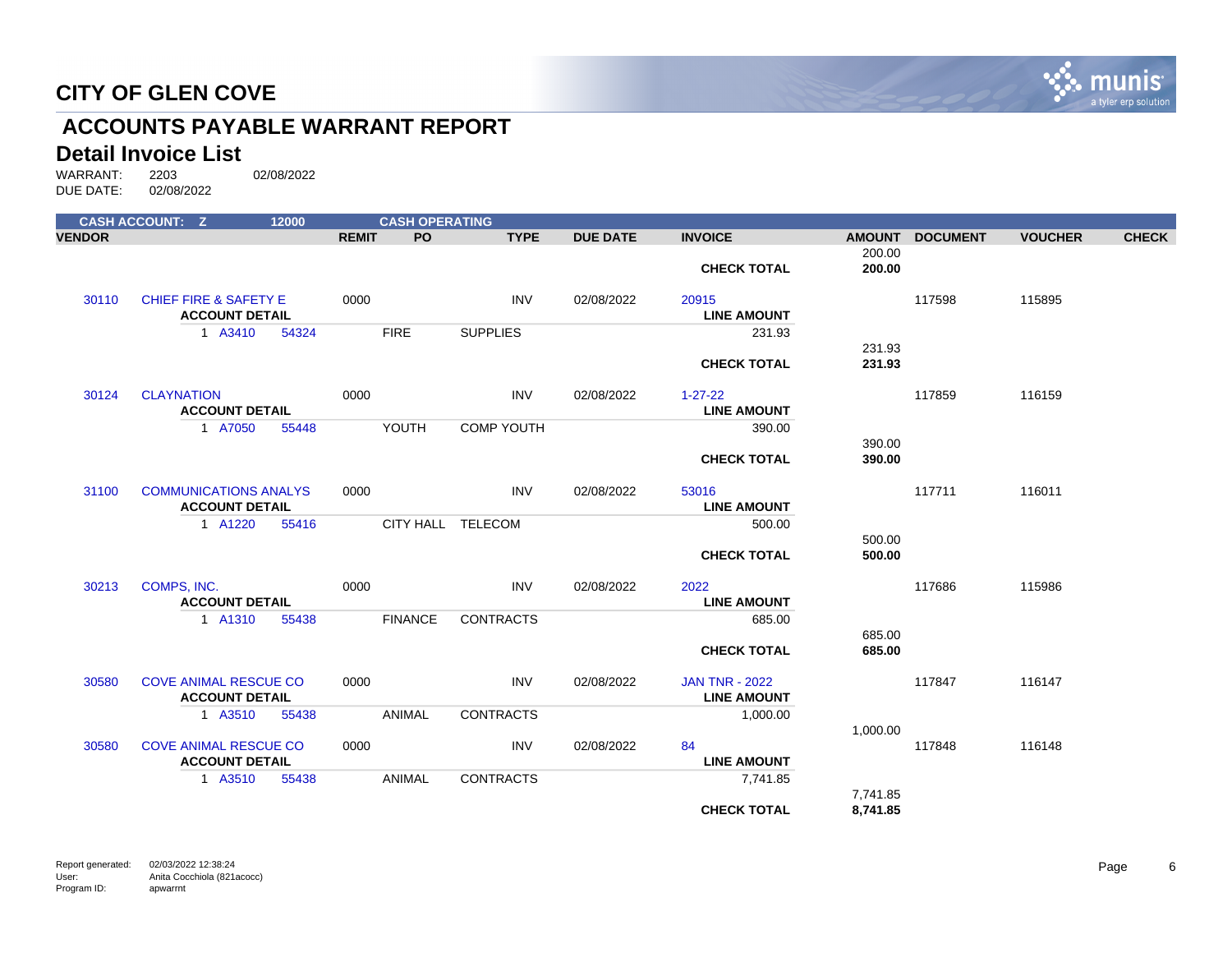

# **ACCOUNTS PAYABLE WARRANT REPORT**

# **Detail Invoice List**<br>WARRANT: 2203

WARRANT: 2203 02/08/2022 DUE DATE: 02/08/2022

|               | <b>CASH ACCOUNT: Z</b>       | 12000 |              | <b>CASH OPERATING</b> |                 |                 |                    |               |                 |                |              |
|---------------|------------------------------|-------|--------------|-----------------------|-----------------|-----------------|--------------------|---------------|-----------------|----------------|--------------|
| <b>VENDOR</b> |                              |       | <b>REMIT</b> | <b>PO</b>             | <b>TYPE</b>     | <b>DUE DATE</b> | <b>INVOICE</b>     | <b>AMOUNT</b> | <b>DOCUMENT</b> | <b>VOUCHER</b> | <b>CHECK</b> |
| 32550         | <b>CSEA EMPLOYEE BENEFIT</b> |       | 0001         | 220028                | <b>INV</b>      | 02/08/2022      | <b>JAN 2022</b>    |               | 117695          | 115995         |              |
|               | <b>ACCOUNT DETAIL</b>        |       |              |                       |                 |                 | <b>LINE AMOUNT</b> |               |                 |                |              |
|               | 1 A9010                      | 57168 |              | <b>BENEFITS</b>       | <b>HEALTH</b>   |                 | 27,903.72          |               |                 |                |              |
|               | 2 F8300                      | 57168 |              | <b>WATER</b>          | <b>HEALTH</b>   |                 | 1,430.96           |               |                 |                |              |
|               |                              |       |              |                       |                 |                 |                    | 29,334.68     |                 |                |              |
| 32550         | <b>CSEA EMPLOYEE BENEFIT</b> |       | 0001         | 220028                | <b>INV</b>      | 02/08/2022      | <b>FEB 2022</b>    |               | 117721          | 116021         |              |
|               | <b>ACCOUNT DETAIL</b>        |       |              |                       |                 |                 | <b>LINE AMOUNT</b> |               |                 |                |              |
|               | 1 A9010                      | 57168 |              | <b>BENEFITS</b>       | <b>HEALTH</b>   |                 | 27,545.98          |               |                 |                |              |
|               | 2 F8300                      | 57168 |              | <b>WATER</b>          | <b>HEALTH</b>   |                 | 1,430.96           |               |                 |                |              |
|               |                              |       |              |                       |                 |                 |                    | 28,976.94     |                 |                |              |
|               |                              |       |              |                       |                 |                 | <b>CHECK TOTAL</b> | 58,311.62     |                 |                |              |
| 10916         | <b>D.F. STONE CONTRACTIN</b> |       | 0000         | 220001                | <b>INV</b>      | 02/08/2022      | 29034              |               | 117617          | 115914         |              |
|               | <b>ACCOUNT DETAIL</b>        |       |              |                       |                 |                 | <b>LINE AMOUNT</b> |               |                 |                |              |
|               | 1 A5142                      | 54324 |              | <b>SNOW</b>           | <b>SUPPLIES</b> |                 | 2,755.06           |               |                 |                |              |
|               |                              |       |              |                       |                 |                 |                    | 2,755.06      |                 |                |              |
|               |                              |       |              |                       |                 |                 | <b>CHECK TOTAL</b> | 2,755.06      |                 |                |              |
| 40410         | <b>DENTCARE DELIVERY SYS</b> |       | 0000         | 220030                | <b>INV</b>      | 02/08/2022      | <b>JAN 2022</b>    |               | 117698          | 115998         |              |
|               | <b>ACCOUNT DETAIL</b>        |       |              |                       |                 |                 | <b>LINE AMOUNT</b> |               |                 |                |              |
|               | 1 A9010                      | 57168 |              | <b>BENEFITS</b>       | <b>HEALTH</b>   |                 | 7,888.65           |               |                 |                |              |
|               |                              |       |              |                       |                 |                 |                    | 7,888.65      |                 |                |              |
| 40410         | <b>DENTCARE DELIVERY SYS</b> |       | 0000         | 220030                | <b>CRM</b>      | 02/08/2022      | JAN 2022 COBRA     |               | 117699          | 115999         |              |
|               | <b>ACCOUNT DETAIL</b>        |       |              |                       |                 |                 | <b>LINE AMOUNT</b> |               |                 |                |              |
|               | 1 A9010                      | 57168 |              | BENEFITS HEALTH       |                 |                 | $-307.35$          |               |                 |                |              |
|               |                              |       |              |                       |                 |                 |                    | $-307.35$     |                 |                |              |
| 40410         | <b>DENTCARE DELIVERY SYS</b> |       | 0000         | 220030                | <b>INV</b>      | 02/08/2022      | <b>FEB 2022</b>    |               | 117849          | 116149         |              |
|               | <b>ACCOUNT DETAIL</b>        |       |              |                       |                 |                 | <b>LINE AMOUNT</b> |               |                 |                |              |
|               | 1 A9010                      | 57168 |              | <b>BENEFITS</b>       | HEALTH          |                 | 7,888.65           |               |                 |                |              |
|               |                              |       |              |                       |                 |                 |                    | 7,888.65      |                 |                |              |
|               |                              |       |              |                       |                 |                 | <b>CHECK TOTAL</b> | 15,469.95     |                 |                |              |
| 45687         | <b>DEPENDABLE HYDRAULIC</b>  |       | 0000         |                       | <b>INV</b>      | 02/08/2022      | 386634             |               | 117722          | 116022         |              |
|               | <b>ACCOUNT DETAIL</b>        |       |              |                       |                 |                 | <b>LINE AMOUNT</b> |               |                 |                |              |
|               | 1 A5142                      | 55420 |              | <b>SNOW</b>           | <b>MAINT</b>    |                 | 563.02             |               |                 |                |              |
|               |                              |       |              |                       |                 |                 |                    | 563.02        |                 |                |              |
|               |                              |       |              |                       |                 |                 | <b>CHECK TOTAL</b> | 563.02        |                 |                |              |
|               |                              |       |              |                       |                 |                 |                    |               |                 |                |              |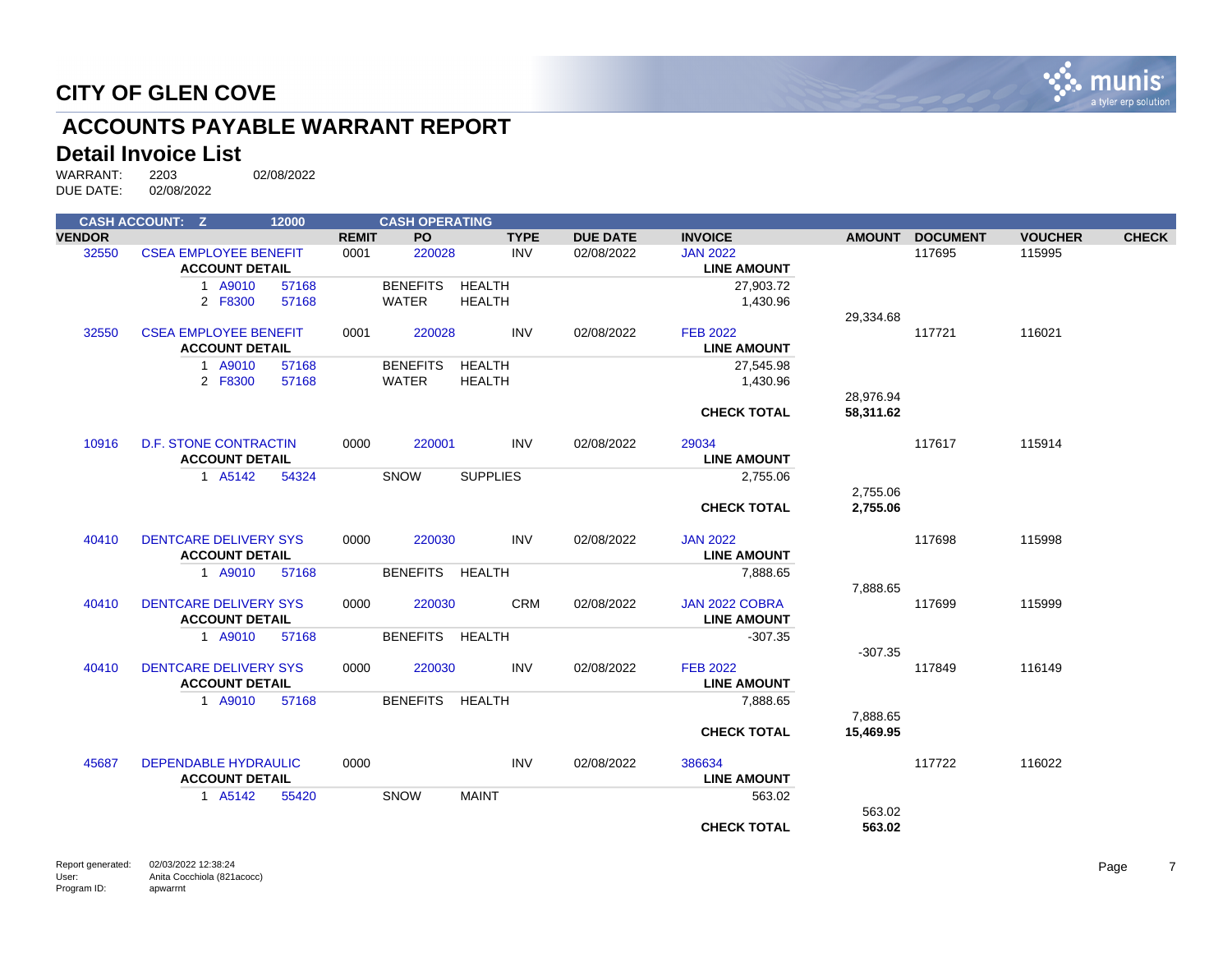

# **ACCOUNTS PAYABLE WARRANT REPORT**

# **Detail Invoice List**<br>WARRANT: 2203

|               | <b>CASH ACCOUNT: Z</b>                                | 12000 |              | <b>CASH OPERATING</b> |                   |             |                 |                                   |               |                 |                |              |
|---------------|-------------------------------------------------------|-------|--------------|-----------------------|-------------------|-------------|-----------------|-----------------------------------|---------------|-----------------|----------------|--------------|
| <b>VENDOR</b> |                                                       |       | <b>REMIT</b> | PO.                   |                   | <b>TYPE</b> | <b>DUE DATE</b> | <b>INVOICE</b>                    | <b>AMOUNT</b> | <b>DOCUMENT</b> | <b>VOUCHER</b> | <b>CHECK</b> |
| 143496        | <b>DEPARTMENT OF AGRICUL</b>                          |       | 0000         |                       |                   | <b>INV</b>  | 02/08/2022      | <b>JAN 2022</b>                   |               | 117857          | 116157         |              |
|               | <b>ACCOUNT DETAIL</b>                                 |       |              |                       |                   |             |                 | <b>LINE AMOUNT</b>                |               |                 |                |              |
|               | 1 A1410                                               | 51253 |              | <b>CLERK</b>          | DOG NYS           |             |                 | 27.00                             |               |                 |                |              |
|               |                                                       |       |              |                       |                   |             |                 |                                   | 27.00         |                 |                |              |
|               |                                                       |       |              |                       |                   |             |                 | <b>CHECK TOTAL</b>                | 27.00         |                 |                |              |
| 40046         | <b>DIESEL DIRECT NEW YOR</b>                          |       | 0000         |                       |                   | <b>INV</b>  | 02/08/2022      | 994363981                         |               | 117663          | 115962         |              |
|               | <b>ACCOUNT DETAIL</b>                                 |       |              |                       |                   |             |                 | <b>LINE AMOUNT</b>                |               |                 |                |              |
|               | 1 F8300                                               | 54321 |              | <b>WATER</b>          | <b>FUEL</b>       |             |                 | 1,535.13                          |               |                 |                |              |
|               |                                                       |       |              |                       |                   |             |                 |                                   | 1,535.13      |                 |                |              |
|               |                                                       |       |              |                       |                   |             |                 | <b>CHECK TOTAL</b>                | 1,535.13      |                 |                |              |
| 40217         | <b>DRISCOLL FOODS</b>                                 |       | 0000         |                       |                   | <b>INV</b>  | 02/08/2022      | 083575                            |               | 117579          | 115876         |              |
|               | <b>ACCOUNT DETAIL</b>                                 |       |              |                       |                   |             |                 | <b>LINE AMOUNT</b>                |               |                 |                |              |
|               | 1 A7030                                               | 54310 |              | <b>SENIOR CENFOOD</b> |                   |             |                 | 313.15                            |               |                 |                |              |
|               |                                                       |       |              |                       |                   |             |                 |                                   | 313.15        |                 |                |              |
|               |                                                       |       |              |                       |                   |             |                 | <b>CHECK TOTAL</b>                | 313.15        |                 |                |              |
| 50632         | <b>EIGHTH STREET DESIGNS</b>                          |       | 0000         |                       |                   | <b>INV</b>  | 02/08/2022      | 0492022                           |               | 117741          | 116041         |              |
|               | <b>ACCOUNT DETAIL</b>                                 |       |              |                       |                   |             |                 | <b>LINE AMOUNT</b>                |               |                 |                |              |
|               | 1 A4540                                               | 55480 |              | <b>EMS</b>            | <b>DEFIBRULAT</b> |             |                 | 895.00                            |               |                 |                |              |
|               |                                                       |       |              |                       |                   |             |                 |                                   | 895.00        |                 |                |              |
|               |                                                       |       |              |                       |                   |             |                 | <b>CHECK TOTAL</b>                | 895.00        |                 |                |              |
| 52477         | <b>ELITE COACH WORKS</b>                              |       | 0000         |                       |                   | <b>INV</b>  | 02/08/2022      | 959-                              |               | 117734          | 116034         |              |
|               | <b>ACCOUNT DETAIL</b>                                 |       |              |                       |                   |             |                 | <b>LINE AMOUNT</b>                |               |                 |                |              |
|               | 1 A4540                                               | 55420 |              | <b>EMS</b>            | <b>MAINT</b>      |             |                 | 292.00                            |               |                 |                |              |
|               |                                                       |       |              |                       |                   |             |                 |                                   | 292.00        |                 |                |              |
|               |                                                       |       |              |                       |                   |             |                 | <b>CHECK TOTAL</b>                | 292.00        |                 |                |              |
| 10740         | <b>EMBLEMHEALTH PLAN INC</b><br><b>ACCOUNT DETAIL</b> |       | 0000         | 220027                |                   | <b>INV</b>  | 02/08/2022      | 00414598316<br><b>LINE AMOUNT</b> |               | 117720          | 116020         |              |
|               | 1 A9010                                               | 57168 |              | <b>BENEFITS</b>       | <b>HEALTH</b>     |             |                 | 1,698.80                          |               |                 |                |              |
|               | 2 F8300                                               | 57168 |              | <b>WATER</b>          | <b>HEALTH</b>     |             |                 | 12.48                             |               |                 |                |              |
|               |                                                       |       |              |                       |                   |             |                 |                                   | 1,711.28      |                 |                |              |
|               |                                                       |       |              |                       |                   |             |                 | <b>CHECK TOTAL</b>                | 1,711.28      |                 |                |              |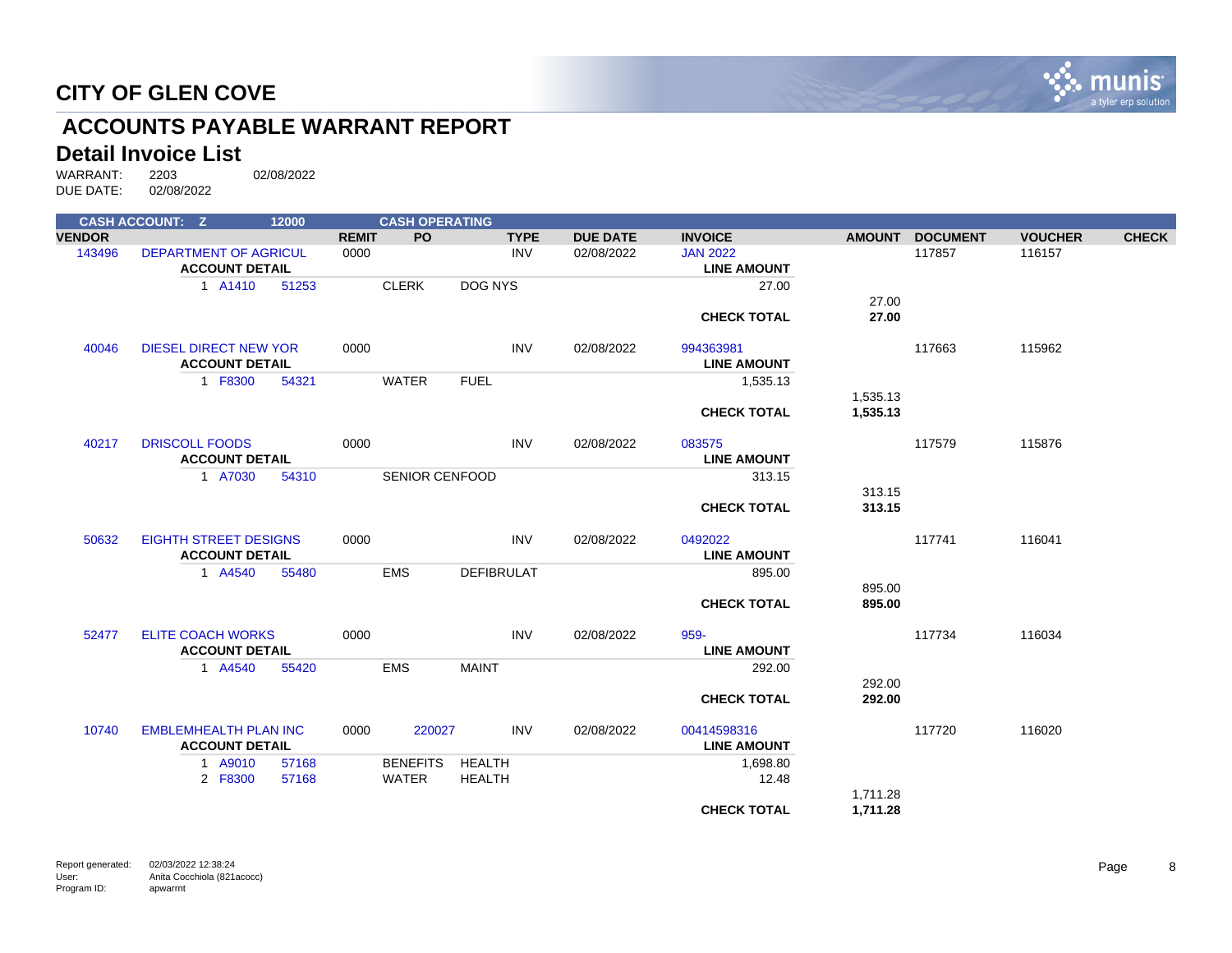

# **ACCOUNTS PAYABLE WARRANT REPORT**

# **Detail Invoice List**<br>WARRANT: 2203

|               | <b>CASH ACCOUNT: Z</b>       | 12000 |              | <b>CASH OPERATING</b> |               |                 |                    |                 |                 |                |              |
|---------------|------------------------------|-------|--------------|-----------------------|---------------|-----------------|--------------------|-----------------|-----------------|----------------|--------------|
| <b>VENDOR</b> |                              |       | <b>REMIT</b> | <b>PO</b>             | <b>TYPE</b>   | <b>DUE DATE</b> | <b>INVOICE</b>     | <b>AMOUNT</b>   | <b>DOCUMENT</b> | <b>VOUCHER</b> | <b>CHECK</b> |
| 10740         | <b>EMBLEMHEALTH PLAN INC</b> |       | 0001         | 220027                | <b>INV</b>    | 02/08/2022      | 00414097061        |                 | 117719          | 116019         |              |
|               | <b>ACCOUNT DETAIL</b>        |       |              |                       |               |                 | <b>LINE AMOUNT</b> |                 |                 |                |              |
|               | 1 A9010                      | 57168 |              | <b>BENEFITS</b>       | <b>HEALTH</b> |                 | 1,710.75           |                 |                 |                |              |
|               | 2 F8300                      | 57168 |              | <b>WATER</b>          | <b>HEALTH</b> |                 | 12.48              |                 |                 |                |              |
|               |                              |       |              |                       |               |                 |                    | 1,723.23        |                 |                |              |
|               |                              |       |              |                       |               |                 | <b>CHECK TOTAL</b> | 1,723.23        |                 |                |              |
| 60046         | <b>FARRELL, FRITZ, PC</b>    |       | 0000         |                       | <b>INV</b>    | 02/08/2022      | 23/F/129A          |                 | 117650          | 115947         |              |
|               | <b>ACCOUNT DETAIL</b>        |       |              |                       |               |                 | <b>LINE AMOUNT</b> |                 |                 |                |              |
|               | 1 A1930                      | 55950 |              | JUDGEMENT\$AXREFD     |               |                 | 57,544.00          |                 |                 |                |              |
|               |                              |       |              |                       |               |                 |                    | 57,544.00       |                 |                |              |
|               |                              |       |              |                       |               |                 | <b>CHECK TOTAL</b> | 57,544.00       |                 |                |              |
| 60007         | <b>FBI-LEEDA</b>             |       | 0000         |                       | <b>INV</b>    | 02/08/2022      | 300055801          |                 | 117630          | 115927         |              |
|               | <b>ACCOUNT DETAIL</b>        |       |              |                       |               |                 | <b>LINE AMOUNT</b> |                 |                 |                |              |
|               | 1 A3120                      | 55410 |              | POLICE DEP MEMBERSHIP |               |                 | 50.00              |                 |                 |                |              |
| 60007         | <b>FBI-LEEDA</b>             |       | 0000         |                       | <b>INV</b>    | 02/08/2022      | 300055490          | 50.00           | 117631          | 115928         |              |
|               | <b>ACCOUNT DETAIL</b>        |       |              |                       |               |                 | <b>LINE AMOUNT</b> |                 |                 |                |              |
|               |                              |       |              |                       |               |                 |                    |                 |                 |                |              |
|               | 1 A3120                      | 55410 |              | POLICE DEP MEMBERSHIP |               |                 | 50.00              |                 |                 |                |              |
|               | <b>FBI-LEEDA</b>             |       | 0000         |                       | <b>INV</b>    | 02/08/2022      | 300053368          | 50.00           | 117632          | 115929         |              |
| 60007         | <b>ACCOUNT DETAIL</b>        |       |              |                       |               |                 | <b>LINE AMOUNT</b> |                 |                 |                |              |
|               |                              |       |              |                       |               |                 |                    |                 |                 |                |              |
|               | 1 A3120                      | 55410 |              | POLICE DEP MEMBERSHIP |               |                 | 50.00              |                 |                 |                |              |
|               |                              |       |              |                       |               |                 | <b>CHECK TOTAL</b> | 50.00<br>150.00 |                 |                |              |
|               |                              |       |              |                       |               |                 |                    |                 |                 |                |              |
| 60014         | <b>FBINAA</b>                |       | 0000         |                       | <b>INV</b>    | 02/08/2022      | 46719 - 2022       |                 | 117624          | 115921         |              |
|               | <b>ACCOUNT DETAIL</b>        |       |              |                       |               |                 | <b>LINE AMOUNT</b> |                 |                 |                |              |
|               | 1 A3120                      | 55410 |              | POLICE DEP MEMBERSHIP |               |                 | 125.00             |                 |                 |                |              |
|               |                              |       |              |                       |               |                 |                    | 125.00          |                 |                |              |
| 60014         | <b>FBINAA</b>                |       | 0000         |                       | <b>INV</b>    | 02/08/2022      | 42027 - 2022       |                 | 117625          | 115922         |              |
|               | <b>ACCOUNT DETAIL</b>        |       |              |                       |               |                 | <b>LINE AMOUNT</b> |                 |                 |                |              |
|               | 1 A3120                      | 55410 |              | POLICE DEP MEMBERSHIP |               |                 | 125.00             |                 |                 |                |              |
|               |                              |       |              |                       |               |                 |                    | 125.00          |                 |                |              |
|               |                              |       |              |                       |               |                 | <b>CHECK TOTAL</b> | 250.00          |                 |                |              |
|               |                              |       |              |                       |               |                 |                    |                 |                 |                |              |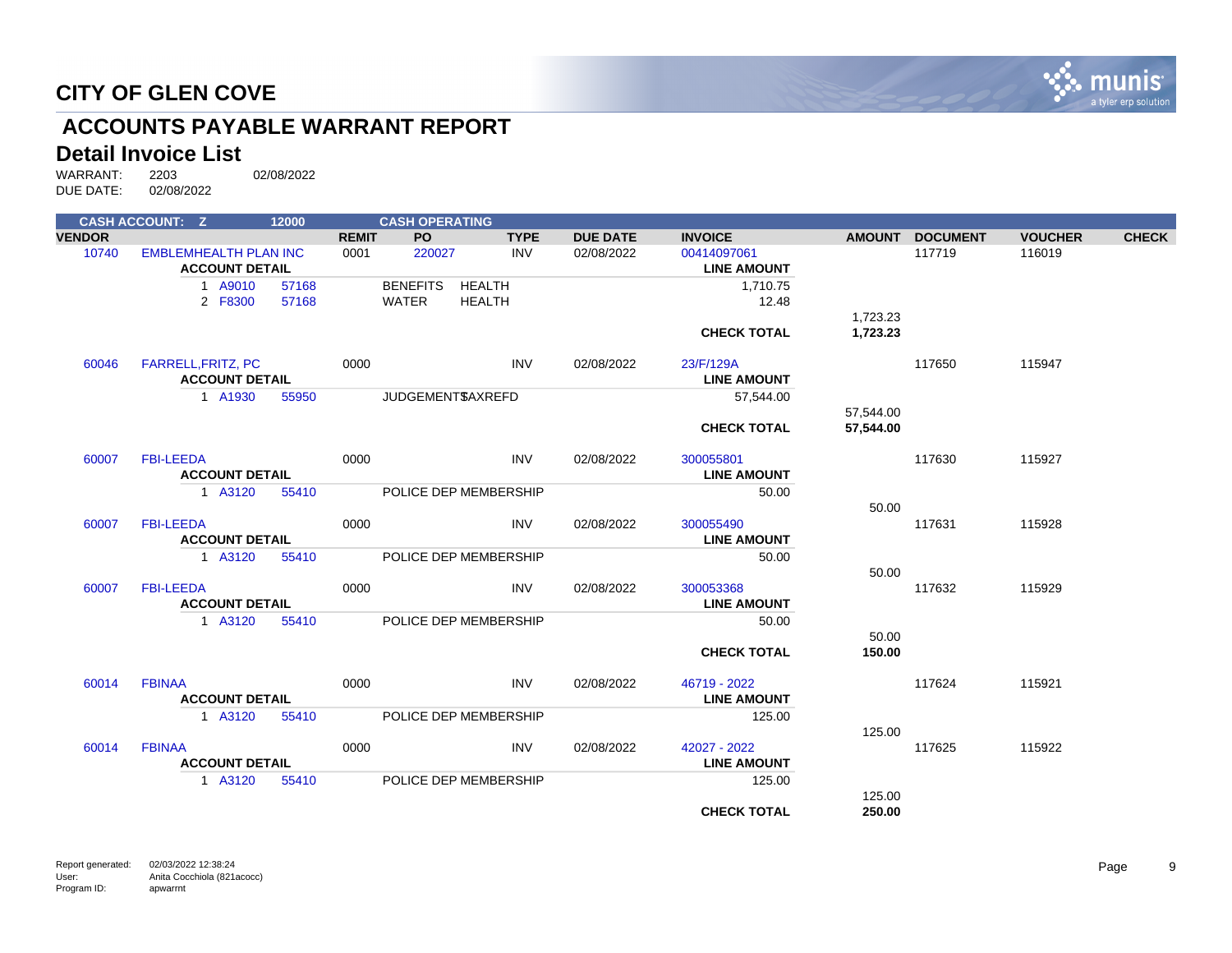

# **ACCOUNTS PAYABLE WARRANT REPORT**

# **Detail Invoice List**<br>WARRANT: 2203

| <b>VENDOR</b><br><b>PO</b><br><b>DUE DATE</b><br><b>INVOICE</b><br><b>REMIT</b><br><b>TYPE</b><br><b>AMOUNT</b><br><b>DOCUMENT</b><br><b>VOUCHER</b><br>60531<br><b>FOREUP GOLF SOFTWARE</b><br>0000<br><b>INV</b><br>02/08/2022<br>47863<br>117588<br>115885<br><b>ACCOUNT DETAIL</b><br><b>LINE AMOUNT</b><br><b>GOLF</b><br>1 A7180<br>55438<br><b>CONTRACTS</b><br>330.00<br>330.00<br>330.00<br><b>CHECK TOTAL</b> | <b>CHECK</b> |
|-------------------------------------------------------------------------------------------------------------------------------------------------------------------------------------------------------------------------------------------------------------------------------------------------------------------------------------------------------------------------------------------------------------------------|--------------|
|                                                                                                                                                                                                                                                                                                                                                                                                                         |              |
|                                                                                                                                                                                                                                                                                                                                                                                                                         |              |
|                                                                                                                                                                                                                                                                                                                                                                                                                         |              |
|                                                                                                                                                                                                                                                                                                                                                                                                                         |              |
|                                                                                                                                                                                                                                                                                                                                                                                                                         |              |
|                                                                                                                                                                                                                                                                                                                                                                                                                         |              |
| 70151<br><b>GLEN COVE VOL. EMS</b><br>0000<br><b>INV</b><br>02/08/2022<br>25311<br>117737<br>116037                                                                                                                                                                                                                                                                                                                     |              |
| <b>ACCOUNT DETAIL</b><br><b>LINE AMOUNT</b>                                                                                                                                                                                                                                                                                                                                                                             |              |
| <b>EMS</b><br><b>INSPECTION</b><br>1 A4540<br>340.00<br>55423                                                                                                                                                                                                                                                                                                                                                           |              |
| 340.00                                                                                                                                                                                                                                                                                                                                                                                                                  |              |
| <b>CHECK TOTAL</b><br>340.00                                                                                                                                                                                                                                                                                                                                                                                            |              |
|                                                                                                                                                                                                                                                                                                                                                                                                                         |              |
| <b>HEALTHPLEX, INC.</b><br>0001<br>220031<br><b>INV</b><br>02/08/2022<br>SJ000022<br>117696<br>115996<br>80015                                                                                                                                                                                                                                                                                                          |              |
| <b>ACCOUNT DETAIL</b><br><b>LINE AMOUNT</b>                                                                                                                                                                                                                                                                                                                                                                             |              |
| BENEFITS HEALTH<br>1 A9010<br>57168<br>1,617.00                                                                                                                                                                                                                                                                                                                                                                         |              |
| 1,617.00<br><b>CRM</b><br>80015<br><b>HEALTHPLEX, INC.</b><br>0001<br>220031<br>02/08/2022<br><b>SJ000022 COBRA</b><br>117697<br>115997                                                                                                                                                                                                                                                                                 |              |
| <b>ACCOUNT DETAIL</b><br><b>LINE AMOUNT</b>                                                                                                                                                                                                                                                                                                                                                                             |              |
| BENEFITS HEALTH<br>1 A9010<br>$-63.00$<br>57168                                                                                                                                                                                                                                                                                                                                                                         |              |
| $-63.00$                                                                                                                                                                                                                                                                                                                                                                                                                |              |
| <b>INV</b><br><b>HEALTHPLEX, INC.</b><br>0001<br>220031<br>02/08/2022<br>SJ000023<br>117850<br>116150<br>80015                                                                                                                                                                                                                                                                                                          |              |
| <b>ACCOUNT DETAIL</b><br><b>LINE AMOUNT</b>                                                                                                                                                                                                                                                                                                                                                                             |              |
| <b>BENEFITS</b><br>1 A9010<br>HEALTH<br>57168<br>1,617.00                                                                                                                                                                                                                                                                                                                                                               |              |
| 1,617.00                                                                                                                                                                                                                                                                                                                                                                                                                |              |
| <b>CHECK TOTAL</b><br>3,171.00                                                                                                                                                                                                                                                                                                                                                                                          |              |
| <b>INV</b><br><b>HUB-DIV OF UNITED SIX</b><br>0000<br>02/08/2022<br>117623<br>115920<br>80201<br>146779                                                                                                                                                                                                                                                                                                                 |              |
| <b>ACCOUNT DETAIL</b><br><b>LINE AMOUNT</b>                                                                                                                                                                                                                                                                                                                                                                             |              |
| GARBAGE<br>1 A8160<br>MAINT<br>55420<br>2,894.12                                                                                                                                                                                                                                                                                                                                                                        |              |
| 2,894.12                                                                                                                                                                                                                                                                                                                                                                                                                |              |
| 2,894.12<br><b>CHECK TOTAL</b>                                                                                                                                                                                                                                                                                                                                                                                          |              |
| <b>IACP</b><br>90087<br>0000<br><b>INV</b><br>0209748<br>117633<br>115930<br>02/08/2022                                                                                                                                                                                                                                                                                                                                 |              |
| <b>ACCOUNT DETAIL</b><br><b>LINE AMOUNT</b>                                                                                                                                                                                                                                                                                                                                                                             |              |
| 1 A3120<br>POLICE DEP MEMBERSHIP<br>55410<br>190.00                                                                                                                                                                                                                                                                                                                                                                     |              |
| 190.00                                                                                                                                                                                                                                                                                                                                                                                                                  |              |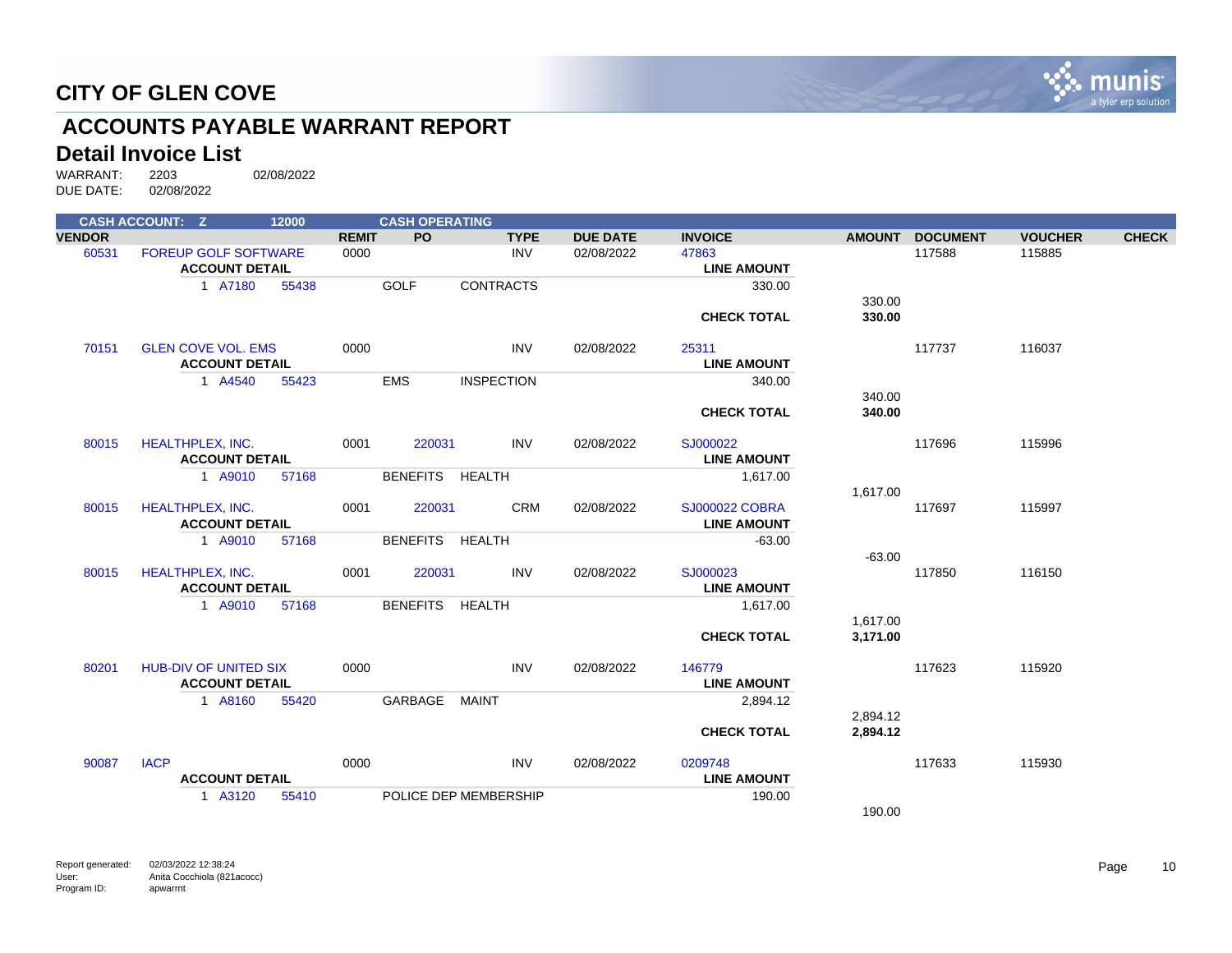

# **ACCOUNTS PAYABLE WARRANT REPORT**

# **Detail Invoice List**<br>WARRANT: 2203

| <b>CASH ACCOUNT: Z</b> |             |                                 | 12000 |              | <b>CASH OPERATING</b> |                       |                 |                    |          |                 |                |              |
|------------------------|-------------|---------------------------------|-------|--------------|-----------------------|-----------------------|-----------------|--------------------|----------|-----------------|----------------|--------------|
| <b>VENDOR</b>          |             |                                 |       | <b>REMIT</b> | PO.                   | <b>TYPE</b>           | <b>DUE DATE</b> | <b>INVOICE</b>     |          | AMOUNT DOCUMENT | <b>VOUCHER</b> | <b>CHECK</b> |
| 90087                  | <b>IACP</b> |                                 |       | 0000         |                       | <b>INV</b>            | 02/08/2022      | 0209749            |          | 117634          | 115931         |              |
|                        |             | <b>ACCOUNT DETAIL</b>           |       |              |                       |                       |                 | <b>LINE AMOUNT</b> |          |                 |                |              |
|                        |             | 1 A3120                         | 55410 |              |                       | POLICE DEP MEMBERSHIP |                 | 190.00             |          |                 |                |              |
|                        |             |                                 |       |              |                       |                       |                 |                    | 190.00   |                 |                |              |
| 90087                  | <b>IACP</b> |                                 |       | 0000         |                       | <b>INV</b>            | 02/08/2022      | 0209750            |          | 117635          | 115932         |              |
|                        |             | <b>ACCOUNT DETAIL</b>           |       |              |                       |                       |                 | <b>LINE AMOUNT</b> |          |                 |                |              |
|                        |             | 1 A3120                         | 55410 |              |                       | POLICE DEP MEMBERSHIP |                 | 190.00             |          |                 |                |              |
|                        |             |                                 |       |              |                       |                       |                 |                    | 190.00   |                 |                |              |
| 90087                  | <b>IACP</b> |                                 |       | 0000         |                       | <b>INV</b>            | 02/08/2022      | 0209751            |          | 117636          | 115933         |              |
|                        |             | <b>ACCOUNT DETAIL</b>           |       |              |                       |                       |                 | <b>LINE AMOUNT</b> |          |                 |                |              |
|                        |             | 1 A3120                         | 55410 |              |                       | POLICE DEP MEMBERSHIP |                 | 190.00             |          |                 |                |              |
|                        |             |                                 |       |              |                       |                       |                 |                    | 190.00   |                 |                |              |
| 90087                  | <b>IACP</b> |                                 |       | 0000         |                       | <b>INV</b>            | 02/08/2022      | 0209752            |          | 117637          | 115934         |              |
|                        |             | <b>ACCOUNT DETAIL</b>           |       |              |                       |                       |                 | <b>LINE AMOUNT</b> |          |                 |                |              |
|                        |             | 1 A3120                         | 55410 |              |                       | POLICE DEP MEMBERSHIP |                 | 190.00             |          |                 |                |              |
|                        |             |                                 |       |              |                       |                       |                 |                    | 190.00   |                 |                |              |
|                        |             |                                 |       |              |                       |                       |                 | <b>CHECK TOTAL</b> | 950.00   |                 |                |              |
| 20116                  |             | <b>IMPERIAL BAG &amp; PAPER</b> |       | 0001         |                       | <b>INV</b>            | 02/08/2022      | 10278511           |          | 117610          | 115907         |              |
|                        |             | <b>ACCOUNT DETAIL</b>           |       |              |                       |                       |                 | <b>LINE AMOUNT</b> |          |                 |                |              |
|                        |             | 1 A5110                         | 54324 |              |                       | DPW ROAD SUPPLIES     |                 | 695.00             |          |                 |                |              |
|                        |             |                                 |       |              |                       |                       |                 |                    | 695.00   |                 |                |              |
| 20116                  |             | <b>IMPERIAL BAG &amp; PAPER</b> |       | 0001         |                       | <b>INV</b>            | 02/08/2022      | 10241299           |          | 117704          | 116004         |              |
|                        |             | <b>ACCOUNT DETAIL</b>           |       |              |                       |                       |                 | <b>LINE AMOUNT</b> |          |                 |                |              |
|                        |             | 1 F8300                         | 54324 |              | <b>WATER</b>          | <b>SUPPLIES</b>       |                 | 354.00             |          |                 |                |              |
|                        |             |                                 |       |              |                       |                       |                 |                    | 354.00   |                 |                |              |
| 20116                  |             | <b>IMPERIAL BAG &amp; PAPER</b> |       | 0001         |                       | <b>INV</b>            | 02/08/2022      | 10253298           |          | 117853          | 116153         |              |
|                        |             | <b>ACCOUNT DETAIL</b>           |       |              |                       |                       |                 | <b>LINE AMOUNT</b> |          |                 |                |              |
|                        |             | 1 A7050                         | 54324 |              | YOUTH                 | <b>SUPPLIES</b>       |                 | 201.50             |          |                 |                |              |
|                        |             |                                 |       |              |                       |                       |                 |                    | 201.50   |                 |                |              |
|                        |             |                                 |       |              |                       |                       |                 | <b>CHECK TOTAL</b> | 1,250.50 |                 |                |              |
| 90588                  |             | <b>INDEPENDENT EQUIPMENT</b>    |       | 0000         |                       | INV                   | 02/08/2022      | 76370              |          | 117614          | 115911         |              |
|                        |             | <b>ACCOUNT DETAIL</b>           |       |              |                       |                       |                 | <b>LINE AMOUNT</b> |          |                 |                |              |
|                        |             | 1 A8160                         | 54324 |              |                       | GARBAGE SUPPLIES      |                 | 900.00             |          |                 |                |              |
|                        |             |                                 |       |              |                       |                       |                 |                    | 900.00   |                 |                |              |
|                        |             |                                 |       |              |                       |                       |                 | <b>CHECK TOTAL</b> | 900.00   |                 |                |              |
|                        |             |                                 |       |              |                       |                       |                 |                    |          |                 |                |              |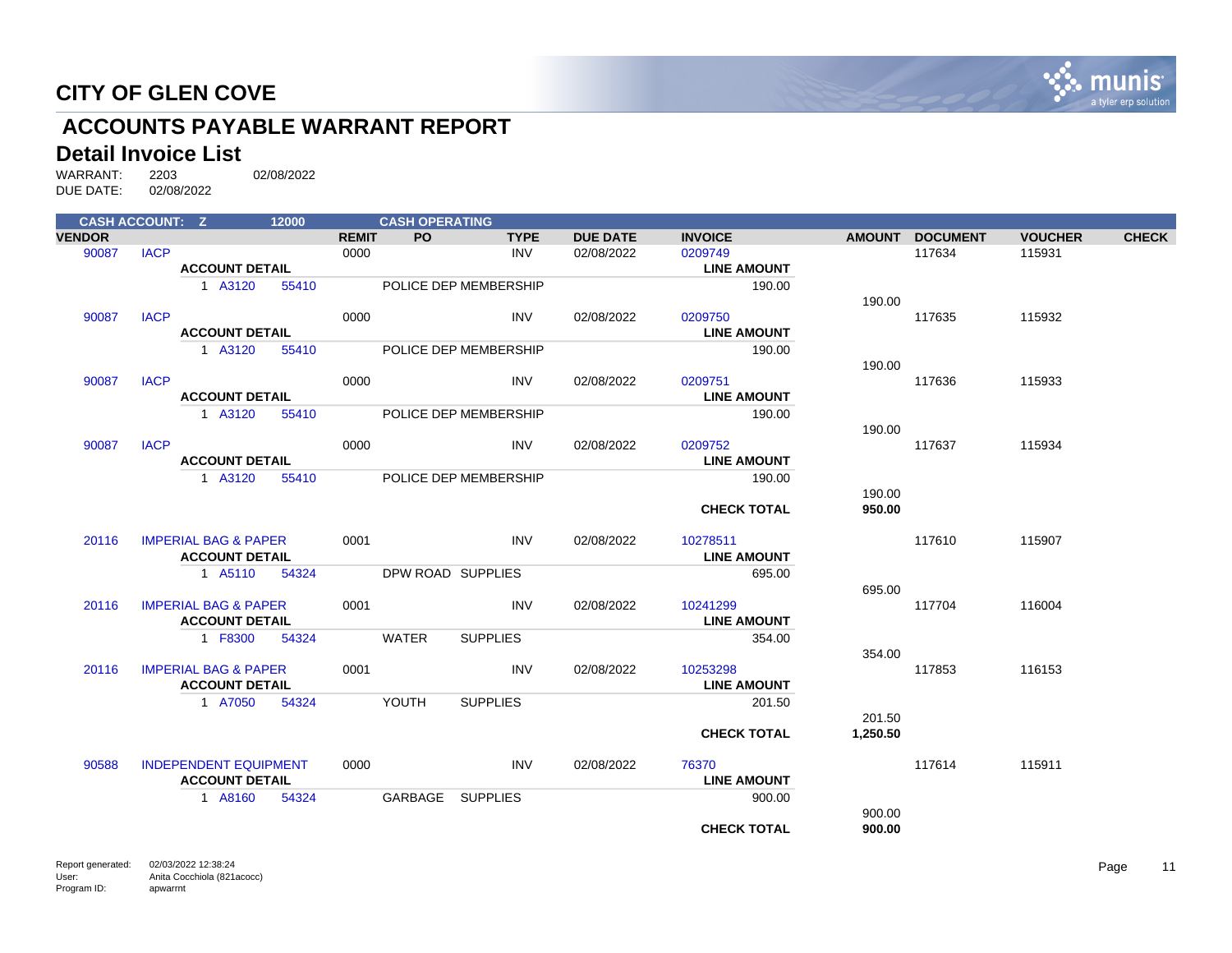

# **ACCOUNTS PAYABLE WARRANT REPORT**

# **Detail Invoice List**<br>WARRANT: 2203

|               | <b>CASH ACCOUNT: Z</b>       | 12000 |              | <b>CASH OPERATING</b>  |                            |                 |                    |               |                 |                |              |
|---------------|------------------------------|-------|--------------|------------------------|----------------------------|-----------------|--------------------|---------------|-----------------|----------------|--------------|
| <b>VENDOR</b> |                              |       | <b>REMIT</b> | <b>PO</b>              | <b>TYPE</b>                | <b>DUE DATE</b> | <b>INVOICE</b>     | <b>AMOUNT</b> | <b>DOCUMENT</b> | <b>VOUCHER</b> | <b>CHECK</b> |
| 105604        | <b>JACK MORELLI MUSIC</b>    |       | 0000         | 220039                 | <b>INV</b>                 | 02/08/2022      | 01142022           |               | 117863          | 116163         |              |
|               | <b>ACCOUNT DETAIL</b>        |       |              |                        |                            |                 | <b>LINE AMOUNT</b> |               |                 |                |              |
|               | 1 A7030                      | 55438 |              |                        | <b>SENIOR CENCONTRACTS</b> |                 | 250.00             |               |                 |                |              |
|               |                              |       |              |                        |                            |                 |                    | 250.00        |                 |                |              |
|               |                              |       |              |                        |                            |                 | <b>CHECK TOTAL</b> | 250.00        |                 |                |              |
| 120360        | <b>L.B. KITCHEN EQUIPMEN</b> |       | 0000         |                        | <b>INV</b>                 | 02/08/2022      | 19061462           |               | 117578          | 115875         |              |
|               | <b>ACCOUNT DETAIL</b>        |       |              |                        |                            |                 | <b>LINE AMOUNT</b> |               |                 |                |              |
|               | 1 A7030                      | 55420 |              | <b>SENIOR CENMAINT</b> |                            |                 | 150.00             |               |                 |                |              |
|               |                              |       |              |                        |                            |                 |                    | 150.00        |                 |                |              |
|               |                              |       |              |                        |                            |                 | <b>CHECK TOTAL</b> | 150.00        |                 |                |              |
| 120256        | <b>LONG ISLAND VILLAGE C</b> |       | 0000         |                        | <b>INV</b>                 | 02/08/2022      | 2022               |               | 117574          | 115871         |              |
|               | <b>ACCOUNT DETAIL</b>        |       |              |                        |                            |                 | <b>LINE AMOUNT</b> |               |                 |                |              |
|               | 1 A1410                      | 55442 |              | <b>CLERK</b>           | <b>TRAINING</b>            |                 | 75.00              |               |                 |                |              |
|               |                              |       |              |                        |                            |                 |                    | 75.00         |                 |                |              |
|               |                              |       |              |                        |                            |                 | <b>CHECK TOTAL</b> | 75.00         |                 |                |              |
| 120256        | <b>LONG ISLAND VILLAGE C</b> |       | 0000         |                        | <b>INV</b>                 | 02/08/2022      | 2022-2023          |               | 117851          | 116151         |              |
|               | <b>ACCOUNT DETAIL</b>        |       |              |                        |                            |                 | <b>LINE AMOUNT</b> |               |                 |                |              |
|               | 1 A1310                      | 55410 |              | <b>FINANCE</b>         | <b>MEMBERSHIP</b>          |                 | 75.00              |               |                 |                |              |
|               |                              |       |              |                        |                            |                 |                    | 75.00         |                 |                |              |
|               |                              |       |              |                        |                            |                 | <b>CHECK TOTAL</b> | 75.00         |                 |                |              |
| 122071        | <b>LONG ISLAND WATER CON</b> |       | 0000         | 220045                 | <b>INV</b>                 | 02/08/2022      | 2022-25            |               | 117751          | 116051         |              |
|               | <b>ACCOUNT DETAIL</b>        |       |              |                        |                            |                 | <b>LINE AMOUNT</b> |               |                 |                |              |
|               | 1 F8300                      | 55410 |              | <b>WATER</b>           | <b>MEMBERSHIP</b>          |                 | 1,250.00           |               |                 |                |              |
|               |                              |       |              |                        |                            |                 |                    | 1,250.00      |                 |                |              |
|               |                              |       |              |                        |                            |                 | <b>CHECK TOTAL</b> | 1.250.00      |                 |                |              |
| 120600        | <b>LOCUST VALLEY WATER</b>   |       | 0000         |                        | <b>INV</b>                 | 02/08/2022      | 134                |               | 117662          | 115961         |              |
|               | <b>ACCOUNT DETAIL</b>        |       |              |                        |                            |                 | <b>LINE AMOUNT</b> |               |                 |                |              |
|               | 1 F8300                      | 55438 |              | <b>WATER</b>           | <b>CONTRACTS</b>           |                 | 514.80             |               |                 |                |              |
|               |                              |       |              |                        |                            |                 |                    | 514.80        |                 |                |              |
|               |                              |       |              |                        |                            |                 | <b>CHECK TOTAL</b> | 514.80        |                 |                |              |
|               |                              |       |              |                        |                            |                 |                    |               |                 |                |              |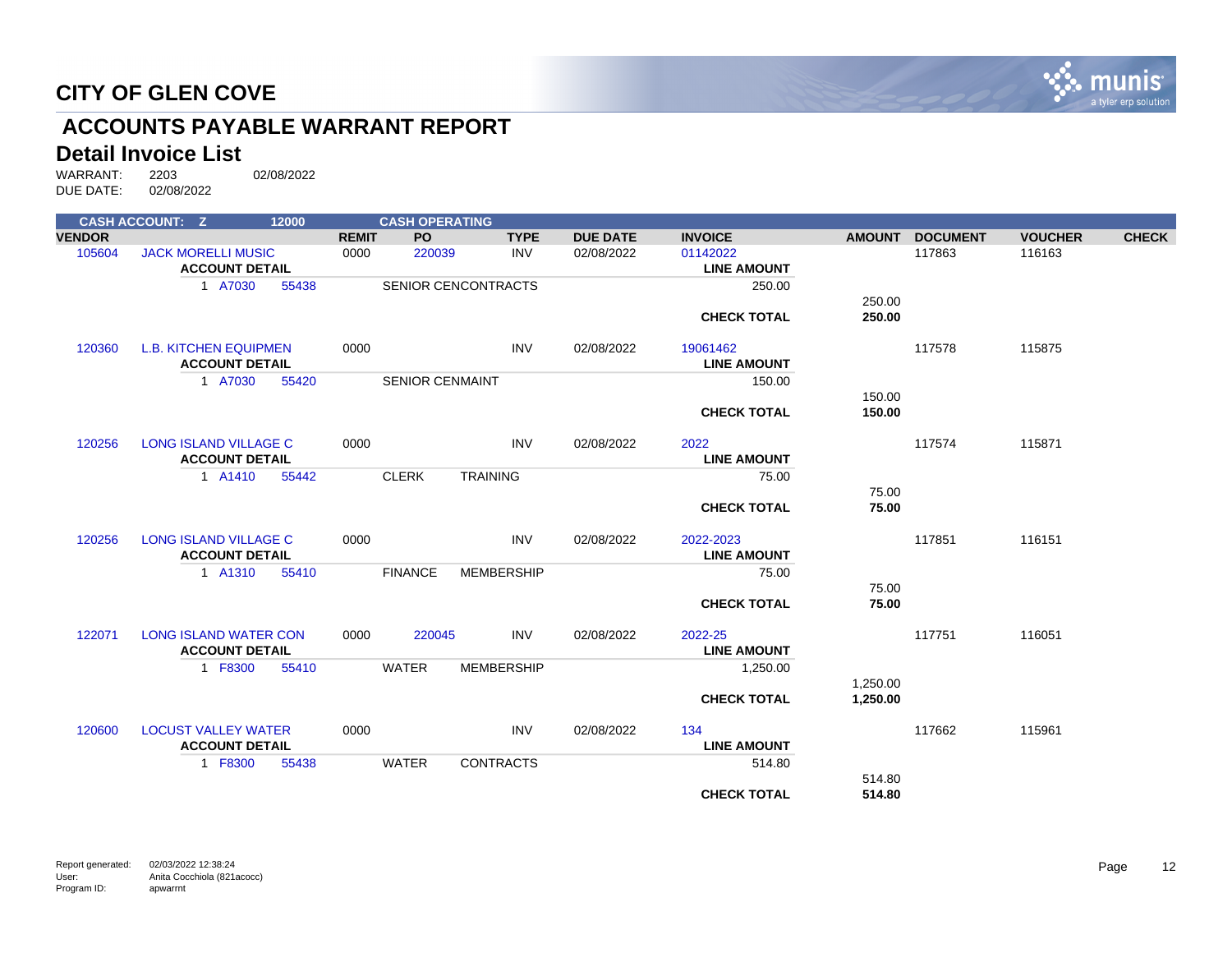

# **ACCOUNTS PAYABLE WARRANT REPORT**

# **Detail Invoice List**<br>WARRANT: 2203

|               | <b>CASH ACCOUNT: Z</b>      | 12000 |              | <b>CASH OPERATING</b>      |                |                 |                    |               |                 |                |              |
|---------------|-----------------------------|-------|--------------|----------------------------|----------------|-----------------|--------------------|---------------|-----------------|----------------|--------------|
| <b>VENDOR</b> |                             |       | <b>REMIT</b> | <b>PO</b>                  | <b>TYPE</b>    | <b>DUE DATE</b> | <b>INVOICE</b>     | <b>AMOUNT</b> | <b>DOCUMENT</b> | <b>VOUCHER</b> | <b>CHECK</b> |
| 10368         | <b>OLIVIA LU</b>            |       | 0000         |                            | <b>INV</b>     | 02/08/2022      | 2022-1             |               | 117864          | 116164         |              |
|               | <b>ACCOUNT DETAIL</b>       |       |              |                            |                |                 | <b>LINE AMOUNT</b> |               |                 |                |              |
|               | 1 A7030                     | 55439 |              | <b>SENIOR CENPROGRAMS</b>  |                |                 | 300.00             |               |                 |                |              |
|               |                             |       |              |                            |                |                 |                    | 300.00        |                 |                |              |
|               |                             |       |              |                            |                |                 | <b>CHECK TOTAL</b> | 300.00        |                 |                |              |
| 130768        | <b>MARINO CLEANERS</b>      |       | 0000         |                            | <b>INV</b>     | 02/08/2022      | 1002594-01-15-2022 |               | 117580          | 115877         |              |
|               | <b>ACCOUNT DETAIL</b>       |       |              |                            |                |                 | <b>LINE AMOUNT</b> |               |                 |                |              |
|               | 1 A4540                     | 55855 | <b>EMS</b>   |                            | <b>UNIFORM</b> |                 | 14.00              |               |                 |                |              |
|               |                             |       |              |                            |                |                 |                    | 14.00         |                 |                |              |
|               |                             |       |              |                            |                |                 | <b>CHECK TOTAL</b> | 14.00         |                 |                |              |
| 139999        | <b>MCI</b>                  |       | 0000         |                            | <b>INV</b>     | 02/08/2022      | $1 - 17 - 22$      |               | 117675          | 115974         |              |
|               | <b>ACCOUNT DETAIL</b>       |       |              |                            |                |                 | <b>LINE AMOUNT</b> |               |                 |                |              |
|               | 1 A1220                     | 55416 |              | CITY HALL TELECOM          |                |                 | 38.23              |               |                 |                |              |
|               |                             |       |              |                            |                |                 |                    | 38.23         |                 |                |              |
|               |                             |       |              |                            |                |                 | <b>CHECK TOTAL</b> | 38.23         |                 |                |              |
| 130664        | <b>MEAGHER, SHERRI, MSW</b> |       | 0000         | 220020                     | <b>INV</b>     | 02/08/2022      | $2022 - 1$         |               | 117713          | 116013         |              |
|               | <b>ACCOUNT DETAIL</b>       |       |              |                            |                |                 | <b>LINE AMOUNT</b> |               |                 |                |              |
|               | 1 A7030                     | 55438 |              | <b>SENIOR CENCONTRACTS</b> |                |                 | 819.87             |               |                 |                |              |
|               |                             |       |              |                            |                |                 |                    | 819.87        |                 |                |              |
|               |                             |       |              |                            |                |                 | <b>CHECK TOTAL</b> | 819.87        |                 |                |              |
| 130664        | <b>MEAGHER, SHERRI, MSW</b> |       | 0000         | 220020                     | <b>INV</b>     | 02/08/2022      | 2022-1A            |               | 117714          | 116014         |              |
|               | <b>ACCOUNT DETAIL</b>       |       |              |                            |                |                 | <b>LINE AMOUNT</b> |               |                 |                |              |
|               | 1 A7035                     | 55438 |              | DAY CARE CONTRACTS         |                |                 | 953.33             |               |                 |                |              |
|               |                             |       |              |                            |                |                 |                    | 953.33        |                 |                |              |
|               |                             |       |              |                            |                |                 | <b>CHECK TOTAL</b> | 953.33        |                 |                |              |
| 130664        | <b>MEAGHER, SHERRI, MSW</b> |       | 0000         | 220020                     | INV            | 02/08/2022      | 2022-2             |               | 117715          | 116015         |              |
|               | <b>ACCOUNT DETAIL</b>       |       |              |                            |                |                 | <b>LINE AMOUNT</b> |               |                 |                |              |
|               | 1 A7030                     | 55438 |              | <b>SENIOR CENCONTRACTS</b> |                |                 | 819.87             |               |                 |                |              |
|               |                             |       |              |                            |                |                 |                    | 819.87        |                 |                |              |
|               |                             |       |              |                            |                |                 | <b>CHECK TOTAL</b> | 819.87        |                 |                |              |
|               |                             |       |              |                            |                |                 |                    |               |                 |                |              |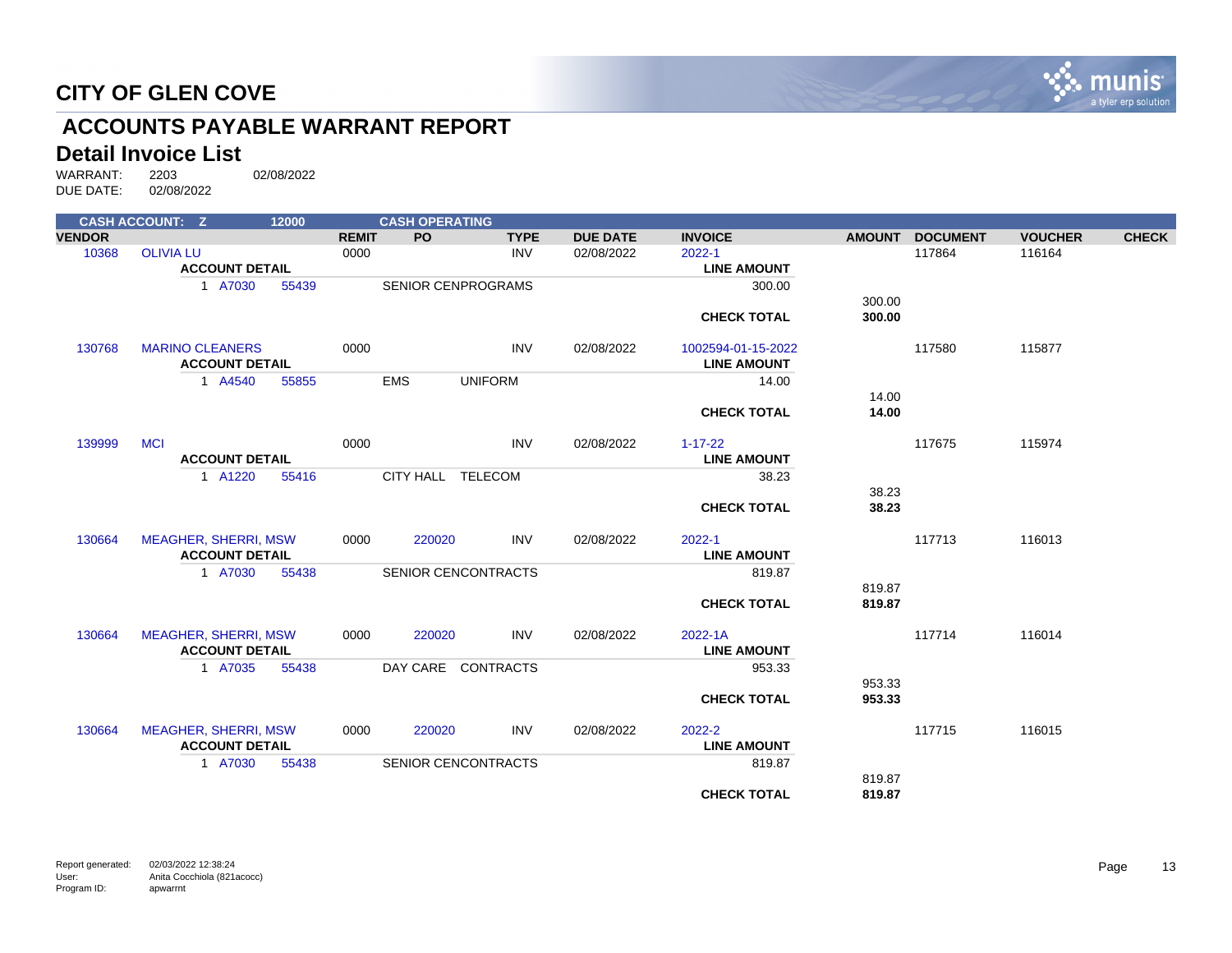

# **ACCOUNTS PAYABLE WARRANT REPORT**

# **Detail Invoice List**<br>WARRANT: 2203

apwarrnt

Anita Cocchiola (821acocc)

User: Program ID:

|                   | <b>CASH ACCOUNT: Z</b>       | 12000 |              | <b>CASH OPERATING</b> |                             |                 |                    |                    |                 |                |              |
|-------------------|------------------------------|-------|--------------|-----------------------|-----------------------------|-----------------|--------------------|--------------------|-----------------|----------------|--------------|
| <b>VENDOR</b>     |                              |       | <b>REMIT</b> | <b>PO</b>             | <b>TYPE</b>                 | <b>DUE DATE</b> | <b>INVOICE</b>     |                    | AMOUNT DOCUMENT | <b>VOUCHER</b> | <b>CHECK</b> |
| 130664            | <b>MEAGHER, SHERRI, MSW</b>  |       | 0000         | 220020                | <b>INV</b>                  | 02/08/2022      | 2022-2A            |                    | 117716          | 116016         |              |
|                   | <b>ACCOUNT DETAIL</b>        |       |              |                       |                             |                 | <b>LINE AMOUNT</b> |                    |                 |                |              |
|                   | 1 A7035                      | 55438 |              |                       | DAY CARE CONTRACTS          |                 | 953.33             |                    |                 |                |              |
|                   |                              |       |              |                       |                             |                 |                    | 953.33             |                 |                |              |
|                   |                              |       |              |                       |                             |                 | <b>CHECK TOTAL</b> | 953.33             |                 |                |              |
| 10808             | <b>MOBILE ON DEMAND STOR</b> |       | 0000         |                       | <b>INV</b>                  | 02/08/2022      | 156947             |                    | 117587          | 115884         |              |
|                   | <b>ACCOUNT DETAIL</b>        |       |              |                       |                             |                 | <b>LINE AMOUNT</b> |                    |                 |                |              |
|                   | 1 A7180                      | 55438 |              | <b>GOLF</b>           | <b>CONTRACTS</b>            |                 | 810.00             |                    |                 |                |              |
|                   |                              |       |              |                       |                             |                 |                    | 810.00             |                 |                |              |
|                   |                              |       |              |                       |                             |                 | <b>CHECK TOTAL</b> | 810.00             |                 |                |              |
|                   |                              |       |              |                       |                             |                 |                    |                    |                 |                |              |
| 10915             | <b>MARILYN MOHSIN, LMSW</b>  |       | 0000         | 220019                | <b>INV</b>                  | 02/08/2022      | 2022-1             |                    | 117717          | 116017         |              |
|                   | <b>ACCOUNT DETAIL</b>        |       |              |                       |                             |                 | <b>LINE AMOUNT</b> |                    |                 |                |              |
|                   | 1 A7030                      | 55438 |              |                       | <b>SENIOR CENCONTRACTS</b>  |                 | 910.00             |                    |                 |                |              |
|                   |                              |       |              |                       |                             |                 |                    | 910.00             |                 |                |              |
| 10915             | <b>MARILYN MOHSIN, LMSW</b>  |       | 0000         | 220019                | <b>INV</b>                  | 02/08/2022      | 2022-2             |                    | 117718          | 116018         |              |
|                   | <b>ACCOUNT DETAIL</b>        |       |              |                       |                             |                 | <b>LINE AMOUNT</b> |                    |                 |                |              |
|                   | 1 A7030                      | 55438 |              |                       | <b>SENIOR CENCONTRACTS</b>  |                 | 910.00             |                    |                 |                |              |
|                   |                              |       |              |                       |                             |                 | <b>CHECK TOTAL</b> | 910.00<br>1,820.00 |                 |                |              |
|                   |                              |       |              |                       |                             |                 |                    |                    |                 |                |              |
| 10923             | <b>ANA MUNOZ</b>             |       | 0000         |                       | <b>INV</b>                  | 02/08/2022      | <b>REFUND</b>      |                    | 117736          | 116036         |              |
|                   | <b>ACCOUNT DETAIL</b>        |       |              |                       |                             |                 | <b>LINE AMOUNT</b> |                    |                 |                |              |
|                   | 1 A7055                      | 42007 |              |                       | <b>RECREATION OUTH ACTI</b> |                 | 50.00              |                    |                 |                |              |
|                   |                              |       |              |                       |                             |                 |                    | 50.00              |                 |                |              |
|                   |                              |       |              |                       |                             |                 | <b>CHECK TOTAL</b> | 50.00              |                 |                |              |
|                   |                              |       |              |                       |                             |                 |                    |                    |                 |                |              |
| 141654            | <b>NASSAU COUNTY MUNICIP</b> |       | 0001         |                       | <b>INV</b>                  | 02/08/2022      | 2022               |                    | 117626          | 115923         |              |
|                   | <b>ACCOUNT DETAIL</b>        |       |              |                       |                             |                 | <b>LINE AMOUNT</b> |                    |                 |                |              |
|                   | 1 A3120                      | 55410 |              |                       | POLICE DEP MEMBERSHIP       |                 | 250.00             |                    |                 |                |              |
|                   |                              |       |              |                       |                             |                 |                    | 250.00             |                 |                |              |
|                   |                              |       |              |                       |                             |                 | <b>CHECK TOTAL</b> | 250.00             |                 |                |              |
| 144580            | <b>NICK'S AUTO REPAIR</b>    |       | 0000         |                       | <b>INV</b>                  | 02/08/2022      | 117508             |                    | 117701          | 116001         |              |
|                   | <b>ACCOUNT DETAIL</b>        |       |              |                       |                             |                 | <b>LINE AMOUNT</b> |                    |                 |                |              |
|                   | 1 A3410                      | 55420 |              | <b>FIRE</b>           | <b>MAINT</b>                |                 | 627.88             |                    |                 |                |              |
|                   |                              |       |              |                       |                             |                 |                    | 627.88             |                 |                |              |
|                   | 02/03/2022 12:38:24          |       |              |                       |                             |                 |                    |                    |                 |                |              |
| Report generated: |                              |       |              |                       |                             |                 |                    |                    |                 |                | Page<br>14   |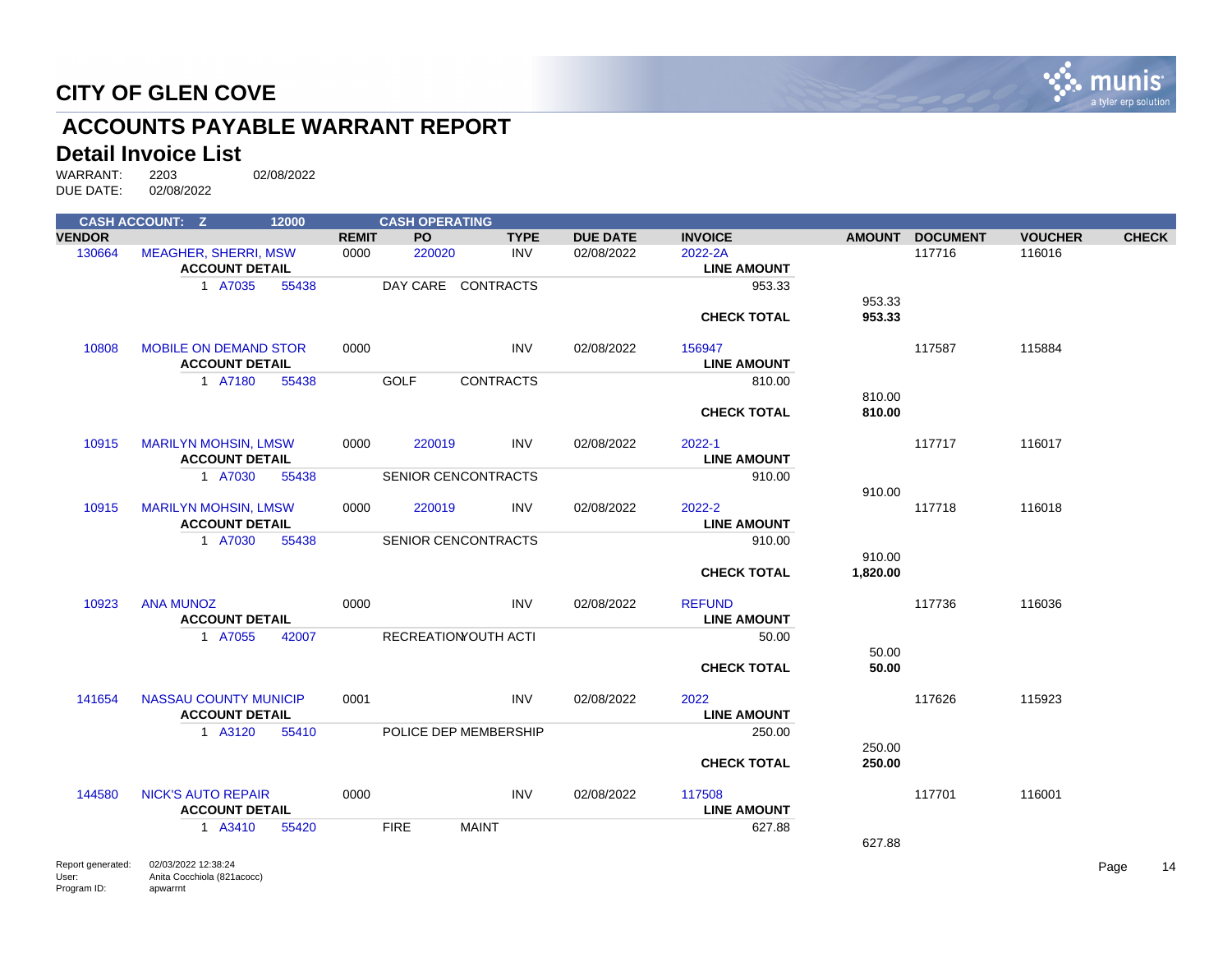

# **ACCOUNTS PAYABLE WARRANT REPORT**

# **Detail Invoice List**<br>WARRANT: 2203

|               | <b>CASH ACCOUNT: Z</b>       | 12000 |              | <b>CASH OPERATING</b> |                       |                 |                    |                  |                 |                |              |
|---------------|------------------------------|-------|--------------|-----------------------|-----------------------|-----------------|--------------------|------------------|-----------------|----------------|--------------|
| <b>VENDOR</b> |                              |       | <b>REMIT</b> | <b>PO</b>             | <b>TYPE</b>           | <b>DUE DATE</b> | <b>INVOICE</b>     |                  | AMOUNT DOCUMENT | <b>VOUCHER</b> | <b>CHECK</b> |
| 144580        | <b>NICK'S AUTO REPAIR</b>    |       | 0000         |                       | INV                   | 02/08/2022      | 117492             |                  | 117702          | 116002         |              |
|               | <b>ACCOUNT DETAIL</b>        |       |              |                       |                       |                 | <b>LINE AMOUNT</b> |                  |                 |                |              |
|               | 1 A3410                      | 55420 |              | <b>FIRE</b>           | <b>MAINT</b>          |                 | 95.10              |                  |                 |                |              |
|               |                              |       |              |                       |                       |                 |                    | 95.10            |                 |                |              |
| 144580        | <b>NICK'S AUTO REPAIR</b>    |       | 0000         |                       | <b>INV</b>            | 02/08/2022      | 117505             |                  | 117703          | 116003         |              |
|               | <b>ACCOUNT DETAIL</b>        |       |              |                       |                       |                 | <b>LINE AMOUNT</b> |                  |                 |                |              |
|               | 1 A3410                      | 55420 |              | <b>FIRE</b>           | <b>MAINT</b>          |                 | 173.50             |                  |                 |                |              |
|               |                              |       |              |                       |                       |                 |                    | 173.50<br>896.48 |                 |                |              |
|               |                              |       |              |                       |                       |                 | <b>CHECK TOTAL</b> |                  |                 |                |              |
| 145502        | <b>NORTHEASTERN OFFICE E</b> |       | 0000         |                       | <b>INV</b>            | 02/08/2022      | <b>INV71332</b>    |                  | 117754          | 116054         |              |
|               | <b>ACCOUNT DETAIL</b>        |       |              |                       |                       |                 | <b>LINE AMOUNT</b> |                  |                 |                |              |
|               | 1 A3410                      | 54360 |              | <b>FIRE</b>           | <b>OFFICE EXP</b>     |                 | 69.00              |                  |                 |                |              |
|               |                              |       |              |                       |                       |                 |                    | 69.00            |                 |                |              |
|               |                              |       |              |                       |                       |                 | <b>CHECK TOTAL</b> | 69.00            |                 |                |              |
|               |                              |       |              |                       |                       |                 |                    |                  |                 |                |              |
| 143200        | NYS ASSESSORS' ASSOCI        |       | 0000         |                       | <b>INV</b>            | 02/08/2022      | 2022               |                  | 117687          | 115987         |              |
|               | <b>ACCOUNT DETAIL</b>        |       |              |                       |                       |                 | <b>LINE AMOUNT</b> |                  |                 |                |              |
|               | 1 A1310                      | 55410 |              | <b>FINANCE</b>        | <b>MEMBERSHIP</b>     |                 | 125.00             |                  |                 |                |              |
|               |                              |       |              |                       |                       |                 |                    | 125.00           |                 |                |              |
|               |                              |       |              |                       |                       |                 | <b>CHECK TOTAL</b> | 125.00           |                 |                |              |
| 140123        | NYS ASSOC OF CHIEFS O        |       | 0000         |                       | <b>INV</b>            | 02/08/2022      | 3262               |                  | 117638          | 115935         |              |
|               | <b>ACCOUNT DETAIL</b>        |       |              |                       |                       |                 | <b>LINE AMOUNT</b> |                  |                 |                |              |
|               | 1 A3120                      | 55410 |              |                       | POLICE DEP MEMBERSHIP |                 | 175.00             |                  |                 |                |              |
|               |                              |       |              |                       |                       |                 |                    | 175.00           |                 |                |              |
| 140123        | NYS ASSOC OF CHIEFS O        |       | 0000         |                       | INV                   | 02/08/2022      | 3320               |                  | 117639          | 115936         |              |
|               | <b>ACCOUNT DETAIL</b>        |       |              |                       |                       |                 | <b>LINE AMOUNT</b> |                  |                 |                |              |
|               | 1 A3120                      | 55410 |              |                       | POLICE DEP MEMBERSHIP |                 | 175.00             |                  |                 |                |              |
|               |                              |       |              |                       |                       |                 |                    | 175.00           |                 |                |              |
| 140123        | NYS ASSOC OF CHIEFS O        |       | 0000         |                       | <b>INV</b>            | 02/08/2022      | 3303               |                  | 117640          | 115937         |              |
|               | <b>ACCOUNT DETAIL</b>        |       |              |                       |                       |                 | <b>LINE AMOUNT</b> |                  |                 |                |              |
|               | 1 A3120                      | 55410 |              |                       | POLICE DEP MEMBERSHIP |                 | 175.00             |                  |                 |                |              |
|               |                              |       |              |                       |                       |                 |                    | 175.00           |                 |                |              |
| 140123        | NYS ASSOC OF CHIEFS O        |       | 0000         |                       | INV                   | 02/08/2022      | 3334               |                  | 117641          | 115938         |              |
|               | <b>ACCOUNT DETAIL</b>        |       |              |                       |                       |                 | <b>LINE AMOUNT</b> |                  |                 |                |              |
|               | 1 A3120                      | 55410 |              |                       | POLICE DEP MEMBERSHIP |                 | 175.00             |                  |                 |                |              |
|               |                              |       |              |                       |                       |                 |                    | 175.00           |                 |                |              |
|               |                              |       |              |                       |                       |                 |                    |                  |                 |                |              |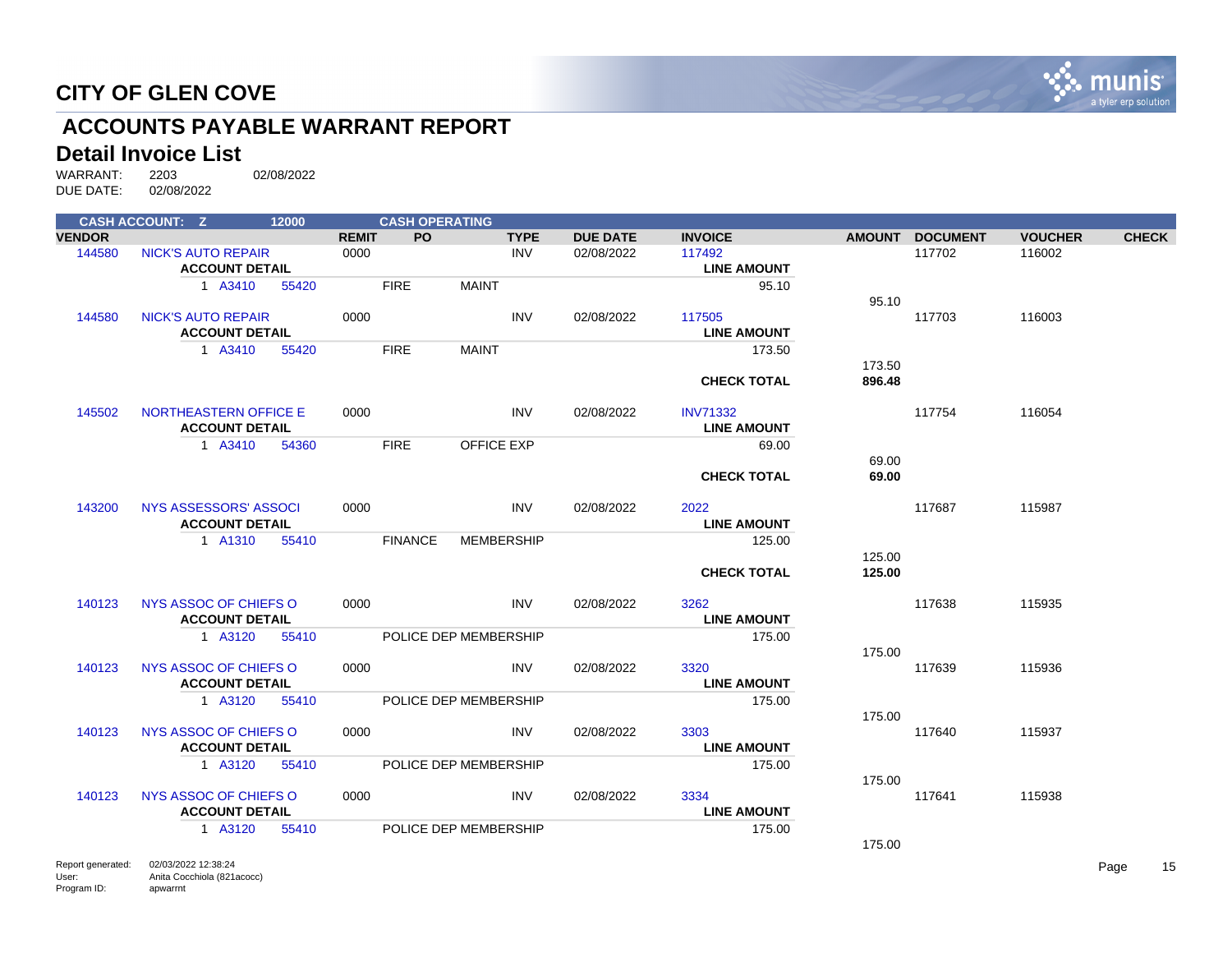

# **ACCOUNTS PAYABLE WARRANT REPORT**

# **Detail Invoice List**<br>WARRANT: 2203

|               | <b>CASH ACCOUNT: Z</b> | 12000      |              | <b>CASH OPERATING</b> |                       |                 |                    |               |                 |                |              |
|---------------|------------------------|------------|--------------|-----------------------|-----------------------|-----------------|--------------------|---------------|-----------------|----------------|--------------|
| <b>VENDOR</b> |                        |            | <b>REMIT</b> | <b>PO</b>             | <b>TYPE</b>           | <b>DUE DATE</b> | <b>INVOICE</b>     | <b>AMOUNT</b> | <b>DOCUMENT</b> | <b>VOUCHER</b> | <b>CHECK</b> |
| 140123        | NYS ASSOC OF CHIEFS O  |            | 0000         |                       | <b>INV</b>            | 02/08/2022      | 3335               |               | 117642          | 115939         |              |
|               | <b>ACCOUNT DETAIL</b>  |            |              |                       |                       |                 | <b>LINE AMOUNT</b> |               |                 |                |              |
|               | 1 A3120                | 55410      |              |                       | POLICE DEP MEMBERSHIP |                 | 175.00             |               |                 |                |              |
|               |                        |            |              |                       |                       |                 |                    | 175.00        |                 |                |              |
|               |                        |            |              |                       |                       |                 | <b>CHECK TOTAL</b> | 875.00        |                 |                |              |
| 143425        | NYS ASSOCIATION OF WA  |            | 0000         |                       | <b>INV</b>            | 02/08/2022      | 2022               |               | 117618          | 115915         |              |
|               | <b>ACCOUNT DETAIL</b>  |            |              |                       |                       |                 | <b>LINE AMOUNT</b> |               |                 |                |              |
|               | 1 A5110                | 54324      |              |                       | DPW ROAD SUPPLIES     |                 | 75.00              |               |                 |                |              |
|               |                        |            |              |                       |                       |                 |                    | 75.00         |                 |                |              |
|               |                        |            |              |                       |                       |                 | <b>CHECK TOTAL</b> | 75.00         |                 |                |              |
| 141441        | <b>NYSACVC</b>         |            | 0000         |                       | <b>INV</b>            | 02/08/2022      | 2022               |               | 117573          | 115870         |              |
|               | <b>ACCOUNT DETAIL</b>  |            |              |                       |                       |                 | <b>LINE AMOUNT</b> |               |                 |                |              |
|               | 1 A1410                | 55442      |              | <b>CLERK</b>          | <b>TRAINING</b>       |                 | 50.00              |               |                 |                |              |
|               |                        |            |              |                       |                       |                 |                    | 50.00         |                 |                |              |
|               |                        |            |              |                       |                       |                 | <b>CHECK TOTAL</b> | 50.00         |                 |                |              |
| 10350         | NYS DEPARTMENT OF ENV  |            | 0000         |                       | <b>INV</b>            | 02/08/2022      | 9990000528768      |               | 117582          | 115879         |              |
|               | <b>ACCOUNT DETAIL</b>  |            |              |                       |                       |                 | <b>LINE AMOUNT</b> |               |                 |                |              |
|               | 1 H <sub>5</sub> 110   | 52260 1838 |              |                       | DPW ROADSEAST ISLAN   |                 | 110.00             |               |                 |                |              |
|               |                        |            |              |                       |                       |                 |                    | 110.00        |                 |                |              |
|               |                        |            |              |                       |                       |                 | <b>CHECK TOTAL</b> | 110.00        |                 |                |              |
| 143541        | NYS DEPT. OF HEALTH    |            | 0000         |                       | <b>INV</b>            | 02/08/2022      | <b>JAN 2022</b>    |               | 117856          | 116156         |              |
|               | <b>ACCOUNT DETAIL</b>  |            |              |                       |                       |                 | <b>LINE AMOUNT</b> |               |                 |                |              |
|               | 1 A1410                | 51256      |              | <b>CLERK</b>          | <b>MARRIAGE N</b>     |                 | 202.50             |               |                 |                |              |
|               |                        |            |              |                       |                       |                 |                    | 202.50        |                 |                |              |
|               |                        |            |              |                       |                       |                 | <b>CHECK TOTAL</b> | 202.50        |                 |                |              |
| 143501        | NYS EMPLOYEES HEALTH   |            | 0000         | 220029                | <b>INV</b>            | 02/08/2022      | 571                |               | 117700          | 116000         |              |
|               | <b>ACCOUNT DETAIL</b>  |            |              |                       |                       |                 | <b>LINE AMOUNT</b> |               |                 |                |              |
|               | 1 A9010                | 57168      |              | <b>BENEFITS</b>       | <b>HEALTH</b>         |                 | 559,718.36         |               |                 |                |              |
|               | 2 F8300                | 57168      |              | WATER                 | <b>HEALTH</b>         |                 | 18,105.92          |               |                 |                |              |
|               |                        |            |              |                       |                       |                 |                    | 577,824.28    |                 |                |              |
|               |                        |            |              |                       |                       |                 | <b>CHECK TOTAL</b> | 577,824.28    |                 |                |              |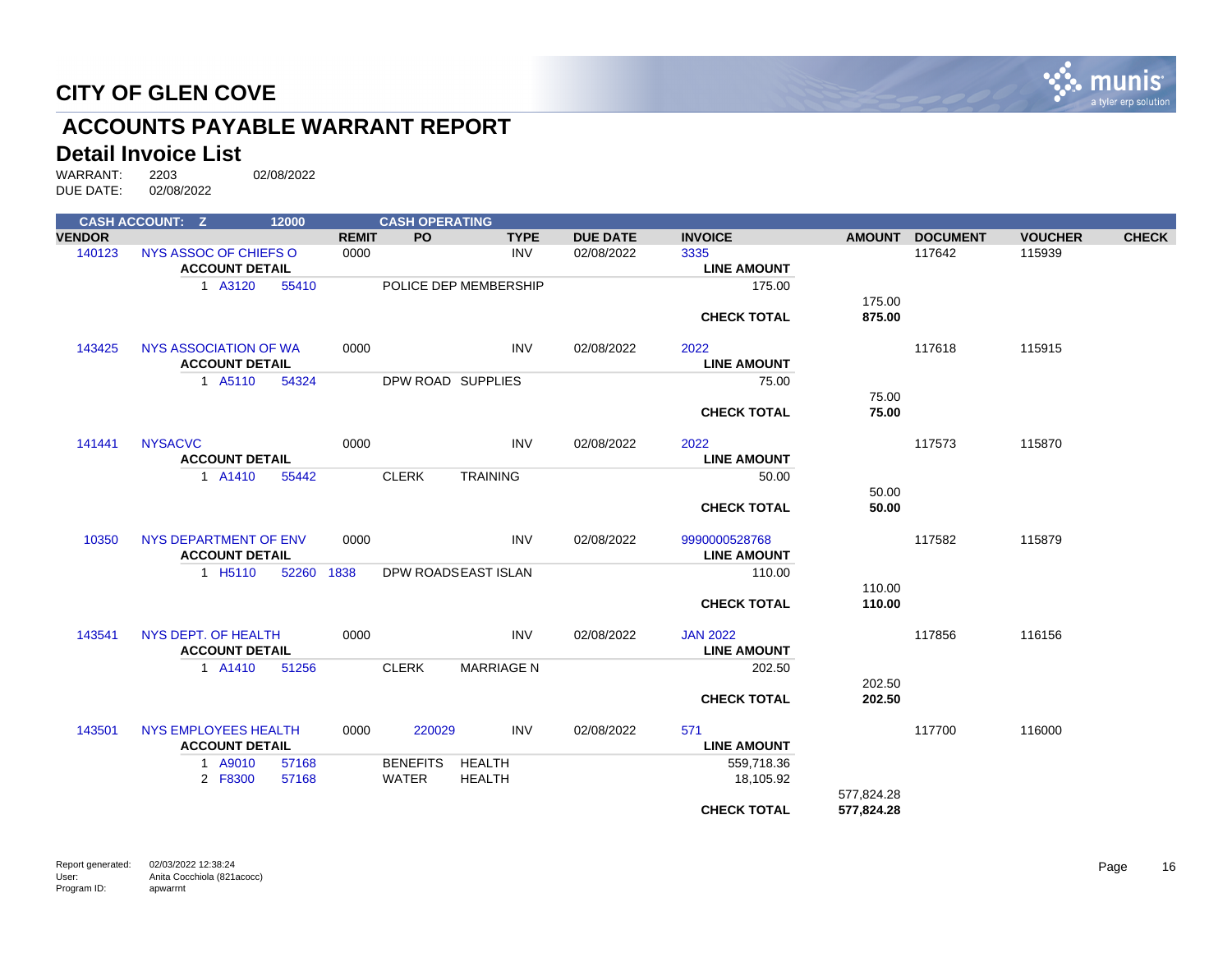

# **ACCOUNTS PAYABLE WARRANT REPORT**

# **Detail Invoice List**<br>WARRANT: 2203

|               | <b>CASH ACCOUNT: Z</b>      | 12000      |              | <b>CASH OPERATING</b> |                     |                 |                    |               |                 |                |              |
|---------------|-----------------------------|------------|--------------|-----------------------|---------------------|-----------------|--------------------|---------------|-----------------|----------------|--------------|
| <b>VENDOR</b> |                             |            | <b>REMIT</b> | <b>PO</b>             | <b>TYPE</b>         | <b>DUE DATE</b> | <b>INVOICE</b>     | <b>AMOUNT</b> | <b>DOCUMENT</b> | <b>VOUCHER</b> | <b>CHECK</b> |
| 10107         | <b>OCEAN COMPUTER GROUP</b> |            | 0000         |                       | <b>INV</b>          | 02/08/2022      | 284221M            |               | 117583          | 115880         |              |
|               | <b>ACCOUNT DETAIL</b>       |            |              |                       |                     |                 | <b>LINE AMOUNT</b> |               |                 |                |              |
|               | 1 A1680                     | 55438      |              |                       | INFO TECH CONTRACTS |                 | 3,250.00           |               |                 |                |              |
|               |                             |            |              |                       |                     |                 |                    | 3,250.00      |                 |                |              |
|               |                             |            |              |                       |                     |                 | <b>CHECK TOTAL</b> | 3,250.00      |                 |                |              |
|               |                             |            |              |                       |                     |                 |                    |               |                 |                |              |
| 10921         | ON POINT POWDER COATI       |            | 0000         |                       | <b>INV</b>          | 02/08/2022      | 1332               |               | 117678          | 115977         |              |
|               | <b>ACCOUNT DETAIL</b>       |            |              |                       |                     |                 | <b>LINE AMOUNT</b> |               |                 |                |              |
|               | 1 H4540                     | 52250 2127 |              | <b>EMS</b>            | <b>VEHICLES</b>     |                 | 600.00             |               |                 |                |              |
|               |                             |            |              |                       |                     |                 |                    | 600.00        |                 |                |              |
|               |                             |            |              |                       |                     |                 | <b>CHECK TOTAL</b> | 600.00        |                 |                |              |
|               |                             |            |              |                       |                     |                 |                    |               |                 |                |              |
| 32235         | <b>OPTIMUM</b>              |            | 0001         |                       | <b>INV</b>          | 02/08/2022      | 2-1-22 CITY        |               | 117746          | 116046         |              |
|               | <b>ACCOUNT DETAIL</b>       |            |              |                       |                     |                 | <b>LINE AMOUNT</b> |               |                 |                |              |
|               | 1 A1220                     | 55416      |              | CITY HALL TELECOM     |                     |                 | 19.95              |               |                 |                |              |
|               |                             |            |              |                       |                     |                 |                    | 19.95         |                 |                |              |
|               |                             |            |              |                       |                     |                 | <b>CHECK TOTAL</b> | 19.95         |                 |                |              |
| 32235         | <b>OPTIMUM</b>              |            | 0001         |                       | <b>INV</b>          | 02/08/2022      | 2-1-22 AUXILIARY   |               | 117747          | 116047         |              |
|               | <b>ACCOUNT DETAIL</b>       |            |              |                       |                     |                 | <b>LINE AMOUNT</b> |               |                 |                |              |
|               | 1 A3310                     |            |              | AUX POLICE TELECOM    |                     |                 |                    |               |                 |                |              |
|               |                             | 55416      |              |                       |                     |                 | 348.93             | 348.93        |                 |                |              |
|               |                             |            |              |                       |                     |                 | <b>CHECK TOTAL</b> | 348.93        |                 |                |              |
|               |                             |            |              |                       |                     |                 |                    |               |                 |                |              |
| 32235         | <b>OPTIMUM</b>              |            | 0001         |                       | <b>INV</b>          | 02/08/2022      | <b>FEB 2022</b>    |               | 117862          | 116162         |              |
|               | <b>ACCOUNT DETAIL</b>       |            |              |                       |                     |                 | <b>LINE AMOUNT</b> |               |                 |                |              |
|               | 1 A7050                     | 55416      |              | YOUTH                 | <b>TELECOM</b>      |                 | 113.40             |               |                 |                |              |
|               |                             |            |              |                       |                     |                 |                    | 113.40        |                 |                |              |
|               |                             |            |              |                       |                     |                 | <b>CHECK TOTAL</b> | 113.40        |                 |                |              |
|               |                             |            |              |                       |                     |                 |                    |               |                 |                |              |
| 160800        | PICKERING, G.E. INC.        |            | 0000         |                       | <b>INV</b>          | 02/08/2022      | 01-211005          |               | 117599          | 115896         |              |
|               | <b>ACCOUNT DETAIL</b>       |            |              |                       |                     |                 | <b>LINE AMOUNT</b> |               |                 |                |              |
|               | 1 A3410                     | 54324      |              | <b>FIRE</b>           | <b>SUPPLIES</b>     |                 | 204.00             |               |                 |                |              |
|               |                             |            |              |                       |                     |                 |                    | 204.00        |                 |                |              |
| 160800        | PICKERING, G.E. INC.        |            | 0000         |                       | <b>INV</b>          | 02/08/2022      | 01-211031          |               | 117740          | 116040         |              |
|               | <b>ACCOUNT DETAIL</b>       |            |              |                       |                     |                 | <b>LINE AMOUNT</b> |               |                 |                |              |
|               | 1 A4540                     | 54353      |              | <b>EMS</b>            | <b>EMS SUPPY</b>    |                 | 6,286.15           |               |                 |                |              |
|               |                             |            |              |                       |                     |                 |                    | 6,286.15      |                 |                |              |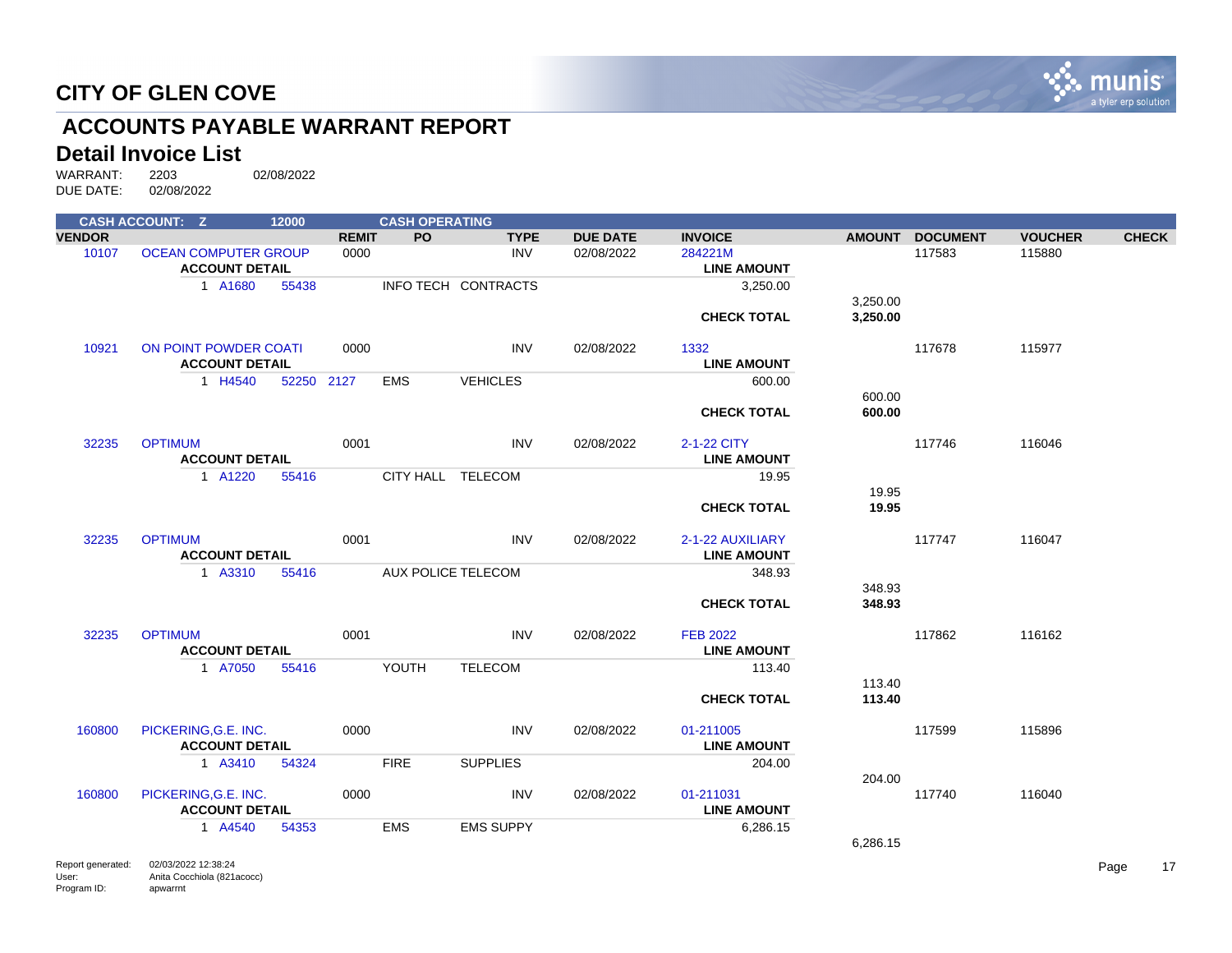

# **ACCOUNTS PAYABLE WARRANT REPORT**

# **Detail Invoice List**<br>WARRANT: 2203

|                   | <b>CASH ACCOUNT: Z</b>       | 12000 |              | <b>CASH OPERATING</b> |                  |                 |                      |          |                 |                |              |
|-------------------|------------------------------|-------|--------------|-----------------------|------------------|-----------------|----------------------|----------|-----------------|----------------|--------------|
| <b>VENDOR</b>     |                              |       | <b>REMIT</b> | <b>PO</b>             | <b>TYPE</b>      | <b>DUE DATE</b> | <b>INVOICE</b>       |          | AMOUNT DOCUMENT | <b>VOUCHER</b> | <b>CHECK</b> |
|                   |                              |       |              |                       |                  |                 | <b>CHECK TOTAL</b>   | 6,490.15 |                 |                |              |
| 161394            | <b>POLICE EXECUTIVE RESE</b> |       | 0000         |                       | <b>INV</b>       | 02/08/2022      | 10113                |          | 117627          | 115924         |              |
|                   | <b>ACCOUNT DETAIL</b>        |       |              |                       |                  |                 | <b>LINE AMOUNT</b>   |          |                 |                |              |
|                   | 1 A3120                      | 55410 |              | POLICE DEP MEMBERSHIP |                  |                 | 200.00               |          |                 |                |              |
|                   |                              |       |              |                       |                  |                 |                      | 200.00   |                 |                |              |
| 161394            | POLICE EXECUTIVE RESE        |       | 0000         |                       | <b>INV</b>       | 02/08/2022      | 11298                |          | 117628          | 115925         |              |
|                   | <b>ACCOUNT DETAIL</b>        |       |              |                       |                  |                 | <b>LINE AMOUNT</b>   |          |                 |                |              |
|                   | 1 A3120                      | 55410 |              | POLICE DEP MEMBERSHIP |                  |                 | 200.00               | 200.00   |                 |                |              |
| 161394            | <b>POLICE EXECUTIVE RESE</b> |       | 0000         |                       | <b>INV</b>       | 02/08/2022      | 9962                 |          | 117629          | 115926         |              |
|                   | <b>ACCOUNT DETAIL</b>        |       |              |                       |                  |                 | <b>LINE AMOUNT</b>   |          |                 |                |              |
|                   | 1 A3120                      | 55410 |              | POLICE DEP MEMBERSHIP |                  |                 | 200.00               |          |                 |                |              |
|                   |                              |       |              |                       |                  |                 |                      | 200.00   |                 |                |              |
|                   |                              |       |              |                       |                  |                 | <b>CHECK TOTAL</b>   | 600.00   |                 |                |              |
| 160610            | <b>PSEGLI</b>                |       | 0001         |                       | <b>INV</b>       | 02/08/2022      | 1-21-22 LANDING HORN |          | 117706          | 116006         |              |
|                   | <b>ACCOUNT DETAIL</b>        |       |              |                       |                  |                 | <b>LINE AMOUNT</b>   |          |                 |                |              |
|                   | 1 A3410                      | 54320 |              | <b>FIRE</b>           | <b>UTILITIES</b> |                 | 17.80                |          |                 |                |              |
|                   |                              |       |              |                       |                  |                 |                      | 17.80    |                 |                |              |
|                   |                              |       |              |                       |                  |                 | <b>CHECK TOTAL</b>   | 17.80    |                 |                |              |
| 160610            | <b>PSEGLI</b>                |       | 0001         |                       | <b>INV</b>       | 02/08/2022      | 1-18-21 SPEED SIGNS  |          | 117865          | 116166         |              |
|                   | <b>ACCOUNT DETAIL</b>        |       |              |                       |                  |                 | <b>LINE AMOUNT</b>   |          |                 |                |              |
|                   | 1 A3120                      | 54320 |              | POLICE DEP UTILITIES  |                  |                 | 16.75                |          |                 |                |              |
|                   |                              |       |              |                       |                  |                 |                      | 16.75    |                 |                |              |
|                   |                              |       |              |                       |                  |                 | <b>CHECK TOTAL</b>   | 16.75    |                 |                |              |
| 10871             | PVS MINIBULK, INC.           |       | 0001         | 220043                | <b>INV</b>       | 02/08/2022      | 176767               |          | 117750          | 116050         |              |
|                   | <b>ACCOUNT DETAIL</b>        |       |              |                       |                  |                 | <b>LINE AMOUNT</b>   |          |                 |                |              |
|                   | 1 F8300                      | 54309 |              | <b>WATER</b>          | <b>CHEMICALS</b> |                 | 2,486.84             |          |                 |                |              |
|                   |                              |       |              |                       |                  |                 |                      | 2,486.84 |                 |                |              |
|                   |                              |       |              |                       |                  |                 | <b>CHECK TOTAL</b>   | 2,486.84 |                 |                |              |
| 10419             | <b>QUADIENT LEASING USA.</b> |       | 0001         | 220014                | <b>INV</b>       | 02/08/2022      | N9166206             |          | 117712          | 116012         |              |
|                   | <b>ACCOUNT DETAIL</b>        |       |              |                       |                  |                 | <b>LINE AMOUNT</b>   |          |                 |                |              |
|                   | 1 A7030                      | 55438 |              | SENIOR CENCONTRACTS   |                  |                 | 67.50                |          |                 |                |              |
|                   | 2 A7035                      | 55438 |              | DAY CARE CONTRACTS    |                  |                 | 67.50                |          |                 |                |              |
| Report generated: | 02/03/2022 12:38:24          |       |              |                       |                  |                 |                      |          |                 |                | Page<br>18   |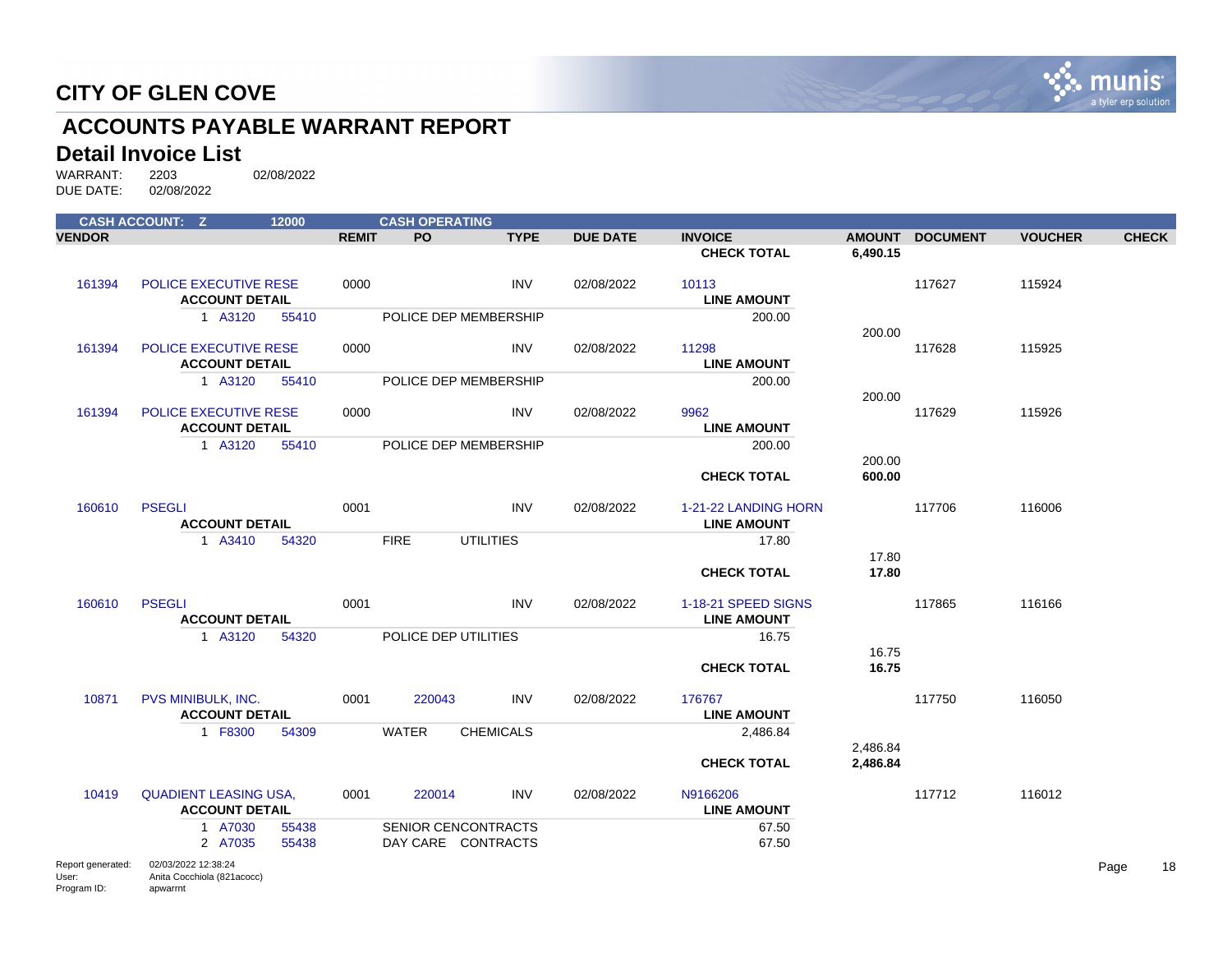

# **ACCOUNTS PAYABLE WARRANT REPORT**

#### **Detail Invoice List**

|                                           | <b>CASH ACCOUNT: Z</b>                                        | 12000 |              | <b>CASH OPERATING</b> |                            |                 |                                 |                      |                 |                |              |
|-------------------------------------------|---------------------------------------------------------------|-------|--------------|-----------------------|----------------------------|-----------------|---------------------------------|----------------------|-----------------|----------------|--------------|
| <b>VENDOR</b>                             |                                                               |       | <b>REMIT</b> | PO                    | <b>TYPE</b>                | <b>DUE DATE</b> | <b>INVOICE</b>                  | <b>AMOUNT</b>        | <b>DOCUMENT</b> | <b>VOUCHER</b> | <b>CHECK</b> |
|                                           |                                                               |       |              |                       |                            |                 | <b>CHECK TOTAL</b>              | 135.00<br>135.00     |                 |                |              |
| 180341                                    | <b>RAY'S TOWING SERVICE</b><br><b>ACCOUNT DETAIL</b>          |       | 0000         |                       | <b>INV</b>                 | 02/08/2022      | 1090<br><b>LINE AMOUNT</b>      |                      | 117621          | 115918         |              |
|                                           | 1 A5142                                                       | 55420 |              | SNOW                  | <b>MAINT</b>               |                 | 195.00                          |                      |                 |                |              |
|                                           |                                                               |       |              |                       |                            |                 |                                 | 195.00               |                 |                |              |
|                                           |                                                               |       |              |                       |                            |                 | <b>CHECK TOTAL</b>              | 195.00               |                 |                |              |
| 193149                                    | <b>SOUTH SHORE FIRE &amp; SA</b><br><b>ACCOUNT DETAIL</b>     |       | 0000         |                       | <b>INV</b>                 | 02/08/2022      | 014466-IN<br><b>LINE AMOUNT</b> |                      | 117739          | 116039         |              |
|                                           | 1 A4540                                                       | 55407 |              | <b>EMS</b>            | <b>EQUIP SER</b>           |                 | 42.25                           |                      |                 |                |              |
|                                           |                                                               |       |              |                       |                            |                 |                                 | 42.25                |                 |                |              |
|                                           |                                                               |       |              |                       |                            |                 | <b>CHECK TOTAL</b>              | 42.25                |                 |                |              |
| 10084                                     | <b>SPECTROTEL</b>                                             |       | 0000         |                       | <b>INV</b>                 | 02/08/2022      | 10715615                        |                      | 117846          | 116146         |              |
|                                           | <b>ACCOUNT DETAIL</b>                                         |       |              |                       |                            |                 | <b>LINE AMOUNT</b>              |                      |                 |                |              |
|                                           | 1 A1220                                                       | 55416 |              | CITY HALL TELECOM     |                            |                 | 1,783.95                        |                      |                 |                |              |
|                                           |                                                               |       |              |                       |                            |                 | <b>CHECK TOTAL</b>              | 1,783.95<br>1,783.95 |                 |                |              |
| 193300                                    | <b>STEVENSON PRINTING CO</b>                                  |       | 0000         |                       | <b>INV</b>                 | 02/08/2022      | 6499                            |                      | 117615          | 115912         |              |
|                                           | <b>ACCOUNT DETAIL</b>                                         |       |              |                       |                            |                 | <b>LINE AMOUNT</b>              |                      |                 |                |              |
|                                           | 1 A8160                                                       | 54324 |              | GARBAGE SUPPLIES      |                            |                 | 420.00                          |                      |                 |                |              |
|                                           |                                                               |       |              |                       |                            |                 | <b>CHECK TOTAL</b>              | 420.00<br>420.00     |                 |                |              |
|                                           |                                                               |       |              |                       |                            |                 |                                 |                      |                 |                |              |
| 200800                                    | <b>TELSTAR SECURITY</b>                                       |       | 0000         |                       | <b>INV</b>                 | 02/08/2022      | 124574                          |                      | 117597          | 115894         |              |
|                                           | <b>ACCOUNT DETAIL</b>                                         |       |              |                       |                            |                 | <b>LINE AMOUNT</b>              |                      |                 |                |              |
|                                           | 1 A7055                                                       | 55438 |              |                       | <b>RECREATIONCONTRACTS</b> |                 | 324.00                          |                      |                 |                |              |
|                                           | 2 CT5710                                                      | 55438 |              | <b>FERRY</b>          | <b>CONTRACTS</b>           |                 | 108.00                          |                      |                 |                |              |
|                                           | 3 A4540                                                       | 55438 |              | <b>EMS</b>            | <b>CONTRACTS</b>           |                 | 108.00                          |                      |                 |                |              |
|                                           | 4 A5720                                                       | 55438 |              | <b>HARBOR</b>         | <b>CONTRACTS</b>           |                 | 99.00                           |                      |                 |                |              |
|                                           | 5 A7180                                                       | 55438 |              | <b>GOLF</b>           | <b>CONTRACTS</b>           |                 | 216.00                          |                      |                 |                |              |
|                                           | 6 A7030                                                       | 55438 |              |                       | SENIOR CENCONTRACTS        |                 | 129.00                          |                      |                 |                |              |
|                                           | 7 A7030                                                       | 55438 |              |                       | SENIOR CENCONTRACTS        |                 | 114.00                          |                      |                 |                |              |
|                                           | 8 A7050                                                       | 55438 |              | <b>YOUTH</b>          | <b>CONTRACTS</b>           |                 | 114.00                          |                      |                 |                |              |
|                                           | 9 A1490                                                       | 55438 |              |                       | DPW ADMIN CONTRACTS        |                 | 162.00                          |                      |                 |                |              |
| Report generated:<br>User:<br>Program ID: | 02/03/2022 12:38:24<br>Anita Cocchiola (821acocc)<br>apwarrnt |       |              |                       |                            |                 |                                 |                      |                 |                | 19<br>Page   |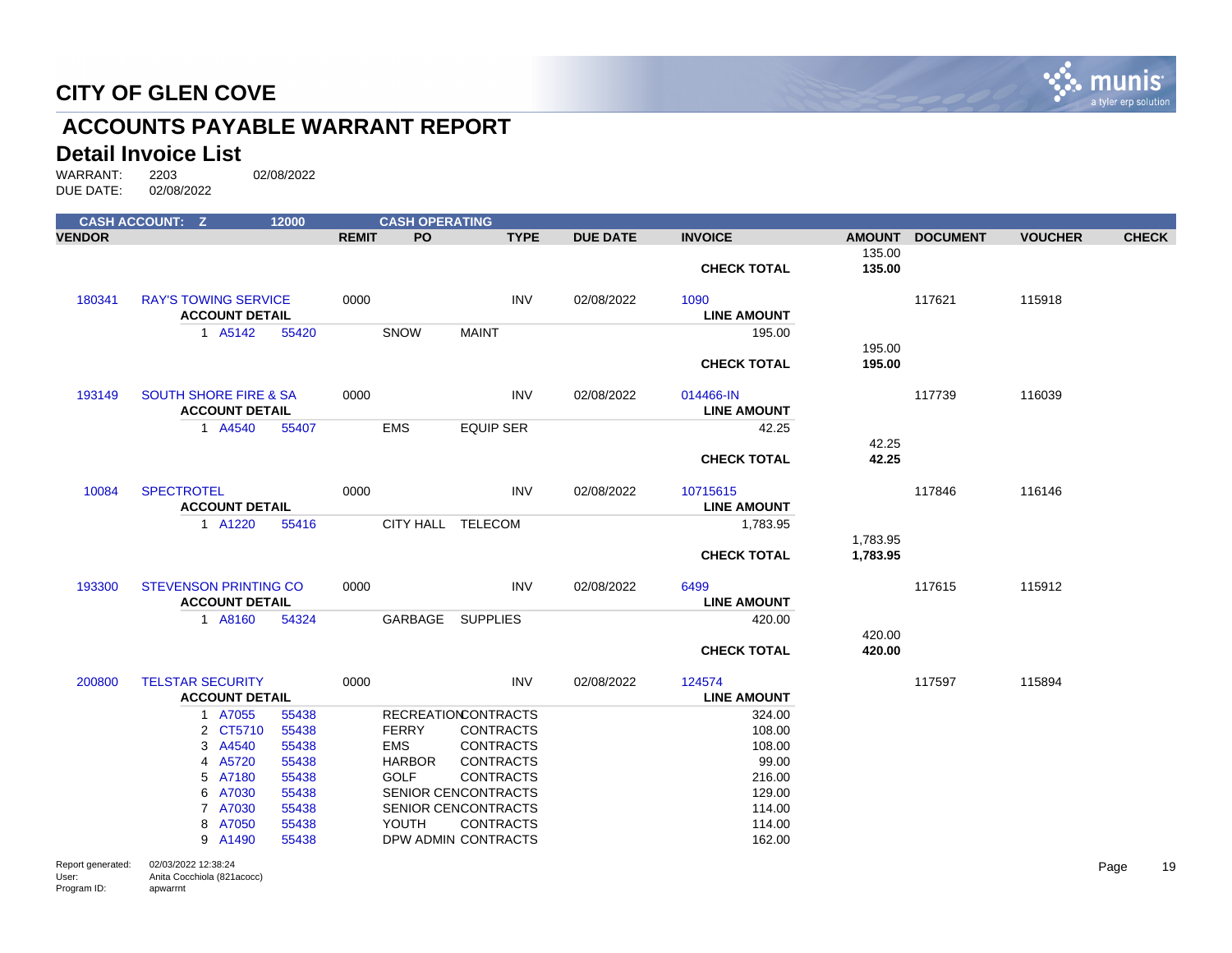

# **ACCOUNTS PAYABLE WARRANT REPORT**

#### **Detail Invoice List**

|                                           | <b>CASH ACCOUNT: Z</b>                                        | 12000                   |              | <b>CASH OPERATING</b> |                                                                    |                 |                                            |                      |                 |                |              |
|-------------------------------------------|---------------------------------------------------------------|-------------------------|--------------|-----------------------|--------------------------------------------------------------------|-----------------|--------------------------------------------|----------------------|-----------------|----------------|--------------|
| <b>VENDOR</b>                             |                                                               |                         | <b>REMIT</b> | PO                    | <b>TYPE</b>                                                        | <b>DUE DATE</b> | <b>INVOICE</b>                             |                      | AMOUNT DOCUMENT | <b>VOUCHER</b> | <b>CHECK</b> |
|                                           |                                                               |                         |              |                       |                                                                    |                 | <b>CHECK TOTAL</b>                         | 1,374.00<br>1,374.00 |                 |                |              |
| 200800                                    | <b>TELSTAR SECURITY</b><br><b>ACCOUNT DETAIL</b>              |                         | 0000         |                       | <b>INV</b>                                                         | 02/08/2022      | 124834<br><b>LINE AMOUNT</b>               |                      | 117596          | 115893         |              |
|                                           | 1 A1490<br>2 A1490<br>3 A1490                                 | 54302<br>55438<br>55438 |              |                       | DPW ADMIN BLDG MATER<br>DPW ADMIN CONTRACTS<br>DPW ADMIN CONTRACTS |                 | 615.00<br>114.00<br>$-54.00$               |                      |                 |                |              |
|                                           |                                                               |                         |              |                       |                                                                    |                 | <b>CHECK TOTAL</b>                         | 675.00<br>675.00     |                 |                |              |
| 200875                                    | <b>TERMINEX PROCESSING C</b><br><b>ACCOUNT DETAIL</b>         |                         | 0001         |                       | <b>INV</b>                                                         | 02/08/2022      | 416393403<br><b>LINE AMOUNT</b>            |                      | 117752          | 116052         |              |
|                                           | 1 F8300                                                       | 55422                   |              | <b>WATER</b>          | <b>MTN CONTR</b>                                                   |                 | 96.00                                      | 96.00                |                 |                |              |
|                                           |                                                               |                         |              |                       |                                                                    |                 | <b>CHECK TOTAL</b>                         | 96.00                |                 |                |              |
| 201201                                    | <b>TIFCO INDUSTRIES</b><br><b>ACCOUNT DETAIL</b>              |                         | 0000         |                       | <b>INV</b>                                                         | 02/08/2022      | 71725985<br><b>LINE AMOUNT</b>             |                      | 117723          | 116023         |              |
|                                           | 1 A5110                                                       | 54324                   |              |                       | DPW ROAD SUPPLIES                                                  |                 | 105.96                                     | 105.96               |                 |                |              |
|                                           |                                                               |                         |              |                       |                                                                    |                 | <b>CHECK TOTAL</b>                         | 105.96               |                 |                |              |
| 201781                                    | TRIUS, INC.<br><b>ACCOUNT DETAIL</b>                          |                         | 0000         |                       | <b>INV</b>                                                         | 02/08/2022      | S <sub>1082176</sub><br><b>LINE AMOUNT</b> |                      | 117691          | 115991         |              |
|                                           | 1 A5142                                                       | 55420                   |              | SNOW                  | <b>MAINT</b>                                                       |                 | 4,840.00                                   | 4,840.00             |                 |                |              |
|                                           |                                                               |                         |              |                       |                                                                    |                 | <b>CHECK TOTAL</b>                         | 4,840.00             |                 |                |              |
| 201366                                    | TRUX, INC.<br><b>ACCOUNT DETAIL</b>                           |                         | 0000         |                       | <b>INV</b>                                                         | 02/08/2022      | 84611<br><b>LINE AMOUNT</b>                |                      | 117727          | 116027         |              |
|                                           | 1 A5142                                                       | 54324                   |              | SNOW                  | <b>SUPPLIES</b>                                                    |                 | 2,209.80                                   |                      |                 |                |              |
|                                           |                                                               |                         |              |                       |                                                                    |                 | <b>CHECK TOTAL</b>                         | 2,209.80<br>2,209.80 |                 |                |              |
| 220061                                    | <b>VERIZON</b><br><b>ACCOUNT DETAIL</b>                       |                         | 0000         |                       | <b>INV</b>                                                         | 02/08/2022      | 1-11-21 POLICE<br><b>LINE AMOUNT</b>       |                      | 117601          | 115898         |              |
|                                           | 1 A3120                                                       | 55416                   |              |                       | POLICE DEP TELECOM                                                 |                 | 300.54                                     |                      |                 |                |              |
| Report generated:<br>User:<br>Program ID: | 02/03/2022 12:38:24<br>Anita Cocchiola (821acocc)<br>apwarrnt |                         |              |                       |                                                                    |                 |                                            |                      |                 |                | 20<br>Page   |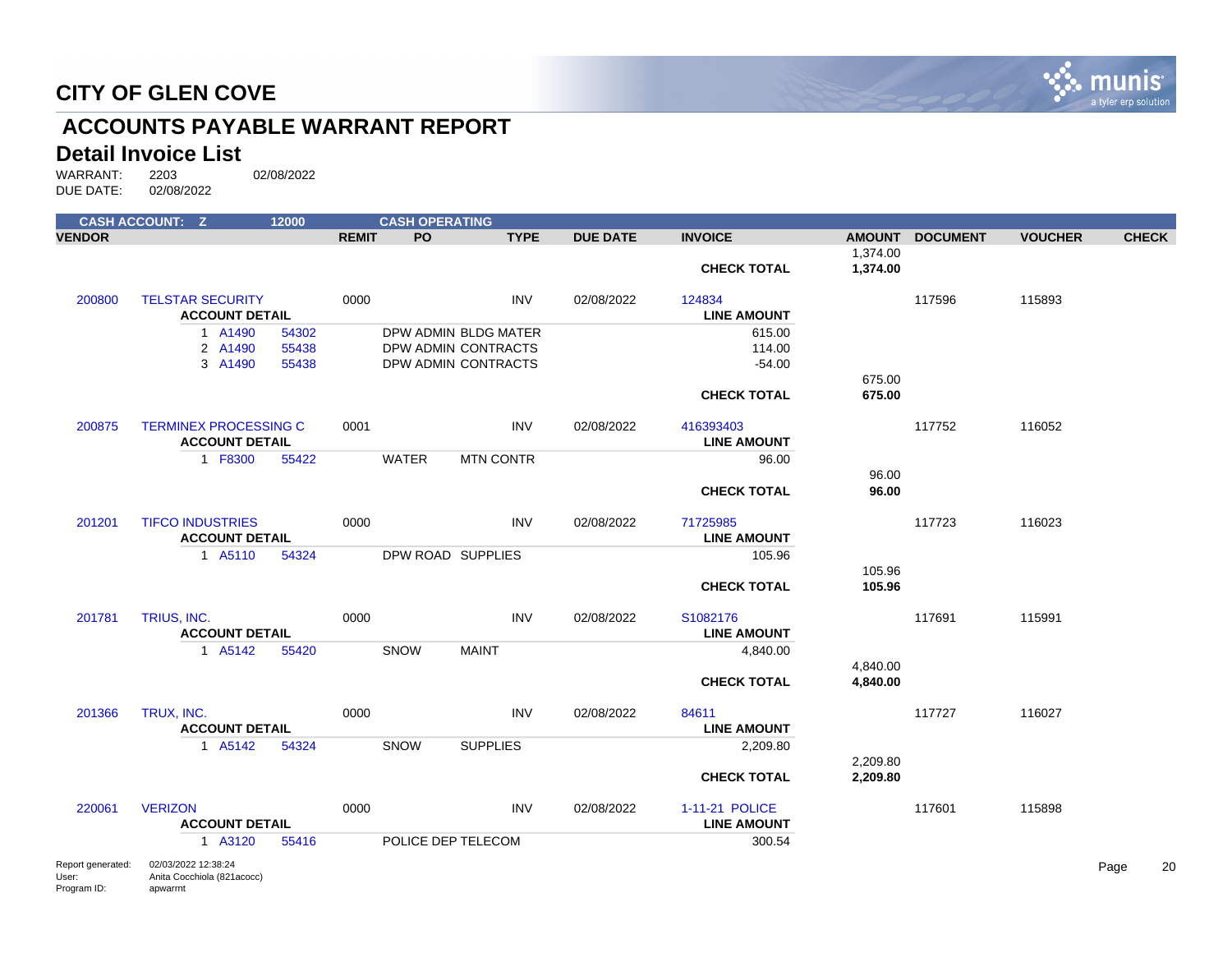

# **ACCOUNTS PAYABLE WARRANT REPORT**

#### **Detail Invoice List**

|                                           | <b>CASH ACCOUNT: Z</b>                                        | 12000          |              | <b>CASH OPERATING</b>               |                                  |                 |                                        |                      |                 |                |      |              |
|-------------------------------------------|---------------------------------------------------------------|----------------|--------------|-------------------------------------|----------------------------------|-----------------|----------------------------------------|----------------------|-----------------|----------------|------|--------------|
| <b>VENDOR</b>                             |                                                               |                | <b>REMIT</b> | PO.                                 | <b>TYPE</b>                      | <b>DUE DATE</b> | <b>INVOICE</b>                         |                      | AMOUNT DOCUMENT | <b>VOUCHER</b> |      | <b>CHECK</b> |
|                                           |                                                               |                |              |                                     |                                  |                 | <b>CHECK TOTAL</b>                     | 300.54<br>300.54     |                 |                |      |              |
| 220061                                    | <b>VERIZON</b><br><b>ACCOUNT DETAIL</b>                       |                | 0000         |                                     | INV                              | 02/08/2022      | 1-13-22 FIRE/EMS<br><b>LINE AMOUNT</b> |                      | 117602          | 115899         |      |              |
|                                           | 1 A3410<br>2 A4540                                            | 55416<br>55416 |              | <b>FIRE</b><br><b>EMS</b>           | <b>TELECOM</b><br><b>TELECOM</b> |                 | 69.00<br>69.00                         |                      |                 |                |      |              |
|                                           |                                                               |                |              |                                     |                                  |                 | <b>CHECK TOTAL</b>                     | 138.00<br>138.00     |                 |                |      |              |
| 220061                                    | <b>VERIZON</b><br><b>ACCOUNT DETAIL</b>                       |                | 0000         |                                     | <b>INV</b>                       | 02/08/2022      | 1-18-22 CITY<br><b>LINE AMOUNT</b>     |                      | 117676          | 115975         |      |              |
|                                           | 1 A1220                                                       | 55416          |              | CITY HALL TELECOM                   |                                  |                 | 704.23                                 | 704.23               |                 |                |      |              |
|                                           |                                                               |                |              |                                     |                                  |                 | <b>CHECK TOTAL</b>                     | 704.23               |                 |                |      |              |
| 220061                                    | <b>VERIZON</b><br><b>ACCOUNT DETAIL</b>                       |                | 0000         |                                     | <b>INV</b>                       | 02/08/2022      | 1-21-22 POLICE<br><b>LINE AMOUNT</b>   |                      | 117707          | 116007         |      |              |
|                                           | 1 A1220                                                       | 55416          |              | CITY HALL TELECOM                   |                                  |                 | 114.56                                 | 114.56               |                 |                |      |              |
|                                           |                                                               |                |              |                                     |                                  |                 | <b>CHECK TOTAL</b>                     | 114.56               |                 |                |      |              |
| 220575                                    | <b>VERIZON WIRELESS</b><br><b>ACCOUNT DETAIL</b>              |                | 0000         |                                     | <b>INV</b>                       | 02/08/2022      | 9898064993<br><b>LINE AMOUNT</b>       |                      | 117748          | 116048         |      |              |
|                                           | 1 A3120                                                       | 55416          |              | POLICE DEP TELECOM                  |                                  |                 | 666.77                                 |                      |                 |                |      |              |
|                                           |                                                               |                |              |                                     |                                  |                 | <b>CHECK TOTAL</b>                     | 666.77<br>666.77     |                 |                |      |              |
| 220575                                    | <b>VERIZON WIRELESS</b><br><b>ACCOUNT DETAIL</b>              |                | 0000         |                                     | INV                              | 02/08/2022      | 9898064992<br><b>LINE AMOUNT</b>       |                      | 117749          | 116049         |      |              |
|                                           | 1 A3120<br>2 A5720                                            | 55416<br>55416 |              | POLICE DEP TELECOM<br><b>HARBOR</b> | <b>TELECOM</b>                   |                 | 1,382.54<br>40.01                      |                      |                 |                |      |              |
|                                           |                                                               |                |              |                                     |                                  |                 | <b>CHECK TOTAL</b>                     | 1,422.55<br>1,422.55 |                 |                |      |              |
| 230555                                    | <b>W.B. MASON OFFICE SUP</b><br><b>ACCOUNT DETAIL</b>         |                | 0001         |                                     | <b>INV</b>                       | 02/08/2022      | 226844764<br><b>LINE AMOUNT</b>        |                      | 117738          | 116038         |      |              |
|                                           | 1 A4540                                                       | 54324          |              | <b>EMS</b>                          | <b>SUPPLIES</b>                  |                 | 99.52                                  |                      |                 |                |      |              |
| Report generated:<br>User:<br>Program ID: | 02/03/2022 12:38:24<br>Anita Cocchiola (821acocc)<br>apwarrnt |                |              |                                     |                                  |                 |                                        |                      |                 |                | Page | 21           |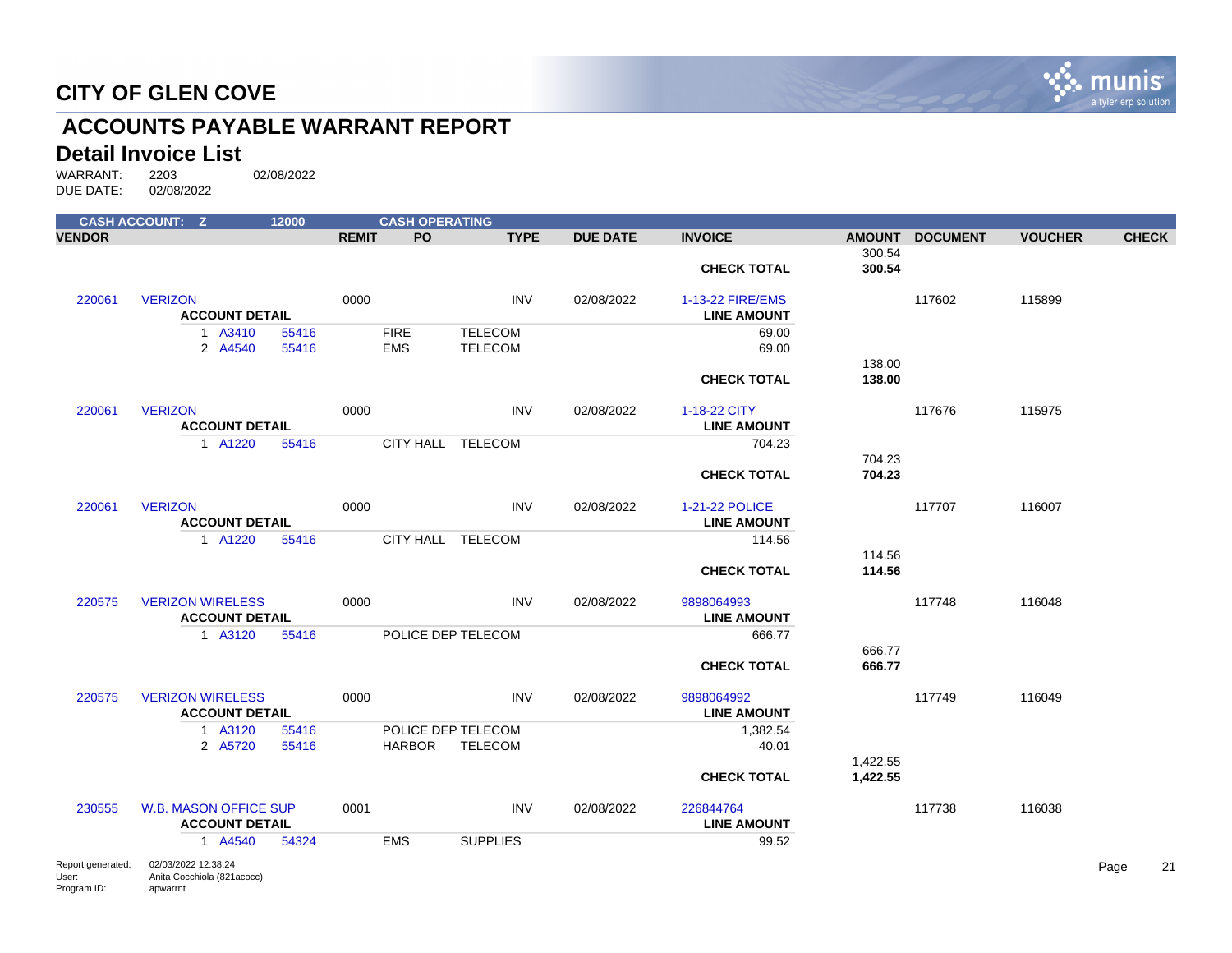

# **ACCOUNTS PAYABLE WARRANT REPORT**

# **Detail Invoice List**<br>WARRANT: 2203

|               | <b>CASH ACCOUNT: Z</b> | 12000 |              | <b>CASH OPERATING</b>       |                      |                 |                    |               |                 |                |              |
|---------------|------------------------|-------|--------------|-----------------------------|----------------------|-----------------|--------------------|---------------|-----------------|----------------|--------------|
| <b>VENDOR</b> |                        |       | <b>REMIT</b> | <b>PO</b>                   | <b>TYPE</b>          | <b>DUE DATE</b> | <b>INVOICE</b>     | <b>AMOUNT</b> | <b>DOCUMENT</b> | <b>VOUCHER</b> | <b>CHECK</b> |
|               |                        |       |              |                             |                      |                 |                    | 99.52         |                 |                |              |
|               |                        |       |              |                             |                      |                 | <b>CHECK TOTAL</b> | 99.52         |                 |                |              |
| 231075        | WINDSOR FUEL CO. INC.  |       | 0000         |                             | <b>INV</b>           | 02/08/2022      | 26595              |               | 117735          | 116035         |              |
|               | <b>ACCOUNT DETAIL</b>  |       |              |                             |                      |                 | <b>LINE AMOUNT</b> |               |                 |                |              |
|               | 1 A7055                | 54320 |              | <b>RECREATIONITILITIES</b>  |                      |                 | 445.96             |               |                 |                |              |
|               |                        |       |              |                             |                      |                 |                    | 445.96        |                 |                |              |
|               |                        |       |              |                             |                      |                 | <b>CHECK TOTAL</b> | 445.96        |                 |                |              |
| 136           | <b>INVOICES</b>        |       |              |                             | <b>WARRANT TOTAL</b> |                 | 807,469.84         | 807,469.84    |                 |                |              |
|               |                        |       |              | <b>CASH ACCOUNT BALANCE</b> |                      |                 |                    | 0.00          |                 |                |              |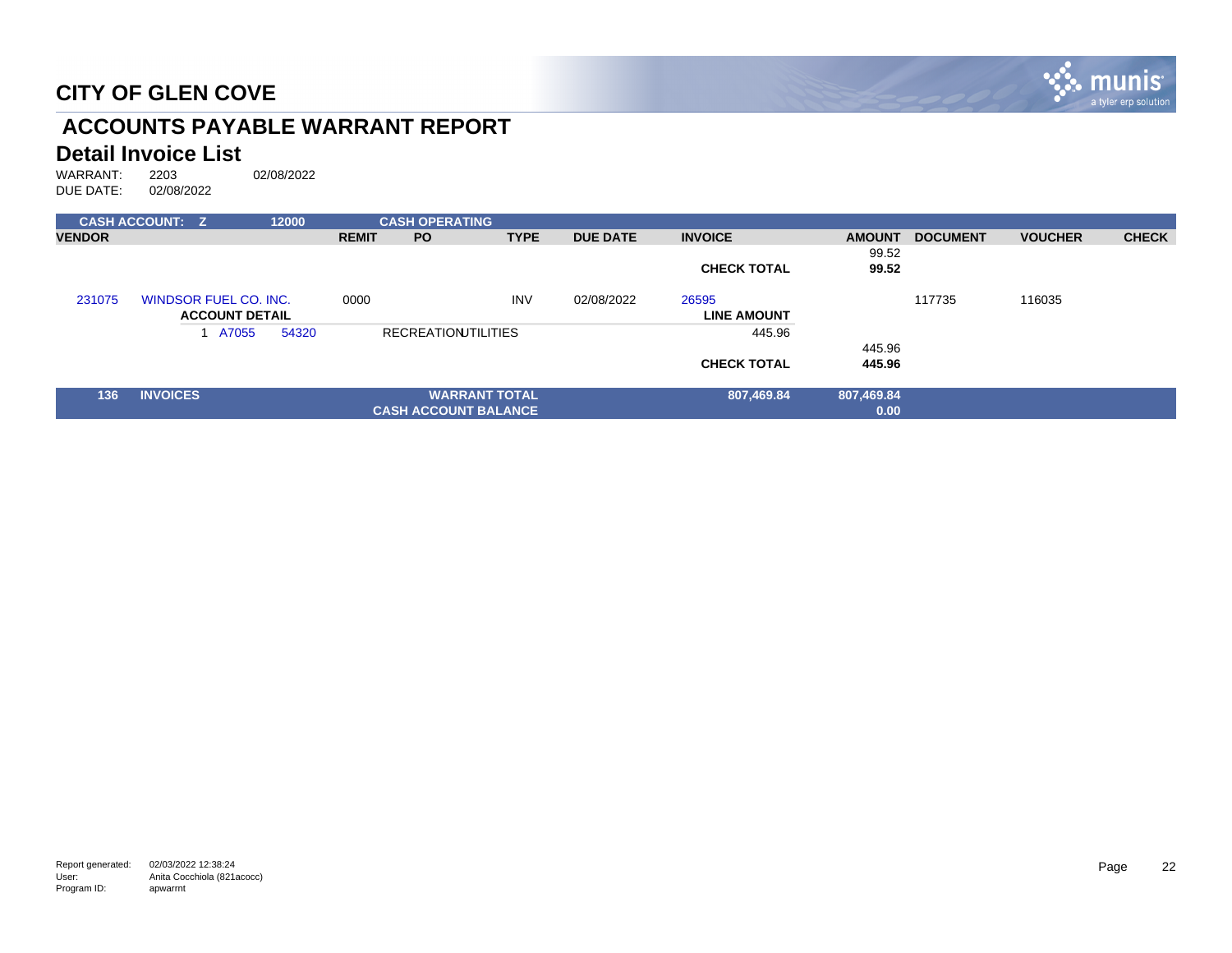

# **ACCOUNTS PAYABLE WARRANT REPORT**

# Warrant Summary<br>WARRANT: 2203

WARRANT: 2203 02/08/2022<br>DUE DATE: 02/08/2022 DUE DATE:

| <b>FUND ORG</b>   |       |                                          | <b>ACCOUNT</b>              | <b>AMOUNT</b>                                | <b>AVLB BUDGET</b> |
|-------------------|-------|------------------------------------------|-----------------------------|----------------------------------------------|--------------------|
| A                 | A1220 | CITY HALL OPERATING E                    | A -01-1220-54360 -          | PRINTING & OFFICE<br>243.07                  | 37,560.95          |
| Α                 | A1220 | CITY HALL OPERATING E                    | A -01-1220-55416 -          | <b>TELECOMMUNICATIONS</b><br>3,160.92        | 71,724.05          |
| A                 | A1310 | <b>FINANCE DEPARTMENT</b>                | A -01-1310-55410 -          | MEMBERSHIP FEES/DUES<br>200.00               | 350.00             |
| Α                 | A1310 | <b>FINANCE DEPARTMENT</b>                | A -01-1310-55438 -          | 685.00<br><b>CONTRACTUAL SERVICES</b>        | 231,315.00         |
| Α                 | A1410 | <b>CITY CLERK</b>                        | A -01-1410-51253 -          | DOG LICENSING NYS EXP<br>27.00               | 513.00             |
| Α                 | A1410 | <b>CITY CLERK</b>                        | A -01-1410-51256 -          | 202.50<br>MARRIAGE LICENSE NYS               | 3,172.50           |
| Α                 | A1410 | <b>CITY CLERK</b>                        | A -01-1410-55442 -          | 125.00<br><b>TRAINING</b>                    | 875.00             |
| A                 | A1490 | DEPT PUBLIC WORKS - A                    | A -01-1490-54302 -          | <b>BUILDING MATERIALS &amp;</b><br>615.00    | 14,385.00          |
| Α                 | A1490 | DEPT PUBLIC WORKS - A                    | A -01-1490-54324 -          | <b>GENERAL SUPPLIES</b><br>445.13            | 18,532.79          |
| Α                 | A1490 | DEPT PUBLIC WORKS - A                    | A -01-1490-55420 -          | 17.48<br><b>REPAIRS &amp; MAINTENANCE</b>    | 22,482.52          |
| Α                 | A1490 | DEPT PUBLIC WORKS - A                    | A -01-1490-55438 -          | 222.00<br><b>CONTRACTUAL SERVICES</b>        | 84,253.00          |
| A                 | A1640 | DEPT PUBLIC WORKS - G                    | A -01-1640-55420 -          | 200.00<br><b>REPAIRS &amp; MAINTENANCE</b>   | 17.300.00          |
| Α                 | A1680 | INFORMATION TECHNOLOG A -01-1680-55438 - |                             | CONTRACTUAL SERVICES<br>3,250.00             | 42,350.00          |
| Α                 | A1930 | <b>JUDGEMENTS &amp; CLAIMS</b>           | A -01-1930-55950 -          | <b>TAX REFUNDS</b><br>57,544.00              | 492,456.00         |
| Α                 | A3120 | POLICE DEPARTMENT                        | A -03-3120-54320 -          | UTILITIES-GAS/ELECTRI<br>16.75               | 37,983.25          |
| Α                 | A3120 | POLICE DEPARTMENT                        | A -03-3120-55410 -          | MEMBERSHIP FEES/DUES<br>3,075.00             | 425.00             |
| Α                 | A3120 | POLICE DEPARTMENT                        | A -03-3120-55416 -          | <b>TELECOMMUNICATIONS</b><br>2,349.85        | 41,088.13          |
| Α                 | A3310 | <b>AUXILIARY POLICE</b>                  | A -03-3310-55416 -          | <b>TELECOMMUNICATIONS</b><br>348.93          | 4,255.86           |
| Α                 | A3410 | FIRE DEPARTMENT                          | A -03-3410-54320 -          | UTILITIES-GAS/ELECTRI<br>17.80               | 34,982.20          |
| Α                 | A3410 | FIRE DEPARTMENT                          | A -03-3410-54324 -          | 531.91<br><b>GENERAL SUPPLIES</b>            | 13,312.09          |
| Α                 | A3410 | FIRE DEPARTMENT                          | A -03-3410-54360 -          | 69.00<br>PRINTING & OFFICE                   | 1,531.00           |
| A                 | A3410 | FIRE DEPARTMENT                          | $-03 - 3410 - 55416 -$<br>A | 69.00<br><b>TELECOMMUNICATIONS</b>           | 19,163.35          |
| Α                 | A3410 | FIRE DEPARTMENT                          | A -03-3410-55420 -          | <b>REPAIRS &amp; MAINTENANCE</b><br>896.48   | 88,280.52          |
| Α                 | A3510 | <b>ANIMAL SHELTER</b>                    | A -01-3510-55438 -          | <b>CONTRACTUAL SERVICES</b><br>8,741.85      | 106,729.77         |
| Α                 | A4540 | <b>EMS/AMBULANCE CORPS</b>               | A -04-4540-54324 -          | 139.98<br><b>GENERAL SUPPLIES</b>            | 5.909.46           |
| A                 | A4540 | <b>EMS/AMBULANCE CORPS</b>               | A -04-4540-54353 -          | <b>MEDICAL SUPPLIES</b><br>6,286.15          | 16,213.85          |
| Α                 | A4540 | <b>EMS/AMBULANCE CORPS</b>               | A -04-4540-55407 -          | <b>EQUIP. SERVICE &amp; RENT</b><br>42.25    | 17,899.95          |
| Α                 | A4540 | <b>EMS/AMBULANCE CORPS</b>               | A -04-4540-55416 -          | 69.00<br><b>TELECOMMUNICATIONS</b>           | 9,167.58           |
| Α                 | A4540 | <b>EMS/AMBULANCE CORPS</b>               | A -04-4540-55420 -          | 292.00<br><b>REPAIRS &amp; MAINTENANCE</b>   | 34,708.00          |
| Α                 | A4540 | <b>EMS/AMBULANCE CORPS</b>               | A -04-4540-55423 -          | <b>INSPECTION &amp; FIELD DA</b><br>340.00   | 19,660.00          |
| Α                 | A4540 | <b>EMS/AMBULANCE CORPS</b>               | A -04-4540-55437 -          | <b>CHIEF'S EXPENSE</b><br>52.00              | 2,948.00           |
| Α                 | A4540 | <b>EMS/AMBULANCE CORPS</b>               | A -04-4540-55438 -          | 108.00<br><b>CONTRACTUAL SERVICES</b>        | 70,704.00          |
| Α                 | A4540 | <b>EMS/AMBULANCE CORPS</b>               | A -04-4540-55480 -          | PUBLIC ACCESS DEFIBRU<br>895.00              | 4,105.00           |
| Α                 | A4540 | <b>EMS/AMBULANCE CORPS</b>               | A -04-4540-55855 -          | <b>UNIFORM</b><br>14.00                      | 4,486.00           |
| Α                 | A5110 | <b>DEPT PUBLIC WORKS - R</b>             | A -05-5110-54324 -          | <b>GENERAL SUPPLIES</b><br>875.96            | 76,094.50          |
| A                 | A5110 | DEPT PUBLIC WORKS - R                    | A -05-5110-54381 -          | <b>STREET LIGHTING CONTR</b><br>1.040.00     | 73,960.00          |
| Α                 | A5110 | DEPT PUBLIC WORKS - R                    | A -05-5110-55420 -          | <b>REPAIRS &amp; MAINTENANCE</b><br>640.00   | 41,860.00          |
| Α                 | A5142 | <b>SNOW REMOVAL</b>                      | A -05-5142-54324 -          | <b>GENERAL SUPPLIES</b><br>21,759.41         | 17,790.20          |
| Α                 | A5142 | <b>SNOW REMOVAL</b>                      | A -05-5142-55420 -          | <b>REPAIRS &amp; MAINTENANCE</b><br>5,598.02 | 9,124.98           |
| A                 | A5720 | <b>HARBOR PATROL</b>                     | A -05-5720-55416 -          | <b>TELECOMMUNICATIONS</b><br>40.01           | 1,827.43           |
| Report generated: |       | 02/03/2022 12:38:24                      |                             |                                              | Page               |

User: Program ID: Anita Cocchiola (821acocc) apwarrnt

Page 23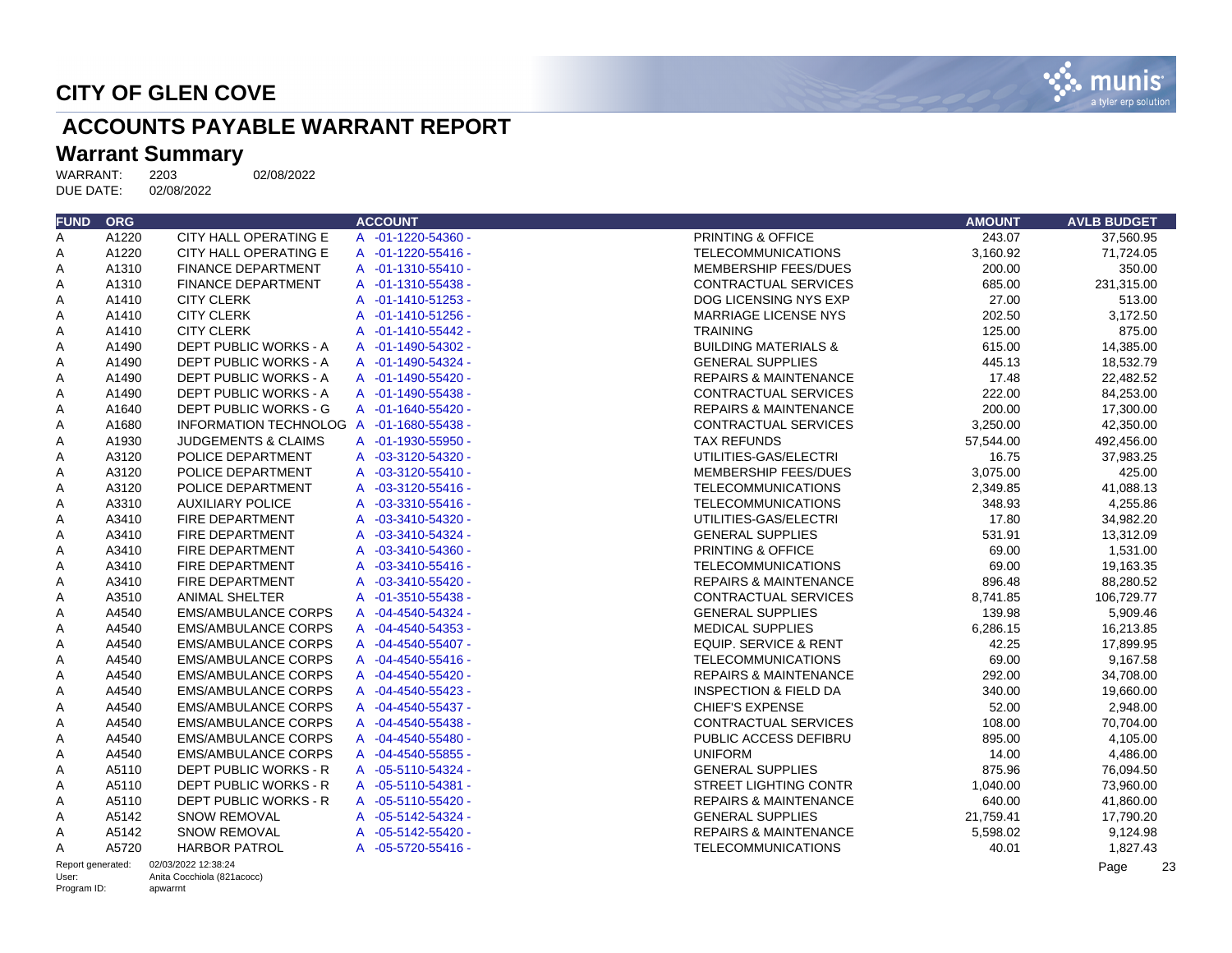#### **ACCOUNTS PAYABLE WARRANT REPORT**

| A | A5720 | <b>HARBOR PATROL</b>             | A -05-5720-55438 -          |
|---|-------|----------------------------------|-----------------------------|
| A | A7030 | <b>SENIOR CENTER - REC &amp;</b> | $-07 - 7030 - 54310 -$<br>A |
| A | A7030 | <b>SENIOR CENTER - REC &amp;</b> | $-07 - 7030 - 55420 -$<br>A |
| A | A7030 | <b>SENIOR CENTER - REC &amp;</b> | $-07 - 7030 - 55438 -$<br>A |
| A | A7030 | <b>SENIOR CENTER - REC &amp;</b> | A<br>$-07 - 7030 - 55439 -$ |
| A | A7035 | SENIOR CENTER - ADULT            | $-07 - 7035 - 55438 -$<br>A |
| A | A7050 | YOUTH BUREAU                     | A<br>-07-7050-54324 -       |
| A | A7050 | YOUTH BUREAU                     | $-07 - 7050 - 55416 -$<br>A |
| A | A7050 | YOUTH BUREAU                     | $-07 - 7050 - 55438 -$<br>A |
| A | A7050 | YOUTH BUREAU                     | $-07 - 7050 - 55447 -$<br>A |
| A | A7050 | YOUTH BUREAU                     | $-07 - 7050 - 55448 -$<br>A |
| A | A7050 | YOUTH BUREAU                     | $-07 - 7050 - 55449 -$<br>A |
| A | A7050 | YOUTH BUREAU                     | $-07 - 7050 - 55450 -$<br>A |
| A | A7055 | <b>RECREATION</b>                | $-07 - 7055 - 42007 -$<br>A |
| A | A7055 | <b>RECREATION</b>                | $-07 - 7055 - 54320 -$<br>A |
| A | A7055 | <b>RECREATION</b>                | $-07 - 7055 - 55438 -$<br>A |
| A | A7160 | DEPT PUBLIC WORKS - P            | $-07 - 7160 - 54300 -$<br>A |
| A | A7180 | <b>GOLF COURSE</b>               | -07-7180-54324 -<br>A       |
| A | A7180 | <b>GOLF COURSE</b>               | $-07 - 7180 - 55420 -$<br>A |
| A | A7180 | <b>GOLF COURSE</b>               | $-07 - 7180 - 55438 -$<br>A |
| A | A8160 | DEPT PUBLIC WORKS - S            | $-08 - 8160 - 54324 -$<br>A |
| A | A8160 | <b>DEPT PUBLIC WORKS - S</b>     | $-08 - 8160 - 55420 -$<br>A |
| A | A9010 | <b>EMPLOYEE BENEFITS</b>         | $-09 - 9010 - 57168 -$<br>A |

| A         | A5720                       | <b>HARBOR PATROL</b>             | A -05-5720-55438 -           | CONTRACTUAL SERVICES             | 99.00      | 297.00       |
|-----------|-----------------------------|----------------------------------|------------------------------|----------------------------------|------------|--------------|
| Α         | A7030                       | <b>SENIOR CENTER - REC &amp;</b> | A -07-7030-54310 -           | <b>FOOD</b>                      | 313.15     | 142,221.85   |
| Α         | A7030                       | <b>SENIOR CENTER - REC &amp;</b> | A -07-7030-55420 -           | <b>REPAIRS &amp; MAINTENANCE</b> | 150.00     | 11,506.85    |
| Α         | A7030                       | <b>SENIOR CENTER - REC &amp;</b> | A -07-7030-55438 -           | <b>CONTRACTUAL SERVICES</b>      | 4,020.24   | 58,859.53    |
| Α         | A7030                       | <b>SENIOR CENTER - REC &amp;</b> | A -07-7030-55439 -           | <b>CONTRACTUAL PROGRAMS</b>      | 300.00     | 22,255.67    |
| Α         | A7035                       | <b>SENIOR CENTER - ADULT</b>     | A -07-7035-55438 -           | <b>CONTRACTUAL SERVICES</b>      | 1,974.16   | 2,544.00     |
| Α         | A7050                       | YOUTH BUREAU                     | A -07-7050-54324 -           | <b>GENERAL SUPPLIES</b>          | 201.50     | 1,298.50     |
| Α         | A7050                       | YOUTH BUREAU                     | A -07-7050-55416 -           | <b>TELECOMMUNICATIONS</b>        | 113.40     | 3,921.84     |
| Α         | A7050                       | YOUTH BUREAU                     | A -07-7050-55438 -           | <b>CONTRACTUAL SERVICES</b>      | 114.00     | 4,210.00     |
| Α         | A7050                       | YOUTH BUREAU                     | $-07 - 7050 - 55447 -$<br>A  | YOUTH OUTREACH PROGRA            | 38.98      | 1,861.02     |
| Α         | A7050                       | YOUTH BUREAU                     | A -07-7050-55448 -           | <b>COMPREHENSIVE YOUTH P</b>     | 478.64     | 16.021.36    |
| A         | A7050                       | YOUTH BUREAU                     | A -07-7050-55449 -           | <b>MENTORING</b>                 | 81.79      | 1,418.21     |
| Α         | A7050                       | YOUTH BUREAU                     | $-07 - 7050 - 55450 -$<br>A  | AFTER 3 PROGRAM EXPS             | 66.36      | 29,733.64    |
| Α         | A7055                       | <b>RECREATION</b>                | A -07-7055-42007 -           | YOUTH ACTIVITIES                 | 50.00      | 0.00         |
| Α         | A7055                       | <b>RECREATION</b>                | A -07-7055-54320 -           | UTILITIES-GAS/ELECTRI            | 445.96     | 59,554.04    |
| Α         | A7055                       | <b>RECREATION</b>                | A -07-7055-55438 -           | <b>CONTRACTUAL SERVICES</b>      | 324.00     | 3,076.00     |
| Α         | A7160                       | <b>DEPT PUBLIC WORKS - P</b>     | A -07-7160-54300 -           | <b>SUPPLIES</b>                  | 55.98      | 21,097.66    |
| Α         | A7180                       | <b>GOLF COURSE</b>               | A -07-7180-54324 -           | <b>GENERAL SUPPLIES</b>          | 10.36      | 9,990.64     |
| Α         | A7180                       | <b>GOLF COURSE</b>               | A -07-7180-55420 -           | <b>REPAIRS &amp; MAINTENANCE</b> | 269.36     | 62,594.55    |
| Α         | A7180                       | <b>GOLF COURSE</b>               | A -07-7180-55438 -           | <b>CONTRACTUAL SERVICES</b>      | 1,356.00   | 38,644.00    |
| Α         | A8160                       | <b>DEPT PUBLIC WORKS - S</b>     | A -08-8160-54324 -           | <b>GENERAL SUPPLIES</b>          | 1,320.00   | 37,681.00    |
| Α         | A8160                       | <b>DEPT PUBLIC WORKS - S</b>     | A -08-8160-55420 -           | <b>REPAIRS &amp; MAINTENANCE</b> | 6,640.38   | 33.359.62    |
| A         | A9010                       | <b>EMPLOYEE BENEFITS</b>         | A -09-9010-57168 -           | <b>HEALTH &amp; DENTAL INSUR</b> | 637,218.56 | 370.35       |
|           |                             |                                  |                              | <b>FUND TOTAL</b>                | 776,887.27 |              |
|           | CASH ACCOUNT Z 12000        | <b>BALANCE .00</b>               |                              |                                  |            |              |
| <b>CT</b> | CT5710                      | <b>FERRY OPERATIONS</b>          | CT -05-5710-55438 -          | <b>CONTRACTUAL SERVICES</b>      | 108.00     | 2,219,810.02 |
|           |                             |                                  |                              | <b>FUND TOTAL</b>                | 108.00     |              |
|           | <b>CASH ACCOUNT Z 12000</b> | <b>BALANCE .00</b>               |                              |                                  |            |              |
| F         | F8300                       | <b>WATER DIVISION</b>            | F -08-8300-54309 -           | <b>CHEMICALS</b>                 | 2,486.84   | 40,000.00    |
| F         | F8300                       | <b>WATER DIVISION</b>            | $-08 - 8300 - 54321 -$<br>F. | VEHICLE GAS/DIESEL/FU            | 1,535.13   | 5,964.87     |
| F         | F8300                       | <b>WATER DIVISION</b>            | $-08 - 8300 - 54324 -$<br>F. | <b>GENERAL SUPPLIES</b>          | 354.00     | 48,647.00    |
| F         | F8300                       | <b>WATER DIVISION</b>            | $-08 - 8300 - 55410 -$<br>F. | <b>MEMBERSHIP FEES</b>           | 3,585.00   | 15.00        |
| F         | F8300                       | <b>WATER DIVISION</b>            | $-08 - 8300 - 55422 -$<br>F. | <b>MAINTENANCE CONTRACTS</b>     | 96.00      | 84,904.00    |
| F         | F8300                       | <b>WATER DIVISION</b>            | $-08 - 8300 - 55438 -$<br>F. | <b>CONTRACTUAL SERVICES</b>      | 514.80     | 104,485.20   |
| F.        | F8300                       | <b>WATER DIVISION</b>            | F -08-8300-57168 -           | <b>HEALTH &amp; DENTAL INSUR</b> | 20,992.80  | 3,350.00     |
|           |                             |                                  |                              | <b>FUND TOTAL</b>                | 29,564.57  |              |
|           | <b>CASH ACCOUNT Z 12000</b> | <b>BALANCE .00</b>               |                              |                                  |            |              |
| н         | H4540                       | <b>EMS/AMBULANCE CORPS</b>       | H -03-4540-52250 -2127       | FIRST RESPONDER VEHIC            | 600.00     | 675.28       |
| H         | H5110                       | DEPT PUBLIC WORKS - R            | H -05-5110-52260 -1838       | EAST ISLAND TIDAL GAT            | 110.00     | 82.282.92    |

Report generated: 02/03/2022 12:38:24 User: Program ID: Anita Cocchiola (821acocc) apwarrnt

Page 24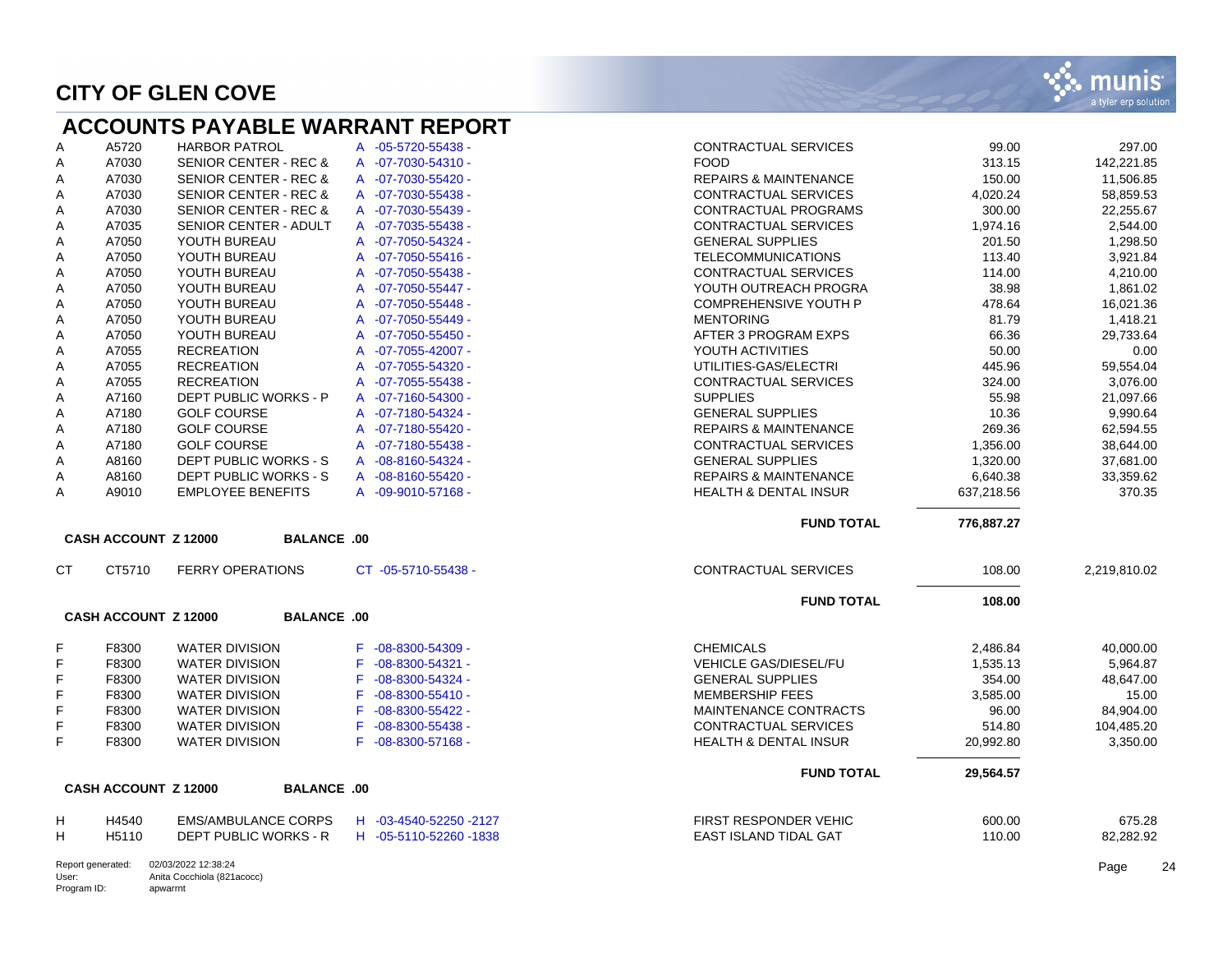

### **ACCOUNTS PAYABLE WARRANT REPORT**

|           |                             |                     |                    |                     | <b>FUND TOTAL</b>            | 710.00     |  |
|-----------|-----------------------------|---------------------|--------------------|---------------------|------------------------------|------------|--|
|           | <b>CASH ACCOUNT Z 12000</b> |                     | <b>BALANCE .00</b> |                     |                              |            |  |
| <b>TA</b> | <b>TA</b>                   | <b>AGENCY FUNDS</b> |                    | TA -00-0000-26157 - | DEFERRED COMPENSATION        | 200.00     |  |
|           |                             |                     |                    |                     | <b>FUND TOTAL</b>            | 200.00     |  |
|           | <b>CASH ACCOUNT Z 12000</b> |                     | <b>BALANCE .00</b> |                     |                              |            |  |
|           |                             |                     |                    |                     | <b>WARRANT SUMMARY TOTAL</b> | 807,469.84 |  |
|           |                             |                     |                    |                     | <b>GRAND TOTAL</b>           | 807,469.84 |  |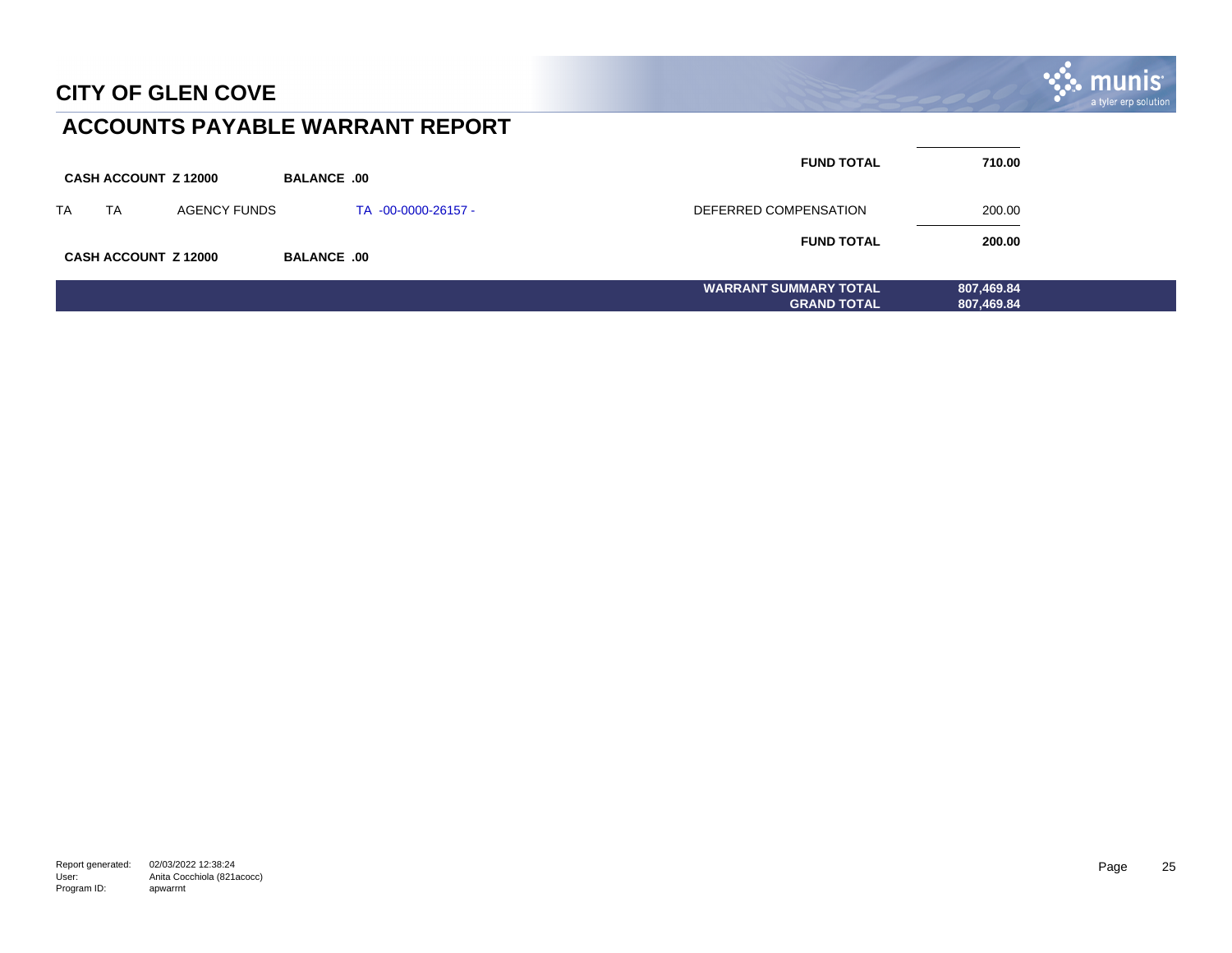

# **ACCOUNTS PAYABLE WARRANT REPORT**

# **Warrant List by Voucher**<br>WARRANT: 2203 02/08/2022

WARRANT: 2203<br>DUE DATE: 02/08/2022 DUE DATE:

| <b>VOUCHER</b>       | <b>VENDOR</b>                           | <b>DOCUMENT</b> | <b>INVOICE</b>     | PO     | <b>TYPE</b> | <b>DUE DATE</b> | <b>AMOUNT COMMENT</b>          |
|----------------------|-----------------------------------------|-----------------|--------------------|--------|-------------|-----------------|--------------------------------|
| 115870               | 141441 NYSACVC                          | 117573          | 2022               |        | <b>INV</b>  | 02/08/2022      | 50.00 2021-2011 MEMBERSHIP     |
| 115871               | 120256 LONG ISLAND VILLAGE CLERK        | 117574          | 2022               |        | <b>INV</b>  | 02/08/2022      | 75.00 ANNUAL DUES              |
| 115872               | 10103 ABOFF'S                           | 117575          | GC362614           |        | <b>INV</b>  | 02/08/2022      | 30.95 PAINT & PAINT SUPPLIE    |
| 115873               | 10103 ABOFF'S                           | 117576          | GC36608            |        | <b>INV</b>  | 02/08/2022      | 238.41 PAINT AND PAINT SUPPL   |
| 115874               | 10456 A+ GRAPHICS & SIGNS, INC.         | 117577          | 8670               |        | <b>INV</b>  | 02/08/2022      | 52.00 CAR 2 LICENSE PLATES     |
| 115875               | 120360 L.B. KITCHEN EQUIPMENT CO        | 117578          | 19061462           |        | <b>INV</b>  | 02/08/2022      | 150.00 SERVICE CALL FOR SC K   |
| 115876               | 40217 DRISCOLL FOODS                    | 117579          | 083575             |        | <b>INV</b>  | 02/08/2022      | 313.15 FOOD ITEMS              |
| 115877               | 130768 MARINO CLEANERS                  | 117580          | 1002594-01-15-2022 |        | <b>INV</b>  | 02/08/2022      | 14.00 UNIFORM CLEANING         |
| 115878               | 10043 AMAZON CAPITAL SERVICES           | 117581          | 1TMN-77RV-6PYN     |        | <b>INV</b>  | 02/08/2022      | 40.46 APPLE ACCESSORIES        |
| 115879               | 10350 NYS DEPARTMENT OF ENVIRON 117582  |                 | 9990000528768      |        | <b>INV</b>  | 02/08/2022      | 110.00 DEC PERMIT FEE FOR RE   |
| 115880               | 10107 OCEAN COMPUTER GROUP              | 117583          | 284221M            |        | <b>INV</b>  | 02/08/2022      | 3,250.00 MASTER SERVICES AGREE |
| 115881               | 20002 BK FIRE SUPPRESSION &             | 117584          | 122005             |        | <b>INV</b>  | 02/08/2022      | 200.00 SEMI ANNUAL TESTING -   |
| 115882               | 12587 ANKER'S ELECTRIC SERVICE          | 117585          | 42814              |        | <b>INV</b>  | 02/08/2022      | 640.00 VARIOUS ELECTRICAL RE   |
| 115884               | 10808 MOBILE ON DEMAND STORAGE 117587   |                 | 156947             |        | <b>INV</b>  | 02/08/2022      | 810.00 TRAILER RENTAL FOR GO   |
| 115885               | 60531 FOREUP GOLF SOFTWARE BILL 117588  |                 | 47863              |        | <b>INV</b>  | 02/08/2022      | 330.00 POS SYSTEM AND TEE SH   |
| 115886               | 10456 A+ GRAPHICS & SIGNS, INC.         | 117589          | 8671               |        | <b>INV</b>  | 02/08/2022      | 28.00 PRINTED LICENSE PLATE    |
| 115887               | 10456 A+ GRAPHICS & SIGNS, INC.         | 117590          | 8672               |        | <b>INV</b>  | 02/08/2022      | 60.00 (1) CHIEF DECAL          |
| 115890               | 10230 ACE HARDWARE OF GLEN COVE 117593  |                 | 017610             |        | <b>INV</b>  | 02/08/2022      | 10.36 SMALL HARDWARE ITEMS     |
| 115891               | 12587 ANKER'S ELECTRIC SERVICE          | 117594          | 42808              |        | <b>INV</b>  | 02/08/2022      | 80.00 MARK OUTS JANUARY 20     |
| 115893               | 200800 TELSTAR SECURITY                 | 117596          | 124834             |        | <b>INV</b>  | 02/08/2022      | 675.00 UPGRADE 3RD FLOOR ALA   |
| 115894               | 200800 TELSTAR SECURITY                 | 117597          | 124574             |        | <b>INV</b>  | 02/08/2022      | 1.374.00 CENTRAL STATION MONIT |
| 115895               | 30110 CHIEF FIRE & SAFETY EQ.           | 117598          | 20915              |        | <b>INV</b>  | 02/08/2022      | 231.93 REPAIR SENSIT HXG-2D:   |
| 115896               | 160800 PICKERING, G.E. INC.             | 117599          | 01-211005          |        | <b>INV</b>  | 02/08/2022      | 204.00 02 SENSOR               |
| 115898               | 220061 VERIZON                          | 117601          | 1-11-21 POLICE     |        | <b>INV</b>  | 02/08/2022      | 300.54 A/C 555-863-804-0001-   |
| 115899               | 220061 VERIZON                          | 117602          | 1-13-22 FIRE/EMS   |        | <b>INV</b>  | 02/08/2022      | 138.00 156-412-485-0001-36     |
| 115907               | 20116 IMPERIAL BAG & PAPER CO L         | 117610          | 10278511           |        | <b>INV</b>  | 02/08/2022      | 695.00 JANITORIAL SUPPLIES     |
| 115908               | 10058 AF KAUFMAN                        | 117611          | 94412902           |        | <b>INV</b>  | 02/08/2022      | 17.48 PLUMBING SUPPLIES        |
| 115909               | 20001 B & G PLASTIC BAGS CORP.          | 117612          | 38980              |        | <b>INV</b>  | 02/08/2022      | 420.00 BLACK PLASTIC BAGS      |
| 115910               | 10230 ACE HARDWARE OF GLEN COVE 117613  |                 | 17604              |        | <b>INV</b>  | 02/08/2022      | 7.96 HARDWARE ITEMS            |
| 115911               | 90588 INDEPENDENT EQUIPMENT COR 117614  |                 | 76370              |        | <b>INV</b>  | 02/08/2022      | 900.00 LEATHER PALM GLOVES     |
| 115912               | 193300 STEVENSON PRINTING COMPAN 117615 |                 | 6499               |        | <b>INV</b>  | 02/08/2022      | 420.00 500 GARBAGE VIOLATION   |
| 115913               | 10230 ACE HARDWARE OF GLEN COVE 117616  |                 | 017611             |        | <b>INV</b>  | 02/08/2022      | 55.98 RAKE                     |
| 115914               | 10916 D.F. STONE CONTRACTING. L         | 117617          | 29034              | 220001 | <b>INV</b>  | 02/08/2022      | 2.755.06 PURCHASE OF SAND FOR  |
| 115915               | 143425 NYS ASSOCIATION OF WASTE         | 117618          | 2022               |        | <b>INV</b>  | 02/08/2022      | 75.00 MEMBERSHIP DUES          |
| 115916               | 12587 ANKER'S ELECTRIC SERVICE          | 117619          | 42822              |        | <b>INV</b>  | 02/08/2022      | 120.00 MARK OUTS - JANUARY 2   |
| 115917               | 12587 ANKER'S ELECTRIC SERVICE          | 117620          | 42831              |        | <b>INV</b>  | 02/08/2022      | 520.00 MARK OUTS - JANUARY 2   |
| 115918               | 180341 RAY'S TOWING SERVICE             | 117621          | 1090               |        | <b>INV</b>  | 02/08/2022      | 195.00 TRUCK #20 TOWED DPW T   |
| 115919               | 28009 BETTER MILES INC.                 | 117622          | 11757              |        | <b>INV</b>  | 02/08/2022      | 3,746.26 REPAIRS TO TRUCK # 20 |
| 115920               | 80201 HUB-DIV OF UNITED SIX COR         | 117623          | 146779             |        | <b>INV</b>  | 02/08/2022      | 2.894.12 REPAIRS - SANITATION  |
| 115921               | 60014 FBINAA                            | 117624          | 46719 - 2022       |        | <b>INV</b>  | 02/08/2022      | 125.00 2022 MEMBERSHIP DUES    |
| Report generated:    | 02/03/2022 12:38:24                     |                 |                    |        |             |                 | Page<br>26                     |
| User:<br>Program ID: | Anita Cocchiola (821acocc)<br>apwarrnt  |                 |                    |        |             |                 |                                |

Program ID: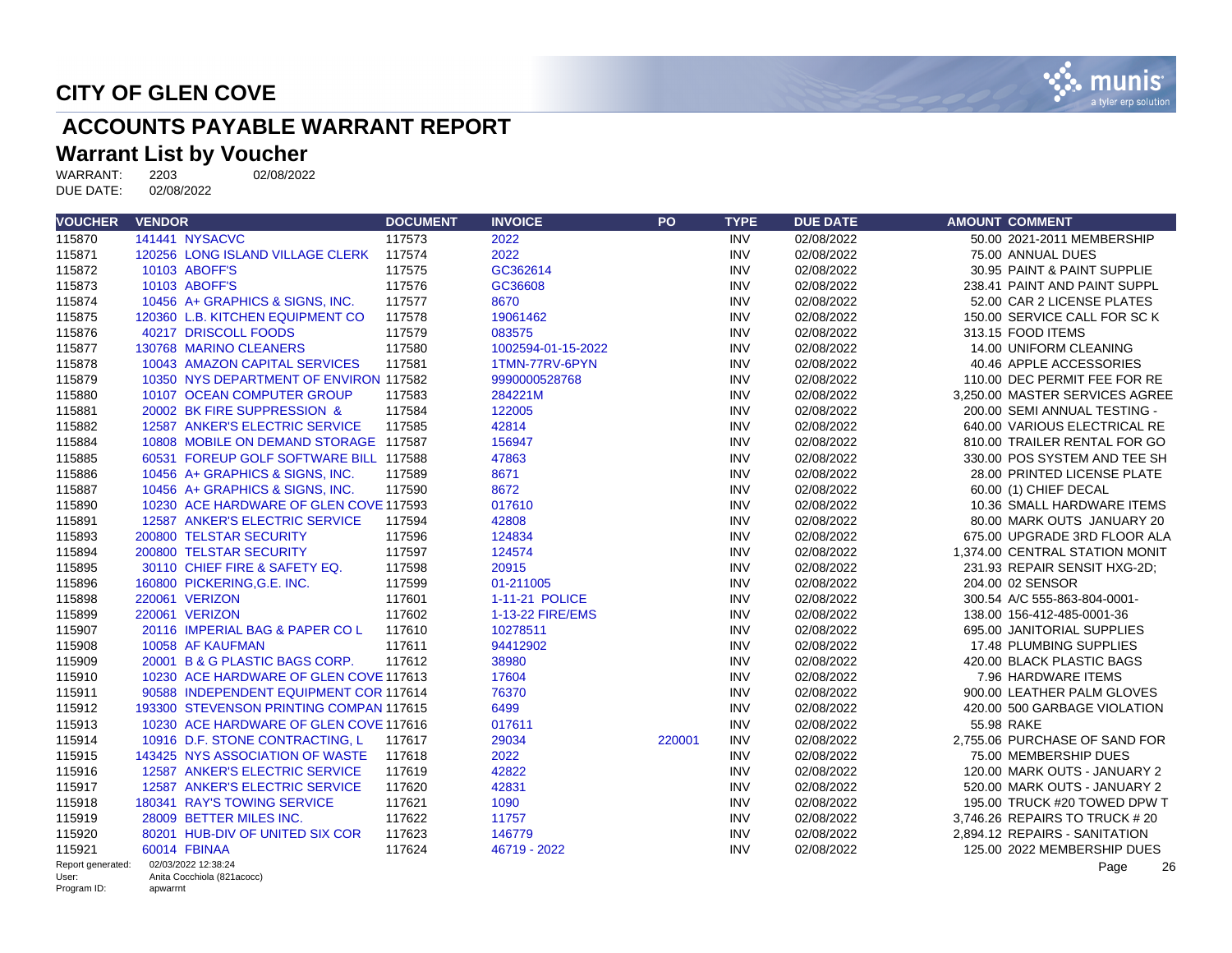

# **ACCOUNTS PAYABLE WARRANT REPORT**

#### **Warrant List by Voucher**

WARRANT: 2203 02/08/2022 DUE DATE: 02/08/2022

| <b>VOUCHER</b>       | <b>VENDOR</b>                           | <b>DOCUMENT</b> | <b>INVOICE</b>        | <b>PO</b> | <b>TYPE</b> | <b>DUE DATE</b> | <b>AMOUNT COMMENT</b>            |
|----------------------|-----------------------------------------|-----------------|-----------------------|-----------|-------------|-----------------|----------------------------------|
| 115922               | 60014 FBINAA                            | 117625          | 42027 - 2022          |           | <b>INV</b>  | 02/08/2022      | 125.00 2022 MEMBERSHIP DUES      |
| 115923               | 141654 NASSAU COUNTY MUNICIPAL P 117626 |                 | 2022                  |           | <b>INV</b>  | 02/08/2022      | 250.00 2022 MEMBERSHIP DUES      |
| 115924               | 161394 POLICE EXECUTIVE RESEARCH 117627 |                 | 10113                 |           | <b>INV</b>  | 02/08/2022      | 200.00 2022 MEMBERSHIP DUES      |
| 115925               | 161394 POLICE EXECUTIVE RESEARCH 117628 |                 | 11298                 |           | <b>INV</b>  | 02/08/2022      | 200.00 2022 MEMBERSHIP DUES      |
| 115926               | 161394 POLICE EXECUTIVE RESEARCH 117629 |                 | 9962                  |           | <b>INV</b>  | 02/08/2022      | 200.00 2022 MEMBERSHIP DUES      |
| 115927               | 60007 FBI-LEEDA                         | 117630          | 300055801             |           | <b>INV</b>  | 02/08/2022      | 50.00 2022 MEMBERSHIP DUES       |
| 115928               | 60007 FBI-LEEDA                         | 117631          | 300055490             |           | <b>INV</b>  | 02/08/2022      | 50.00 2022 MEMBERSHIP DUES       |
| 115929               | 60007 FBI-LEEDA                         | 117632          | 300053368             |           | <b>INV</b>  | 02/08/2022      | 50.00 2022 MEMBERSHIP DUES       |
| 115930               | 90087 IACP                              | 117633          | 0209748               |           | <b>INV</b>  | 02/08/2022      | 190.00 2022 MEMBERSHIP DUES      |
| 115931               | 90087 IACP                              | 117634          | 0209749               |           | <b>INV</b>  | 02/08/2022      | 190.00 2022 MEMBERSHIP DUES      |
| 115932               | 90087 IACP                              | 117635          | 0209750               |           | <b>INV</b>  | 02/08/2022      | 190.00 2022 MEMBERSHIP DUES      |
| 115933               | 90087 IACP                              | 117636          | 0209751               |           | <b>INV</b>  | 02/08/2022      | 190.00 2022 MEMBERSHIP DUES      |
| 115934               | 90087 IACP                              | 117637          | 0209752               |           | <b>INV</b>  | 02/08/2022      | 190.00 2022 MEMBERSHIP DUES      |
| 115935               | 140123 NYS ASSOC OF CHIEFS OF PO        | 117638          | 3262                  |           | <b>INV</b>  | 02/08/2022      | 175.00 2022 MEMBERSHIP DUES      |
| 115936               | 140123 NYS ASSOC OF CHIEFS OF PO        | 117639          | 3320                  |           | <b>INV</b>  | 02/08/2022      | 175.00 2022 MEMBERSHIP DUES      |
| 115937               | 140123 NYS ASSOC OF CHIEFS OF PO        | 117640          | 3303                  |           | <b>INV</b>  | 02/08/2022      | 175.00 2022 MEMBERSHIP DUES      |
| 115938               | 140123 NYS ASSOC OF CHIEFS OF PO        | 117641          | 3334                  |           | <b>INV</b>  | 02/08/2022      | 175.00 2022 MEMBERSHIP DUES      |
| 115939               | 140123 NYS ASSOC OF CHIEFS OF PO        | 117642          | 3335                  |           | <b>INV</b>  | 02/08/2022      | 175.00 2022 MEMBERSHIP DUES      |
| 115947               | 60046 FARRELL, FRITZ, PC                | 117650          | 23/F/129A             |           | <b>INV</b>  | 02/08/2022      | 57.544.00 PROPERTY TAX REDUCTIO  |
| 115961               | 120600 LOCUST VALLEY WATER              | 117662          | 134                   |           | <b>INV</b>  | 02/08/2022      | 514.80 SEMI ANNUAL HYDRANT R     |
| 115962               | 40046 DIESEL DIRECT NEW YORK            | 117663          | 994363981             |           | <b>INV</b>  | 02/08/2022      | 1,535.13 500 GAL AT DUCK POND    |
| 115963               | 20089 BERKA, CHRISTOPHER                | 117664          | <b>REFUND</b>         |           | <b>INV</b>  | 02/08/2022      | 200.00 REFUND FROM NYSDC EX      |
| 115964               | 10276 AMERICAN WATER WORKS ASSO117665   |                 | 7001981818            | 220008    | <b>INV</b>  | 02/08/2022      | 2,335.00 ANNUAL MEMBERSHIP       |
| 115974               | 139999 MCI                              | 117675          | $1 - 17 - 22$         |           | <b>INV</b>  | 02/08/2022      | 38.23 1EX97551                   |
| 115975               | 220061 VERIZON                          | 117676          | 1-18-22 CITY          |           | <b>INV</b>  | 02/08/2022      | 704.23 656-395-109-0001-91       |
| 115976               | 10425 ATLANTIC SALT                     | 117677          | <b>INV087028</b>      | 220000    | <b>INV</b>  | 02/08/2022      | 16,794.55 PURCHASE OF ROAD SALT  |
| 115977               | 10921 ON POINT POWDER COATING,          | 117678          | 1332                  |           | <b>INV</b>  | 02/08/2022      | 600.00 POWDER COATING RIMS       |
| 115986               | 30213 COMPS. INC.                       | 117686          | 2022                  |           | <b>INV</b>  | 02/08/2022      | 685.00 ASSESSMENT HISTORY DA     |
| 115987               | 143200 NYS ASSESSORS' ASSOCIATIO 117687 |                 | 2022                  |           | <b>INV</b>  | 02/08/2022      | 125.00 2022 MEMBERSHIP DUES      |
| 115988               | 21008 B & H PHOTO-VIDEO                 | 117688          | 198458379             | 220011    | <b>INV</b>  | 02/08/2022      | 237.98 PURCHASE OF PRINTER       |
| 115989               | 21008 B & H PHOTO-VIDEO                 | 117689          | 198455142             | 220011    | <b>INV</b>  | 02/08/2022      | 5.09 PRINTER CABLE               |
| 115991               | 201781 TRIUS, INC.                      | 117691          | S1082176              |           | <b>INV</b>  | 02/08/2022      | 4,840.00 LEFT & RIGHT SIDE CUR   |
| 115992               | 10230 ACE HARDWARE OF GLEN COVE 117692  |                 | 17638                 |           | <b>INV</b>  | 02/08/2022      | 17.17 SCREWDRIVER, HOUSE KE      |
| 115995               | 32550 CSEA EMPLOYEE BENEFIT FUN 117695  |                 | <b>JAN 2022</b>       | 220028    | <b>INV</b>  | 02/08/2022      | 29.334.68 DENTAL/VISION FOR CSE  |
| 115996               | 80015 HEALTHPLEX, INC.                  | 117696          | SJ000022              | 220031    | <b>INV</b>  | 02/08/2022      | 1,617.00 VISION FOR POLICE & M   |
| 115997               | 80015 HEALTHPLEX, INC.                  | 117697          | <b>SJ000022 COBRA</b> | 220031    | <b>CRM</b>  | 02/08/2022      | -63.00 VISION FOR POLICE & M     |
| 115998               | 40410 DENTCARE DELIVERY SYSTEMS 117698  |                 | <b>JAN 2022</b>       | 220030    | <b>INV</b>  | 02/08/2022      | 7.888.65 DENTAL FOR POLICE & M   |
| 115999               | 40410 DENTCARE DELIVERY SYSTEMS 117699  |                 | JAN 2022 COBRA        | 220030    | <b>CRM</b>  | 02/08/2022      | -307.35 DENTAL FOR POLICE & M    |
| 116000               | 143501 NYS EMPLOYEES HEALTH INS. 117700 |                 | 571                   | 220029    | <b>INV</b>  | 02/08/2022      | 577,824.28 HEALTH INSURANCE - JA |
| 116001               | 144580 NICK'S AUTO REPAIR               | 117701          | 117508                |           | <b>INV</b>  | 02/08/2022      | 627.88 REPAIRS TO CHIEF'S CA     |
| Report generated:    | 02/03/2022 12:38:24                     |                 |                       |           |             |                 | 27<br>Page                       |
| User:<br>Program ID: | Anita Cocchiola (821acocc)<br>apwarrnt  |                 |                       |           |             |                 |                                  |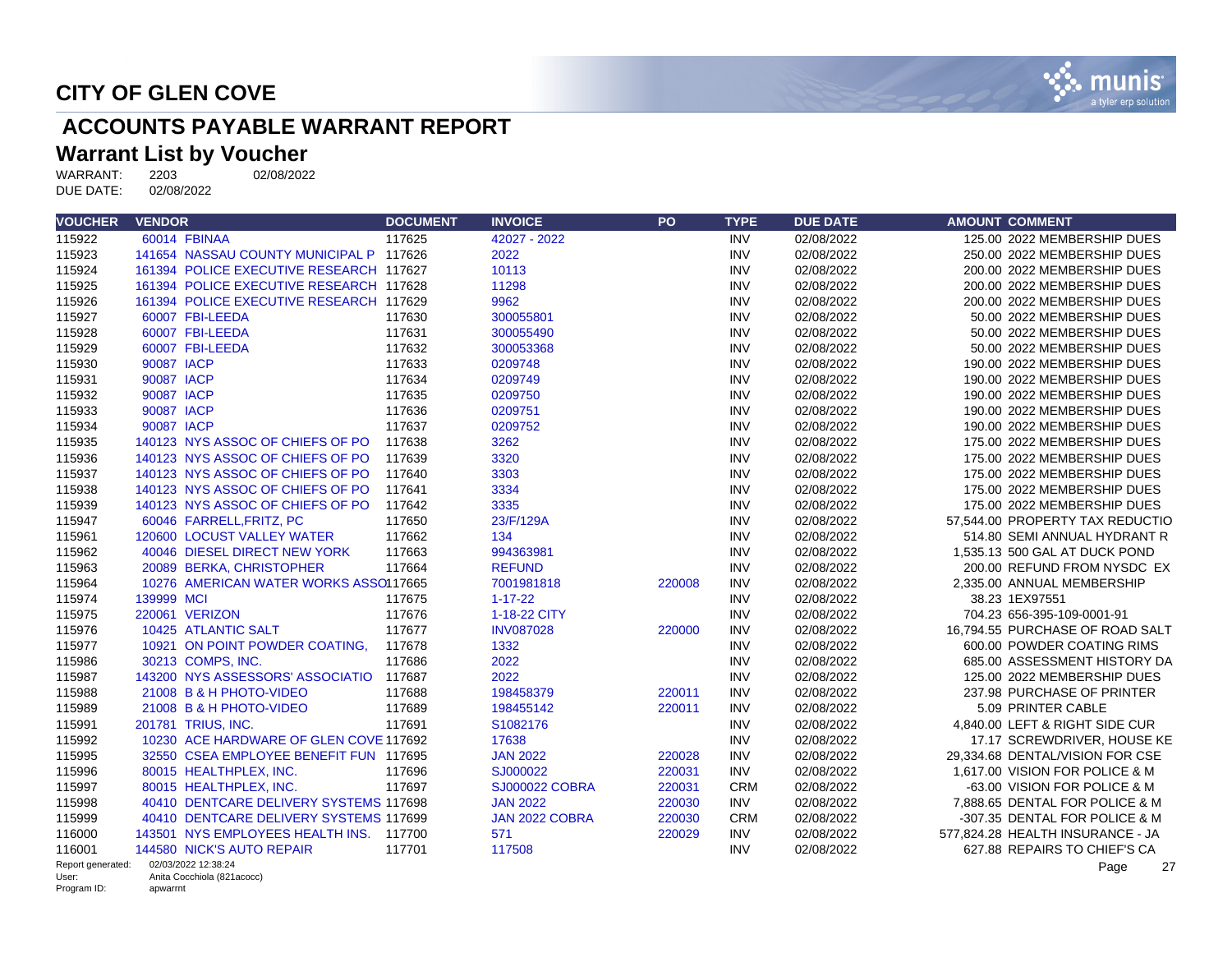

# **ACCOUNTS PAYABLE WARRANT REPORT**

# **Warrant List by Voucher**<br>WARRANT: 2203 02/08/2022

WARRANT: 2203<br>DUE DATE: 02/08/2022 DUE DATE:

| <b>VOUCHER</b>       | <b>VENDOR</b>                           | <b>DOCUMENT</b> | <b>INVOICE</b>        | <b>PO</b> | <b>TYPE</b> | <b>DUE DATE</b> | <b>AMOUNT COMMENT</b>           |
|----------------------|-----------------------------------------|-----------------|-----------------------|-----------|-------------|-----------------|---------------------------------|
| 116002               | 144580 NICK'S AUTO REPAIR               | 117702          | 117492                |           | <b>INV</b>  | 02/08/2022      | 95.10 REPAIRS TO CHIEF'S CA     |
| 116003               | 144580 NICK'S AUTO REPAIR               | 117703          | 117505                |           | <b>INV</b>  | 02/08/2022      | 173.50 REPAIR TO FIRE POLICE    |
| 116004               | 20116 IMPERIAL BAG & PAPER COL          | 117704          | 10241299              |           | <b>INV</b>  | 02/08/2022      | 354.00 4 CASES OF VINEGAR       |
| 116005               | 10230 ACE HARDWARE OF GLEN COVE 117705  |                 | 017626                |           | <b>INV</b>  | 02/08/2022      | 7.98 SPLIT FLANGE               |
| 116006               | 160610 PSEGLI                           | 117706          | 1-21-22 LANDING HORN  |           | <b>INV</b>  | 02/08/2022      | 17.80 0254-20009-50-7 LAN       |
| 116007               | 220061 VERIZON                          | 117707          | 1-21-22 POLICE        |           | <b>INV</b>  | 02/08/2022      | 114.56 A/C 356-758-037-0001-    |
| 116011               | 31100 COMMUNICATIONS ANALYSIS S 117711  |                 | 53016                 |           | <b>INV</b>  | 02/08/2022      | 500.00 PHONE SYSTEM MAINTENA    |
| 116012               | 10419 QUADIENT LEASING USA, INC         | 117712          | N9166206              | 220014    | <b>INV</b>  | 02/08/2022      | 135.00 LEASE OF POSTAGE MACH    |
| 116013               | 130664 MEAGHER, SHERRI, MSW             | 117713          | 2022-1                | 220020    | <b>INV</b>  | 02/08/2022      | 819.87 SOCIAL WORKER SERVICE    |
| 116014               | 130664 MEAGHER, SHERRI, MSW             | 117714          | 2022-1A               | 220020    | <b>INV</b>  | 02/08/2022      | 953.33 SOCIAL WORKER SERVICE    |
| 116015               | 130664 MEAGHER, SHERRI, MSW             | 117715          | 2022-2                | 220020    | <b>INV</b>  | 02/08/2022      | 819.87 SOCIAL WORKER SERVICE    |
| 116016               | 130664 MEAGHER, SHERRI, MSW             | 117716          | 2022-2A               | 220020    | <b>INV</b>  | 02/08/2022      | 953.33 SOCIAL WORKER SERVICE    |
| 116017               | 10915 MARILYN MOHSIN, LMSW              | 117717          | 2022-1                | 220019    | <b>INV</b>  | 02/08/2022      | 910.00 SOCIAL WORKER SERVICE    |
| 116018               | 10915 MARILYN MOHSIN, LMSW              | 117718          | 2022-2                | 220019    | <b>INV</b>  | 02/08/2022      | 910.00 SOCIAL WORKER SERVICE    |
| 116019               | 10740 EMBLEMHEALTH PLAN INC.            | 117719          | 00414097061           | 220027    | <b>INV</b>  | 02/08/2022      | 1,723.23 DENTAL FOR RETIREES -  |
| 116020               | 10740 EMBLEMHEALTH PLAN INC.            | 117720          | 00414598316           | 220027    | <b>INV</b>  | 02/08/2022      | 1.711.28 DENTAL FOR RETIREES -  |
| 116021               | 32550 CSEA EMPLOYEE BENEFIT FUN 117721  |                 | <b>FEB 2022</b>       | 220028    | <b>INV</b>  | 02/08/2022      | 28,976.94 DENTAL/VISION FOR CSE |
| 116022               | 45687 DEPENDABLE HYDRAULIC              | 117722          | 386634                |           | <b>INV</b>  | 02/08/2022      | 563.02 REPAIRS TO TRUCK #60     |
| 116023               | 201201 TIFCO INDUSTRIES                 | 117723          | 71725985              |           | <b>INV</b>  | 02/08/2022      | 105.96 BACK UP ALARM            |
| 116024               | 12587 ANKER'S ELECTRIC SERVICE          | 117724          | 42843                 |           | <b>INV</b>  | 02/08/2022      | 80.00 MARK OUTS - JANUARY 2     |
| 116025               | 12587 ANKER'S ELECTRIC SERVICE          | 117725          | 42827                 |           | <b>INV</b>  | 02/08/2022      | 240.00 REPAIR POLE KNOCKED D    |
| 116027               | 201366 TRUX, INC.                       | 117727          | 84611                 |           | <b>INV</b>  | 02/08/2022      | 2.209.80 REPAIRS TO TRUCK #62   |
| 116034               | 52477 ELITE COACH WORKS                 | 117734          | 959-                  |           | <b>INV</b>  | 02/08/2022      | 292.00 REPLACE HEADLIGHT        |
| 116035               | 231075 WINDSOR FUEL CO. INC.            | 117735          | 26595                 |           | <b>INV</b>  | 02/08/2022      | 445.96 FUEL - MORGAN MAINTEN    |
| 116036               | 10923 ANA MUNOZ                         | 117736          | <b>REFUND</b>         |           | <b>INV</b>  | 02/08/2022      | 50.00 REFUND FOR THE K-1-2      |
| 116037               | 70151 GLEN COVE VOL. EMS                | 117737          | 25311                 |           | <b>INV</b>  | 02/08/2022      | 340.00 2022 INSTALLATION DIN    |
| 116038               | 230555 W.B. MASON OFFICE SUPPLIE        | 117738          | 226844764             |           | <b>INV</b>  | 02/08/2022      | 99.52 WATER & PAPER DELIVER     |
| 116039               | 193149 SOUTH SHORE FIRE & SAFETY        | 117739          | 014466-IN             |           | <b>INV</b>  | 02/08/2022      | 42.25 OXYGEN TANK TEST AND      |
| 116040               | 160800 PICKERING.G.E. INC.              | 117740          | 01-211031             |           | <b>INV</b>  | 02/08/2022      | 6.286.15 JANUARY MEDICAL SUPPL  |
| 116041               | 50632 EIGHTH STREET DESIGNS             | 117741          | 0492022               |           | <b>INV</b>  | 02/08/2022      | 895.00 EMS WEEK SHIRTS          |
| 116046               | 32235 OPTIMUM                           | 117746          | 2-1-22 CITY           |           | <b>INV</b>  | 02/08/2022      | 19.95 07801-573396-01-4 C       |
| 116047               | 32235 OPTIMUM                           | 117747          | 2-1-22 AUXILIARY      |           | <b>INV</b>  | 02/08/2022      | 348.93 07801-570605-01-2 AU     |
| 116048               | 220575 VERIZON WIRELESS                 | 117748          | 9898064993            |           | <b>INV</b>  | 02/08/2022      | 666.77 A/C 882620618-00003      |
| 116049               | 220575 VERIZON WIRELESS                 | 117749          | 9898064992            |           | <b>INV</b>  | 02/08/2022      | 1.422.55 A/C 882620618-00002 P  |
| 116050               | 10871 PVS MINIBULK, INC.                | 117750          | 176767                | 220043    | <b>INV</b>  | 02/08/2022      | 2,486.84 CONTRACT #2021-014     |
| 116051               | 122071 LONG ISLAND WATER CONFERE 117751 |                 | 2022-25               | 220045    | <b>INV</b>  | 02/08/2022      | 1,250.00 2022 MEMBERSHIP DUES   |
| 116052               | 200875 TERMINEX PROCESSING CENTE 117752 |                 | 416393403             |           | <b>INV</b>  | 02/08/2022      | 96.00 PEST CONTROL - JANUAR     |
| 116054               | 145502 NORTHEASTERN OFFICE EQUIP 117754 |                 | <b>INV71332</b>       |           | <b>INV</b>  | 02/08/2022      | 69.00 COPIER MONTHLY RENTAL     |
| 116146               | 10084 SPECTROTEL                        | 117846          | 10715615              |           | <b>INV</b>  | 02/08/2022      | 1.783.95 TELECOMMUNICATIONS     |
| 116147               | 30580 COVE ANIMAL RESCUE CORPOR 117847  |                 | <b>JAN TNR - 2022</b> |           | <b>INV</b>  | 02/08/2022      | 1,000.00 TNR PROGRAM - JAN 202  |
| Report generated:    | 02/03/2022 12:38:24                     |                 |                       |           |             |                 | 28<br>Page                      |
| User:<br>Program ID: | Anita Cocchiola (821acocc)<br>apwarrnt  |                 |                       |           |             |                 |                                 |